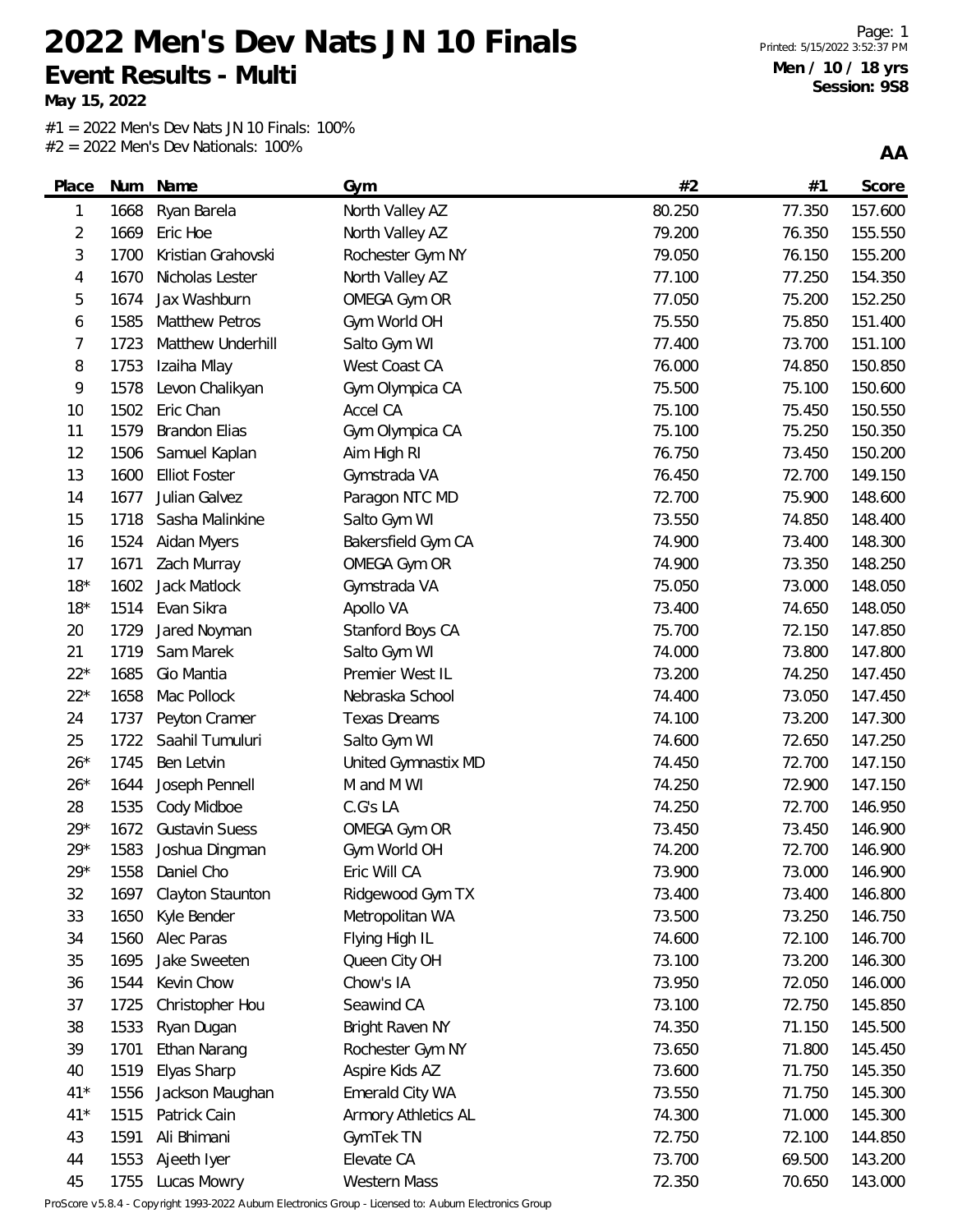**May 15, 2022**

**AA**

| Place | Num  | Name                | Gvm                 | #2     | #1     | Score   |
|-------|------|---------------------|---------------------|--------|--------|---------|
| 46    | 1509 | Degan Marshall      | All American UT     | 73.150 | 69.600 | 142.750 |
| 47    | 1504 | William Kudlac      | <b>Achievers TX</b> | 73.600 | 48.450 | 122.050 |
| 48    |      | 1552 Jaxon Clapper  | Edge MO             | 72.650 | 38.250 | 110.900 |
| 49    |      | 1663 VT-Josh McGee  | New Era CT          | 69.500 | 13.400 | 82.900  |
| 50    |      | 1730 FX-Owen Carney | Sterling Gym MA     | 50.950 | 12.800 | 63.750  |
| 51    |      | 1626 SR-Cole Richey | InterActive IN      | 13.300 | 13.100 | 26.400  |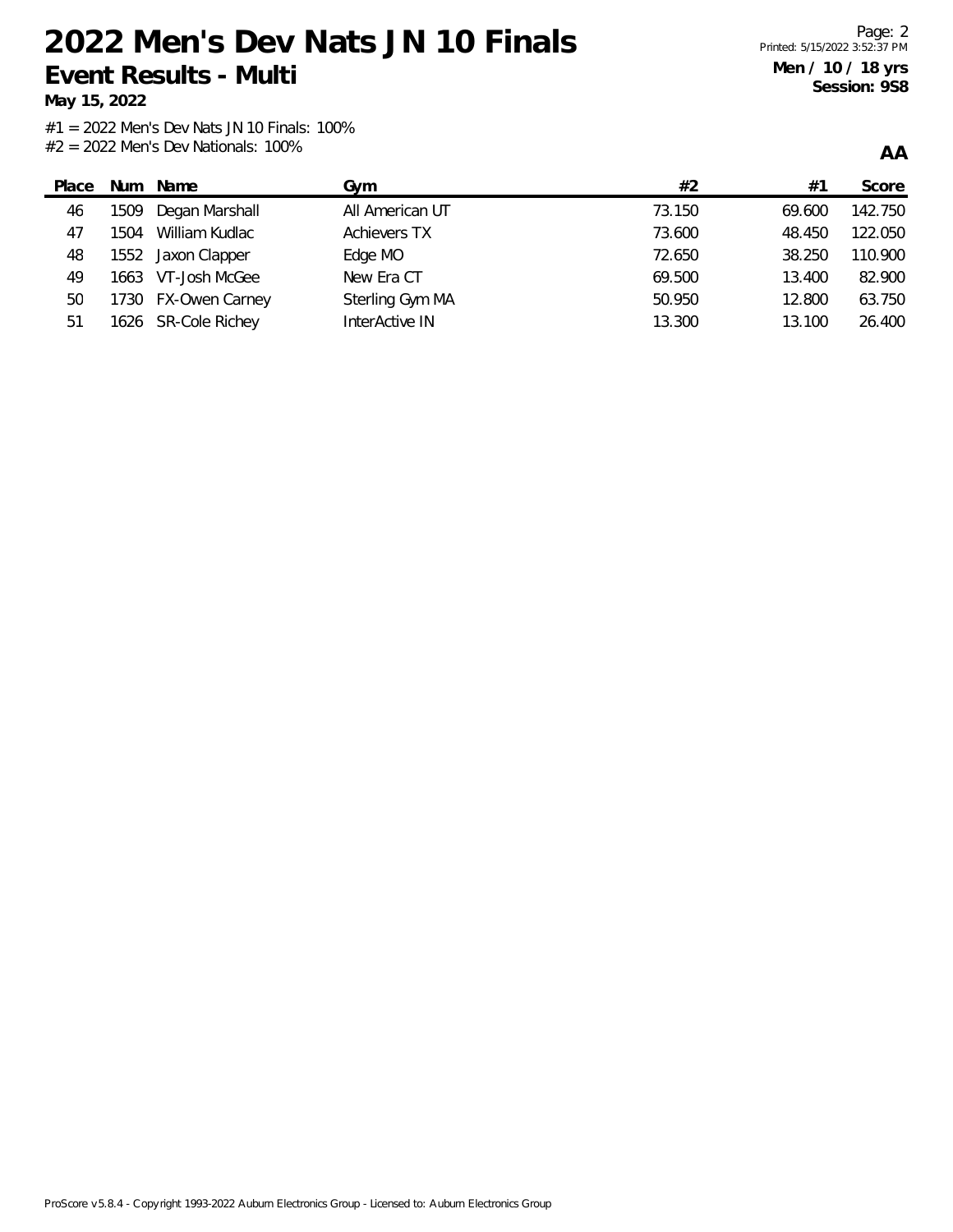**May 15, 2022**

| Place       | Num  | Name                  | Gym                 |      | #2       | #1       | Score  |
|-------------|------|-----------------------|---------------------|------|----------|----------|--------|
| 1           | 1668 | Ryan Barela           | North Valley AZ     | Fin: | 13.600   | 12.950   | 26.550 |
|             |      |                       |                     | D:   | 4.200    | 4.200    |        |
|             |      |                       |                     | E:   | 9.400    | 8.750    |        |
|             |      |                       |                     | ND:  |          |          |        |
| 2           | 1745 | Ben Letvin            | United Gymnastix MD | Fin: | 13.100   | 13.200   | 26.300 |
|             |      |                       |                     | D:   | 4.100    | 4.100    |        |
|             |      |                       |                     | E:   | 9.000    | 9.100    |        |
|             |      |                       |                     | ND:  |          |          |        |
| 3T          |      | 1578 Levon Chalikyan  | Gym Olympica CA     | Fin: | 13.050   | 13.000   | 26.050 |
|             |      |                       |                     | D:   | 3.900    | 3.900    |        |
|             |      |                       |                     | E:   | 9.150    | 9.100    |        |
|             |      |                       |                     | ND:  |          |          |        |
| 3T          |      | 1730 FX-Owen Carney   | Sterling Gym MA     | Fin: | 13.250   | 12.800   | 26.050 |
|             |      |                       |                     | D:   | 4.500    | 4.500    |        |
|             |      |                       |                     | E:   | 8.750    | 8.300    |        |
|             |      |                       |                     | ND:  |          |          |        |
| $5^{\star}$ |      | 1535 Cody Midboe      | C.G's LA            | Fin: | 12.800   | 13.200   | 26.000 |
|             |      |                       |                     | D:   | 4.100    | 4.100    |        |
|             |      |                       |                     | E:   | 8.700    | 9.100    |        |
|             |      |                       |                     | ND:  |          |          |        |
| $5^{\star}$ |      | 1502 Eric Chan        | Accel CA            | Fin: | 13.050   | 12.950   | 26.000 |
|             |      |                       |                     | D:   | 4.100    | 4.100    |        |
|             |      |                       |                     | E:   | 8.950    | 8.850    |        |
|             |      |                       |                     | ND:  |          |          |        |
| 5T          |      | 1697 Clayton Staunton | Ridgewood Gym TX    | Fin: | 13.250   | 12.750   | 26.000 |
|             |      |                       |                     | D:   | 4.500    | 4.400    |        |
|             |      |                       |                     | E:   | 8.750    | 8.350    |        |
|             |      |                       |                     | ND:  |          |          |        |
| 5T          | 1723 | Matthew Underhill     | Salto Gym WI        | Fin: | 13.250   | 12.750   | 26.000 |
|             |      |                       |                     | D:   | 4.800    | 4.800    |        |
|             |      |                       |                     | E:   | 8.450    | 8.050    |        |
|             |      |                       |                     | ND:  |          | $-0.100$ |        |
| 9Τ          | 1753 | Izaiha Mlay           | West Coast CA       | Fin: | 12.900   | 13.000   | 25.900 |
|             |      |                       |                     | D:   | 4.100    | 4.100    |        |
|             |      |                       |                     | E:   | 8.800    | 8.900    |        |
|             |      |                       |                     | ND:  |          |          |        |
| 9T          |      | 1514 Evan Sikra       | Apollo VA           | Fin: | 12.900   | 13.000   | 25.900 |
|             |      |                       |                     | D:   | 4.300    | 4.300    |        |
|             |      |                       |                     | E:   | 8.600    | 8.700    |        |
|             |      |                       |                     | ND:  |          |          |        |
| 11          |      | 1672 Gustavin Suess   | OMEGA Gym OR        | Fin: | 12.900   | 12.850   | 25.750 |
|             |      |                       |                     | D:   | 4.100    | 4.100    |        |
|             |      |                       |                     | E:   | 8.900    | 8.750    |        |
|             |      |                       |                     | ND:  | $-0.100$ |          |        |
| $12*$       |      | 1669 Eric Hoe         | North Valley AZ     | Fin: | 12.800   | 12.900   | 25.700 |
|             |      |                       |                     | D:   | 4.000    | 3.900    |        |
|             |      |                       |                     | E:   | 8.800    | 9.000    |        |
|             |      |                       |                     | ND:  |          |          |        |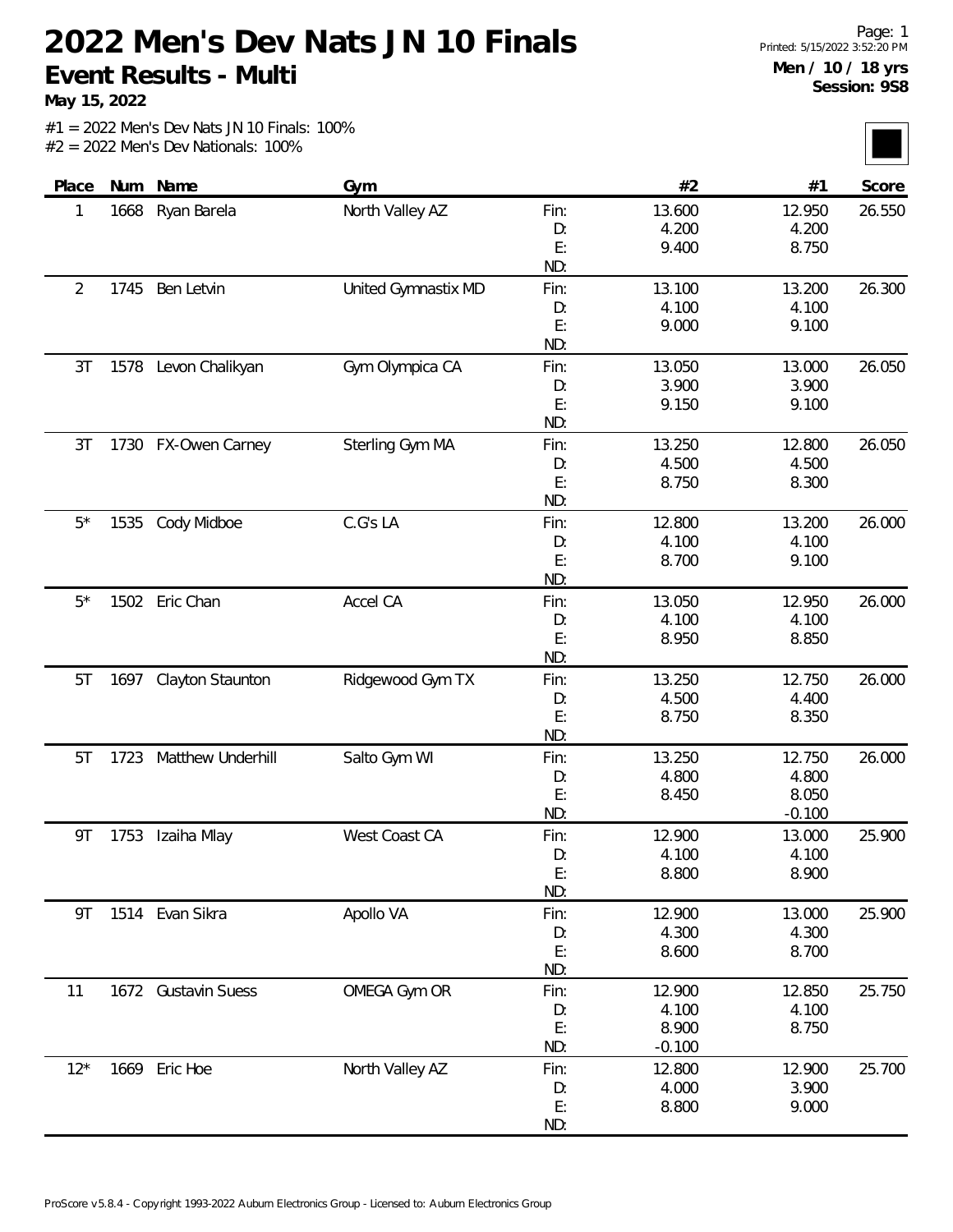**May 15, 2022**

| Place      | Num  | Name                 | Gym                 |           | #2     | #1     | Score  |
|------------|------|----------------------|---------------------|-----------|--------|--------|--------|
| $12*$      | 1579 | <b>Brandon Elias</b> | Gym Olympica CA     | Fin:      | 13.000 | 12.700 | 25.700 |
|            |      |                      |                     | D:        | 3.900  | 4.000  |        |
|            |      |                      |                     | E:        | 9.100  | 8.700  |        |
|            |      |                      |                     | ND:       |        |        |        |
| 14         | 1504 | William Kudlac       | <b>Achievers TX</b> | Fin:      | 13.300 | 12.350 | 25.650 |
|            |      |                      |                     | D:        | 4.100  | 4.100  |        |
|            |      |                      |                     | E:        | 9.200  | 8.250  |        |
|            |      |                      |                     | ND:       |        |        |        |
| 15T        | 1558 | Daniel Cho           | Eric Will CA        | Fin:      | 12.850 | 12.750 | 25.600 |
|            |      |                      |                     | D:        | 3.500  | 3.600  |        |
|            |      |                      |                     | E:        | 9.350  | 9.150  |        |
|            |      |                      |                     | ND:       |        |        |        |
| 15T        | 1533 | Ryan Dugan           | Bright Raven NY     | Fin:      | 12.950 | 12.650 | 25.600 |
|            |      |                      |                     | D:        | 4.000  | 4.000  |        |
|            |      |                      |                     | E:        | 8.950  | 8.650  |        |
|            |      |                      |                     | ND:       |        |        |        |
| 17T        |      | 1737 Peyton Cramer   | <b>Texas Dreams</b> | Fin:      | 12.900 | 12.650 | 25.550 |
|            |      |                      |                     | D:        | 3.300  | 3.300  |        |
|            |      |                      |                     | E:        | 9.600  | 9.350  |        |
|            |      |                      |                     | ND:       |        |        |        |
| 17T        | 1700 | Kristian Grahovski   | Rochester Gym NY    | Fin:      | 13.150 | 12.400 | 25.550 |
|            |      |                      |                     | D:        | 4.400  | 4.300  |        |
|            |      |                      |                     | E:<br>ND: | 8.750  | 8.100  |        |
| <b>19T</b> | 1556 | Jackson Maughan      | Emerald City WA     | Fin:      | 12.550 | 12.950 | 25.500 |
|            |      |                      |                     | D:        | 3.700  | 3.700  |        |
|            |      |                      |                     | E:        | 8.850  | 9.250  |        |
|            |      |                      |                     | ND:       |        |        |        |
| <b>19T</b> |      | 1524 Aidan Myers     | Bakersfield Gym CA  | Fin:      | 12.650 | 12.850 | 25.500 |
|            |      |                      |                     | D:        | 3.800  | 3.800  |        |
|            |      |                      |                     | E:        | 8.850  | 9.050  |        |
|            |      |                      |                     | ND:       |        |        |        |
| 21         | 1719 | Sam Marek            | Salto Gym WI        | Fin:      | 12.850 | 12.600 | 25.450 |
|            |      |                      |                     | D:        | 4.300  | 4.100  |        |
|            |      |                      |                     | E:        | 8.550  | 8.500  |        |
|            |      |                      |                     | ND:       |        |        |        |
| 22         |      | 1674 Jax Washburn    | OMEGA Gym OR        | Fin:      | 13.150 | 12.250 | 25.400 |
|            |      |                      |                     | D:        | 4.500  | 4.500  |        |
|            |      |                      |                     | E:        | 8.650  | 7.750  |        |
|            |      |                      |                     | ND:       |        |        |        |
| 23         | 1755 | Lucas Mowry          | Western Mass        | Fin:      | 12.750 | 12.600 | 25.350 |
|            |      |                      |                     | D:        | 4.200  | 4.200  |        |
|            |      |                      |                     | E:        | 8.550  | 8.400  |        |
|            |      |                      |                     | ND:       |        |        |        |
| 24T        |      | 1658 Mac Pollock     | Nebraska School     | Fin:      | 12.900 | 12.400 | 25.300 |
|            |      |                      |                     | D:        | 4.000  | 4.000  |        |
|            |      |                      |                     | E:        | 8.900  | 8.400  |        |
|            |      |                      |                     | ND:       |        |        |        |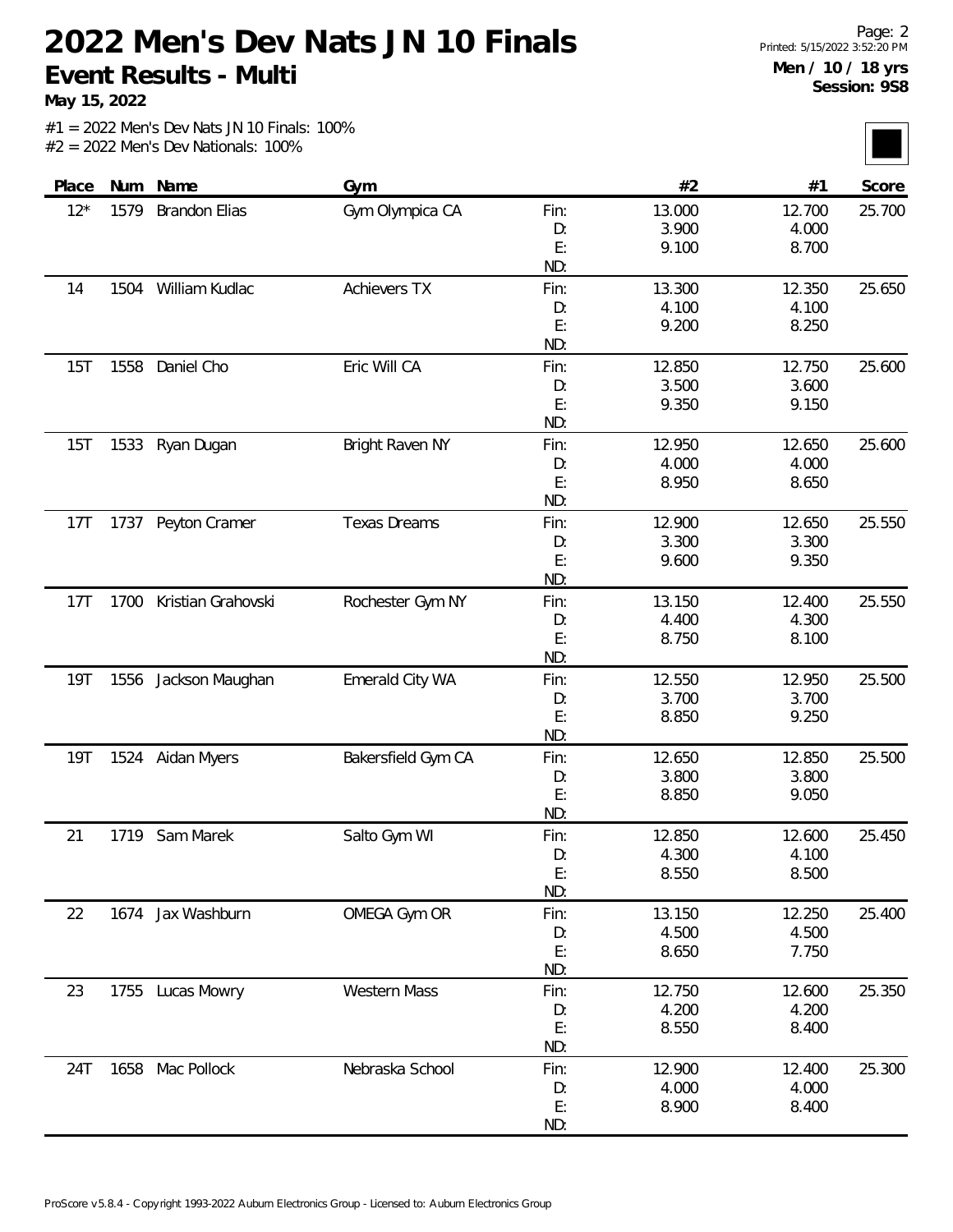**May 15, 2022**

| Place |      | Num Name             | Gym              |      | #2       | #1     | Score  |
|-------|------|----------------------|------------------|------|----------|--------|--------|
| 24T   | 1552 | Jaxon Clapper        | Edge MO          | Fin: | 13.300   | 12.000 | 25.300 |
|       |      |                      |                  | D:   | 4.100    | 4.000  |        |
|       |      |                      |                  | E:   | 9.200    | 8.000  |        |
|       |      |                      |                  | ND:  |          |        |        |
| 26    | 1600 | <b>Elliot Foster</b> | Gymstrada VA     | Fin: | 12.550   | 12.700 | 25.250 |
|       |      |                      |                  | D:   | 4.200    | 4.300  |        |
|       |      |                      |                  | E:   | 8.350    | 8.400  |        |
|       |      |                      |                  | ND:  |          |        |        |
| 27    | 1544 | Kevin Chow           | Chow's IA        | Fin: | 12.400   | 12.800 | 25.200 |
|       |      |                      |                  | D:   | 3.600    | 3.600  |        |
|       |      |                      |                  | E:   | 8.800    | 9.200  |        |
|       |      |                      |                  | ND:  |          |        |        |
| 28T   | 1509 | Degan Marshall       | All American UT  | Fin: | 12.750   | 12.350 | 25.100 |
|       |      |                      |                  | D:   | 3.900    | 3.800  |        |
|       |      |                      |                  | E:   | 8.850    | 8.550  |        |
|       |      |                      |                  | ND:  |          |        |        |
| 28T   | 1591 | Ali Bhimani          | GymTek TN        | Fin: | 12.750   | 12.350 | 25.100 |
|       |      |                      |                  | D:   | 3.900    | 3.900  |        |
|       |      |                      |                  | E:   | 8.850    | 8.450  |        |
|       |      |                      |                  | ND:  |          |        |        |
| 28T   | 1644 | Joseph Pennell       | M and M WI       | Fin: | 12.900   | 12.200 | 25.100 |
|       |      |                      |                  | D:   | 4.300    | 4.300  |        |
|       |      |                      |                  | E:   | 8.600    | 7.900  |        |
|       |      |                      |                  | ND:  |          |        |        |
| 31    | 1670 | Nicholas Lester      | North Valley AZ  | Fin: | 12.350   | 12.700 | 25.050 |
|       |      |                      |                  | D:   | 4.200    | 4.200  |        |
|       |      |                      |                  | E:   | 8.150    | 8.500  |        |
|       |      |                      |                  | ND:  |          |        |        |
| 32    | 1701 | Ethan Narang         | Rochester Gym NY | Fin: | 12.600   | 12.400 | 25.000 |
|       |      |                      |                  | D:   | 4.500    | 4.500  |        |
|       |      |                      |                  | E:   | 8.200    | 7.900  |        |
|       |      |                      |                  | ND:  | $-0.100$ |        |        |
| 33    | 1725 | Christopher Hou      | Seawind CA       | Fin: | 12.750   | 12.200 | 24.950 |
|       |      |                      |                  | D:   | 3.900    | 3.900  |        |
|       |      |                      |                  | E:   | 8.850    | 8.300  |        |
|       |      |                      |                  | ND:  |          |        |        |
| 34    | 1685 | Gio Mantia           | Premier West IL  | Fin: | 12.600   | 12.300 | 24.900 |
|       |      |                      |                  | D:   | 4.200    | 4.200  |        |
|       |      |                      |                  | E:   | 8.400    | 8.100  |        |
|       |      |                      |                  | ND:  |          |        |        |
| 35    | 1718 | Sasha Malinkine      | Salto Gym WI     | Fin: | 12.450   | 12.350 | 24.800 |
|       |      |                      |                  | D:   | 4.100    | 4.200  |        |
|       |      |                      |                  | E:   | 8.350    | 8.150  |        |
|       |      |                      |                  | ND:  |          |        |        |
| 36    | 1677 | Julian Galvez        | Paragon NTC MD   | Fin: | 12.300   | 12.400 | 24.700 |
|       |      |                      |                  | D:   | 4.000    | 4.000  |        |
|       |      |                      |                  | E:   | 8.300    | 8.400  |        |
|       |      |                      |                  | ND:  |          |        |        |
|       |      |                      |                  |      |          |        |        |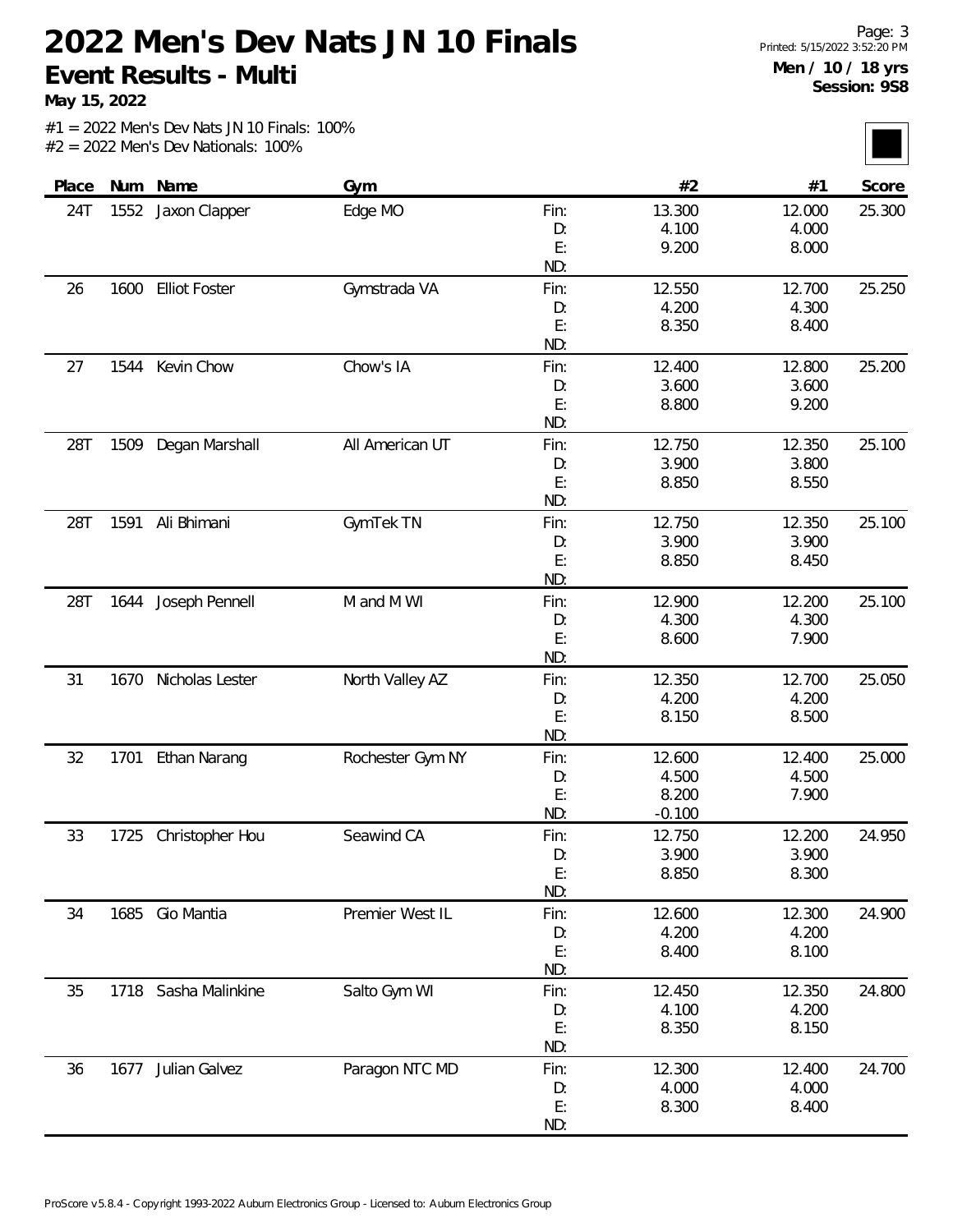**May 15, 2022**

| Score  | #1       | #2       |      | Gym                 | Num Name              |      | Place |
|--------|----------|----------|------|---------------------|-----------------------|------|-------|
| 24.650 | 11.650   | 13.000   | Fin: | Flying High IL      | Alec Paras            | 1560 | 37    |
|        | 4.000    | 4.200    | D:   |                     |                       |      |       |
|        | 7.950    | 8.800    | E:   |                     |                       |      |       |
|        | $-0.300$ |          | ND:  |                     |                       |      |       |
| 24.600 | 12.200   | 12.400   | Fin: | Salto Gym WI        | Saahil Tumuluri       | 1722 | $38*$ |
|        | 4.000    | 4.000    | D:   |                     |                       |      |       |
|        | 8.200    | 8.400    | E:   |                     |                       |      |       |
|        |          |          | ND:  |                     |                       |      |       |
| 24.600 | 12.000   | 12.600   | Fin: | OMEGA Gym OR        | Zach Murray           | 1671 | $38*$ |
|        | 4.000    | 4.000    | D:   |                     |                       |      |       |
|        | 8.000    | 8.600    | E:   |                     |                       |      |       |
|        |          |          | ND:  |                     |                       |      |       |
| 24.550 | 12.100   | 12.450   | Fin: | Armory Athletics AL | Patrick Cain          | 1515 | 40    |
|        | 3.800    | 3.800    | D:   |                     |                       |      |       |
|        | 8.300    | 8.650    | E:   |                     |                       |      |       |
|        |          |          | ND:  |                     |                       |      |       |
| 24.450 | 11.650   | 12.800   | Fin: | Gymstrada VA        | 1602 Jack Matlock     |      | 41    |
|        | 3.600    | 3.600    | D:   |                     |                       |      |       |
|        | 8.050    | 9.200    | E:   |                     |                       |      |       |
|        |          |          | ND:  |                     |                       |      |       |
| 24.400 | 11.750   | 12.650   | Fin: | Stanford Boys CA    | Jared Noyman          | 1729 | 42    |
|        | 3.900    | 3.900    | D:   |                     |                       |      |       |
|        | 7.850    | 8.750    | E:   |                     |                       |      |       |
|        |          |          | ND:  |                     |                       |      |       |
| 24.350 | 11.900   | 12.450   | Fin: | Queen City OH       | Jake Sweeten          | 1695 | 43T   |
|        | 3.700    | 3.700    | D:   |                     |                       |      |       |
|        | 8.200    | 8.750    | E:   |                     |                       |      |       |
|        |          |          | ND:  |                     |                       |      |       |
| 24.350 | 12.600   | 11.750   | Fin: | Gym World OH        | <b>Matthew Petros</b> | 1585 | 43T   |
|        | 4.100    | 4.100    | D:   |                     |                       |      |       |
|        | 8.500    | 7.650    | E:   |                     |                       |      |       |
|        |          |          | ND:  |                     |                       |      |       |
| 24.150 | 12.050   | 12.100   | Fin: | Aim High RI         | 1506 Samuel Kaplan    |      | 45    |
|        | 4.300    | 4.300    | D:   |                     |                       |      |       |
|        | 7.850    | 8.000    | E:   |                     |                       |      |       |
|        | $-0.100$ | $-0.200$ | ND:  |                     |                       |      |       |
| 24.100 | 11.500   | 12.600   | Fin: | Aspire Kids AZ      | 1519 Elyas Sharp      |      | 46    |
|        | 4.000    | 4.100    | D:   |                     |                       |      |       |
|        | 7.500    | 8.500    | E:   |                     |                       |      |       |
|        |          |          | ND:  |                     |                       |      |       |
| 24.000 | 12.400   | 11.600   | Fin: | Elevate CA          | 1553 Ajeeth Iyer      |      | 47    |
|        | 4.300    | 4.300    | D:   |                     |                       |      |       |
|        | 8.100    | 7.300    | E:   |                     |                       |      |       |
|        |          |          | ND:  |                     |                       |      |       |
| 23.800 | 12.300   | 11.500   | Fin: | Metropolitan WA     | Kyle Bender           | 1650 | 48    |
|        | 4.200    | 4.200    | D:   |                     |                       |      |       |
|        | 8.100    | 7.300    | E:   |                     |                       |      |       |
|        |          |          | ND:  |                     |                       |      |       |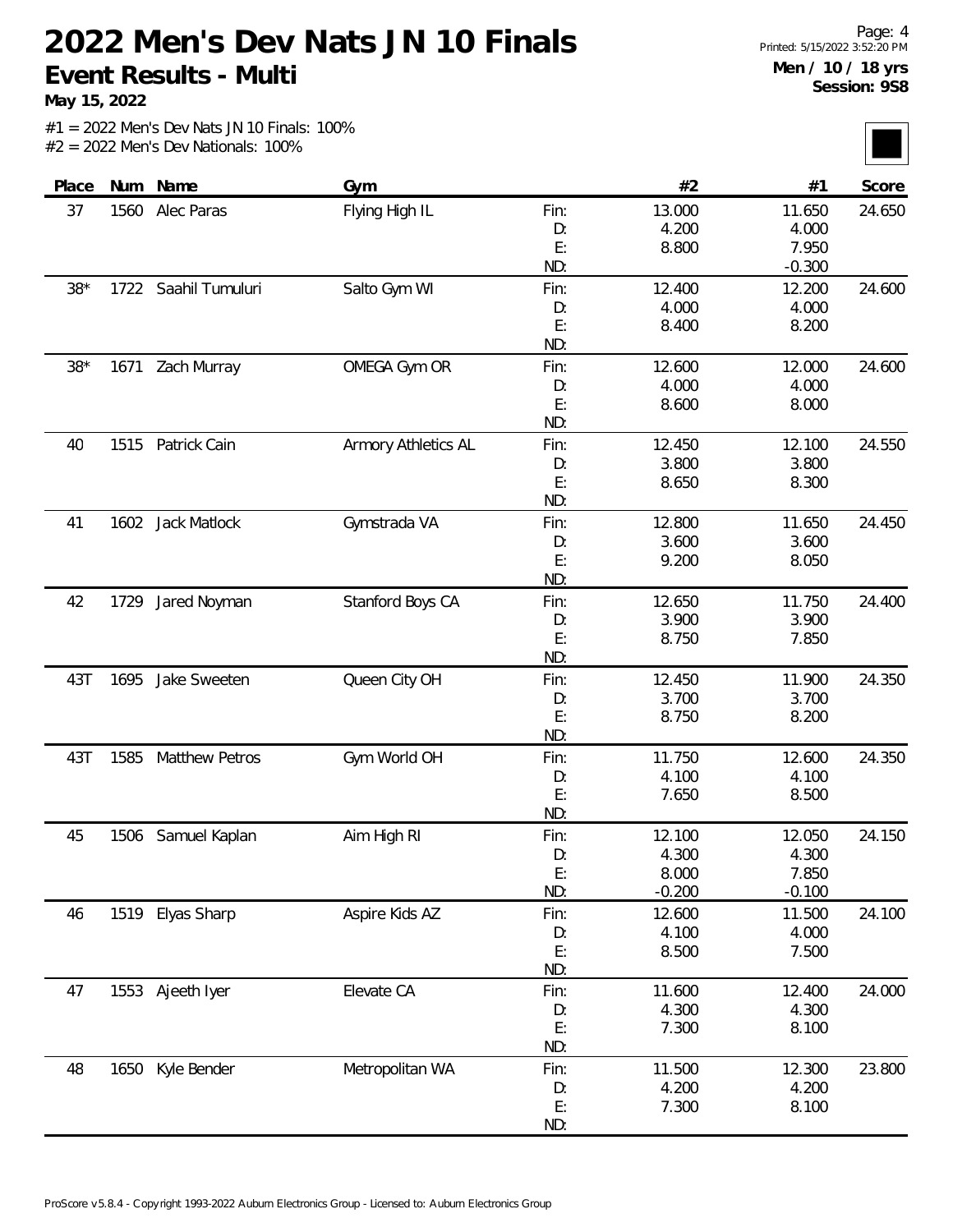**May 15, 2022**

| Place | Num  | Name                | Gym            |      | #2       | #1     | Score  |
|-------|------|---------------------|----------------|------|----------|--------|--------|
| 49    | 1583 | Joshua Dingman      | Gym World OH   | Fin: | 12.150   | 11.550 | 23.700 |
|       |      |                     |                | D:   | 3.300    | 3.300  |        |
|       |      |                     |                | E:   | 8.850    | 8.250  |        |
|       |      |                     |                | ND:  |          |        |        |
| 50    |      | 1663 VT-Josh McGee  | New Era CT     | Fin: | 11.000   | 0.000  | 11.000 |
|       |      |                     |                | D:   | 3.600    | 0.000  |        |
|       |      |                     |                | E:   | 7.500    | 0.000  |        |
|       |      |                     |                | ND:  | $-0.100$ |        |        |
| 51    |      | 1626 SR-Cole Richey | InterActive IN | Fin: | 0.000    | 0.000  | 0.000  |
|       |      |                     |                | D:   | 0.000    | 0.000  |        |
|       |      |                     |                | E:   | 0.000    | 0.000  |        |
|       |      |                     |                | ND:  |          |        |        |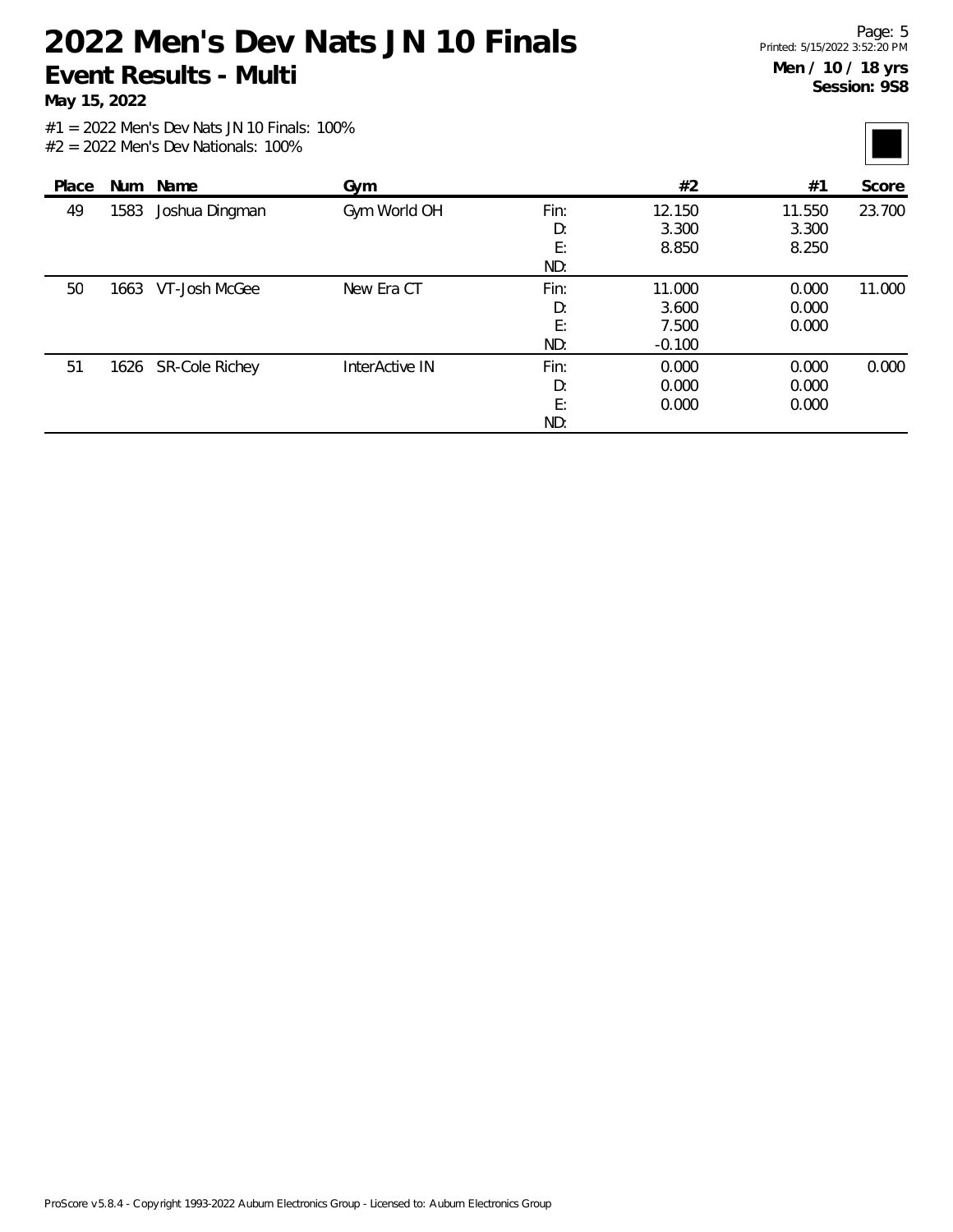**May 15, 2022**

|                |      |                       |                     |      |        |        | $\sqrt{ }$ |
|----------------|------|-----------------------|---------------------|------|--------|--------|------------|
| Place          | Num  | Name                  | Gym                 |      | #2     | #1     | Score      |
| 1              | 1544 | Kevin Chow            | Chow's IA           | Fin: | 13.700 | 12.850 | 26.550     |
|                |      |                       |                     | D:   | 5.400  | 5.400  |            |
|                |      |                       |                     | E:   | 8.300  | 7.450  |            |
|                |      |                       |                     | ND:  |        |        |            |
| $\overline{2}$ | 1737 | Peyton Cramer         | <b>Texas Dreams</b> | Fin: | 13.250 | 13.100 | 26.350     |
|                |      |                       |                     | D:   | 3.900  | 4.200  |            |
|                |      |                       |                     | E:   | 9.350  | 8.900  |            |
|                |      |                       |                     | ND:  |        |        |            |
| 3T             | 1502 | Eric Chan             | Accel CA            | Fin: | 13.150 | 12.750 | 25.900     |
|                |      |                       |                     | D:   | 4.400  | 4.400  |            |
|                |      |                       |                     | E:   | 8.750  | 8.350  |            |
|                |      |                       |                     | ND:  |        |        |            |
| 3T             | 1700 | Kristian Grahovski    | Rochester Gym NY    | Fin: | 13.900 | 12.000 | 25.900     |
|                |      |                       |                     | D:   | 5.100  | 4.800  |            |
|                |      |                       |                     | E:   | 8.800  | 7.200  |            |
|                |      |                       |                     | ND:  |        |        |            |
| 5              | 1602 | Jack Matlock          | Gymstrada VA        | Fin: | 13.300 | 12.550 | 25.850     |
|                |      |                       |                     | D:   | 4.300  | 4.500  |            |
|                |      |                       |                     | E:   | 9.000  | 8.050  |            |
|                |      |                       |                     | ND:  |        |        |            |
| 6              | 1670 | Nicholas Lester       | North Valley AZ     | Fin: | 12.700 | 12.600 | 25.300     |
|                |      |                       |                     | D:   | 3.700  | 4.000  |            |
|                |      |                       |                     | E:   | 9.000  | 8.600  |            |
|                |      |                       |                     | ND:  |        |        |            |
| 7 <sub>T</sub> | 1506 | Samuel Kaplan         | Aim High RI         | Fin: | 13.250 | 12.000 | 25.250     |
|                |      |                       |                     | D:   | 4.400  | 4.200  |            |
|                |      |                       |                     | E:   | 8.850  | 7.800  |            |
|                |      |                       |                     | ND:  |        |        |            |
| 7T             | 1650 | Kyle Bender           | Metropolitan WA     | Fin: | 13.100 | 12.150 | 25.250     |
|                |      |                       |                     | D:   | 4.200  | 4.600  |            |
|                |      |                       |                     | E:   | 8.900  | 7.550  |            |
|                |      |                       |                     | ND:  |        |        |            |
| 9              | 1585 | <b>Matthew Petros</b> | Gym World OH        | Fin: | 13.000 | 12.150 | 25.150     |
|                |      |                       |                     | D:   | 4.100  | 4.000  |            |
|                |      |                       |                     | E:   | 8.900  | 8.150  |            |
|                |      |                       |                     | ND:  |        |        |            |
| 10             |      | 1669 Eric Hoe         | North Valley AZ     | Fin: | 13.450 | 11.650 | 25.100     |
|                |      |                       |                     | D:   | 4.400  | 4.100  |            |
|                |      |                       |                     | E:   | 9.050  | 7.550  |            |
|                |      |                       |                     | ND:  |        |        |            |
| 11             | 1579 | <b>Brandon Elias</b>  | Gym Olympica CA     | Fin: | 12.500 | 12.450 | 24.950     |
|                |      |                       |                     | D:   | 5.000  | 4.800  |            |
|                |      |                       |                     | E:   | 7.500  | 7.650  |            |
|                |      |                       |                     | ND:  |        |        |            |
| 12             |      | 1524 Aidan Myers      | Bakersfield Gym CA  | Fin: | 12.900 | 11.900 | 24.800     |
|                |      |                       |                     | D:   | 4.200  | 4.200  |            |
|                |      |                       |                     | E:   | 8.700  | 7.700  |            |
|                |      |                       |                     | ND:  |        |        |            |
|                |      |                       |                     |      |        |        |            |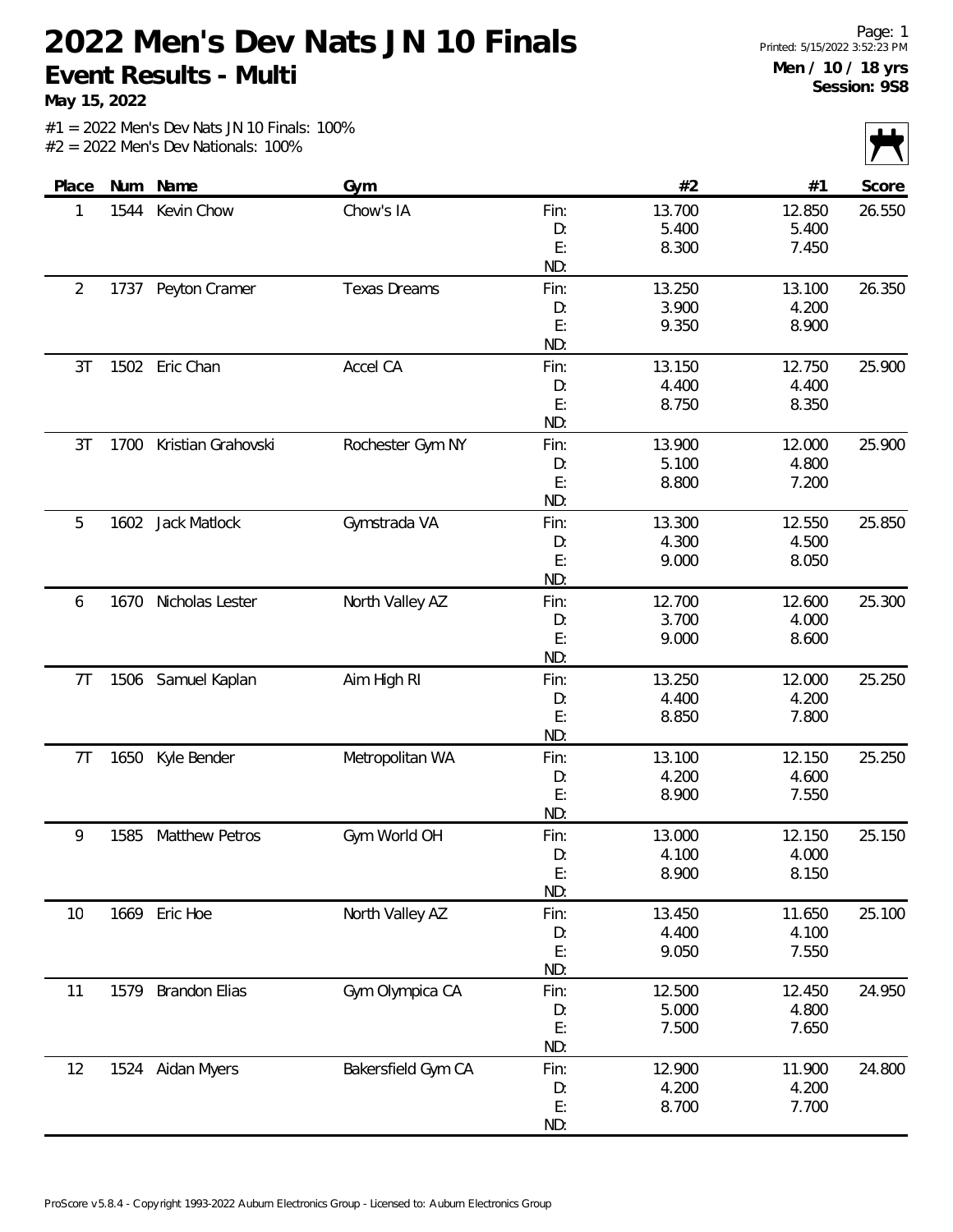**May 15, 2022**

| Place | Num  | Name                 | Gym             |            | #2     | #1     | $\mathbf{r}$<br>Score |
|-------|------|----------------------|-----------------|------------|--------|--------|-----------------------|
| 13    | 1668 | Ryan Barela          | North Valley AZ | Fin:       | 12.350 | 12.350 | 24.700                |
|       |      |                      |                 | D:         | 3.900  | 3.900  |                       |
|       |      |                      |                 | E:         | 8.450  | 8.450  |                       |
|       |      |                      |                 | ND:        |        |        |                       |
| 14    |      | 1718 Sasha Malinkine | Salto Gym WI    | Fin:       | 12.150 | 12.450 | 24.600                |
|       |      |                      |                 | D:         | 4.900  | 4.700  |                       |
|       |      |                      |                 | E:         | 7.250  | 7.750  |                       |
|       |      |                      |                 | ND:        |        |        |                       |
| 15    | 1558 | Daniel Cho           | Eric Will CA    | Fin:       | 12.500 | 11.950 | 24.450                |
|       |      |                      |                 | D:         | 4.000  | 3.700  |                       |
|       |      |                      |                 | E:         | 8.500  | 8.250  |                       |
|       |      |                      |                 | ND:        |        |        |                       |
| 16    | 1753 | Izaiha Mlay          | West Coast CA   | Fin:       | 12.300 | 12.100 | 24.400                |
|       |      |                      |                 | D:         | 3.500  | 3.800  |                       |
|       |      |                      |                 | E:         | 8.800  | 8.300  |                       |
|       |      |                      |                 | ND:        |        |        |                       |
| 17    |      | 1722 Saahil Tumuluri | Salto Gym WI    | Fin:       | 12.950 | 11.300 | 24.250                |
|       |      |                      |                 | D:         | 4.600  | 4.100  |                       |
|       |      |                      |                 | E:         | 8.350  | 7.200  |                       |
|       |      |                      |                 | ND:        |        |        |                       |
| 18    | 1674 | Jax Washburn         | OMEGA Gym OR    | Fin:       | 12.400 | 11.750 | 24.150                |
|       |      |                      |                 | D:         | 3.800  | 3.900  |                       |
|       |      |                      |                 | E:         | 8.600  | 7.850  |                       |
|       |      |                      |                 | ND:        |        |        |                       |
| 19    | 1695 | Jake Sweeten         | Queen City OH   | Fin:       | 12.300 | 11.800 | 24.100                |
|       |      |                      |                 | D:         | 3.800  | 3.800  |                       |
|       |      |                      |                 | E:         | 8.500  | 8.000  |                       |
|       |      |                      |                 | ND:        |        |        |                       |
| 20    | 1677 | Julian Galvez        | Paragon NTC MD  | Fin:       | 12.000 | 12.000 | 24.000                |
|       |      |                      |                 | D:         | 3.000  | 3.000  |                       |
|       |      |                      |                 | E:         | 9.000  | 9.000  |                       |
|       |      |                      |                 | ND:        |        |        |                       |
| 21    | 1685 | Gio Mantia           | Premier West IL | Fin:       | 11.850 | 12.100 | 23.950                |
|       |      |                      |                 | D:         | 3.900  | 4.700  |                       |
|       |      |                      |                 | E:<br>ND:  | 7.950  | 7.400  |                       |
|       |      |                      |                 |            |        |        |                       |
| 22    |      | 1644 Joseph Pennell  | M and M WI      | Fin:       | 12.100 | 11.650 | 23.750                |
|       |      |                      |                 | D:<br>E:   | 3.000  | 3.000  |                       |
|       |      |                      |                 | ND:        | 9.100  | 8.650  |                       |
|       |      |                      | OMEGA Gym OR    |            | 12.250 | 11.350 | 23.600                |
| 23    |      | 1671 Zach Murray     |                 | Fin:<br>D: | 3.800  | 3.800  |                       |
|       |      |                      |                 | E:         |        | 7.550  |                       |
|       |      |                      |                 | ND:        | 8.450  |        |                       |
| 24    |      |                      | Bright Raven NY |            | 12.200 | 11.300 | 23.500                |
|       | 1533 | Ryan Dugan           |                 | Fin:       | 3.500  | 3.500  |                       |
|       |      |                      |                 | D:<br>E:   | 8.700  | 7.800  |                       |
|       |      |                      |                 | ND:        |        |        |                       |
|       |      |                      |                 |            |        |        |                       |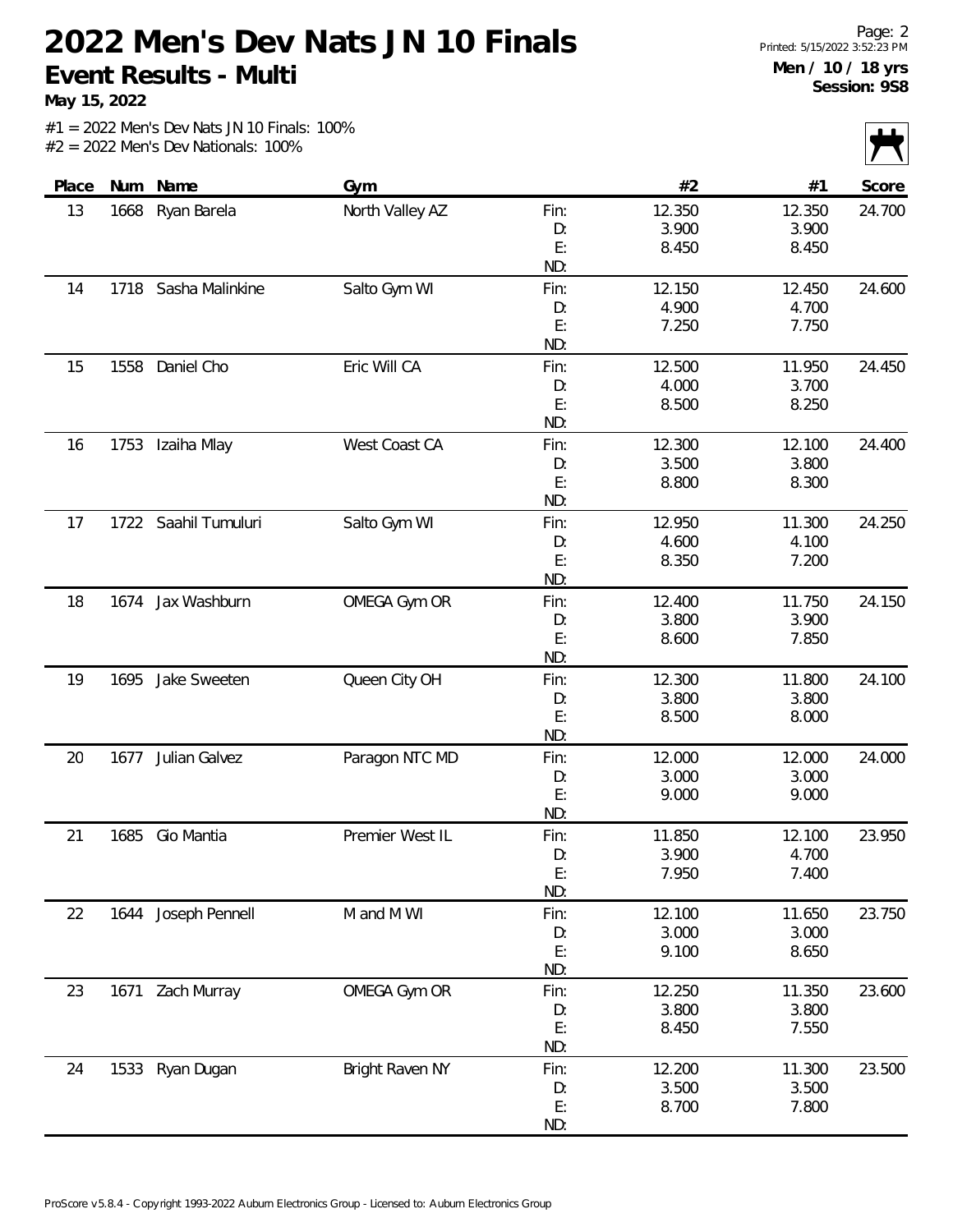**May 15, 2022**

|       |      |                     |                     |           |        |        | $\mathbf{r}$ |
|-------|------|---------------------|---------------------|-----------|--------|--------|--------------|
| Place | Num  | Name                | Gym                 |           | #2     | #1     | Score        |
| 25T   |      | 1672 Gustavin Suess | OMEGA Gym OR        | Fin:      | 11.800 | 11.650 | 23.450       |
|       |      |                     |                     | D:        | 3.100  | 3.100  |              |
|       |      |                     |                     | E:        | 8.700  | 8.550  |              |
|       |      |                     |                     | ND:       |        |        |              |
| 25T   | 1583 | Joshua Dingman      | Gym World OH        | Fin:      | 11.800 | 11.650 | 23.450       |
|       |      |                     |                     | D:        | 4.100  | 3.900  |              |
|       |      |                     |                     | E:        | 7.700  | 7.750  |              |
|       |      |                     |                     | ND:       |        |        |              |
| 27    | 1729 | Jared Noyman        | Stanford Boys CA    | Fin:      | 12.300 | 11.000 | 23.300       |
|       |      |                     |                     | D:        | 3.800  | 3.800  |              |
|       |      |                     |                     | E:        | 8.500  | 7.200  |              |
|       |      |                     |                     | ND:       |        |        |              |
| 28    | 1658 | Mac Pollock         | Nebraska School     | Fin:      | 12.100 | 11.050 | 23.150       |
|       |      |                     |                     | D:        | 3.900  | 3.800  |              |
|       |      |                     |                     | E:        | 8.200  | 7.250  |              |
|       |      |                     |                     | ND:       |        |        |              |
| 29    | 1591 | Ali Bhimani         | GymTek TN           | Fin:      | 11.800 | 11.250 | 23.050       |
|       |      |                     |                     | D:        | 3.300  | 3.300  |              |
|       |      |                     |                     | E:        | 8.500  | 7.950  |              |
|       |      |                     |                     | ND:       |        |        |              |
| 30    | 1515 | Patrick Cain        | Armory Athletics AL | Fin:      | 12.500 | 10.500 | 23.000       |
|       |      |                     |                     | D:        | 3.600  | 3.600  |              |
|       |      |                     |                     | E:<br>ND: | 8.900  | 6.900  |              |
| 31    | 1519 |                     |                     | Fin:      | 11.650 | 11.250 | 22.900       |
|       |      | Elyas Sharp         | Aspire Kids AZ      | D:        | 3.300  | 3.300  |              |
|       |      |                     |                     | E:        | 8.350  | 7.950  |              |
|       |      |                     |                     | ND:       |        |        |              |
| 32T   | 1701 | Ethan Narang        | Rochester Gym NY    | Fin:      | 11.900 | 10.950 | 22.850       |
|       |      |                     |                     | D:        | 3.500  | 3.200  |              |
|       |      |                     |                     | E:        | 8.400  | 7.750  |              |
|       |      |                     |                     | ND:       |        |        |              |
| 32T   |      | 1553 Ajeeth Iyer    | Elevate CA          | Fin:      | 12.450 | 10.400 | 22.850       |
|       |      |                     |                     | D:        | 3.800  | 3.300  |              |
|       |      |                     |                     | E:        | 8.650  | 7.100  |              |
|       |      |                     |                     | ND:       |        |        |              |
| 34    | 1723 | Matthew Underhill   | Salto Gym WI        | Fin:      | 11.800 | 10.900 | 22.700       |
|       |      |                     |                     | D:        | 3.300  | 3.300  |              |
|       |      |                     |                     | E:        | 8.500  | 7.600  |              |
|       |      |                     |                     | ND:       |        |        |              |
| 35    | 1509 | Degan Marshall      | All American UT     | Fin:      | 11.650 | 10.900 | 22.550       |
|       |      |                     |                     | D:        | 4.100  | 3.800  |              |
|       |      |                     |                     | E:        | 7.550  | 7.100  |              |
|       |      |                     |                     | ND:       |        |        |              |
| 36    |      | 1719 Sam Marek      | Salto Gym WI        | Fin:      | 11.200 | 11.250 | 22.450       |
|       |      |                     |                     | D:        | 3.500  | 3.500  |              |
|       |      |                     |                     | E:        | 7.700  | 7.750  |              |
|       |      |                     |                     | ND:       |        |        |              |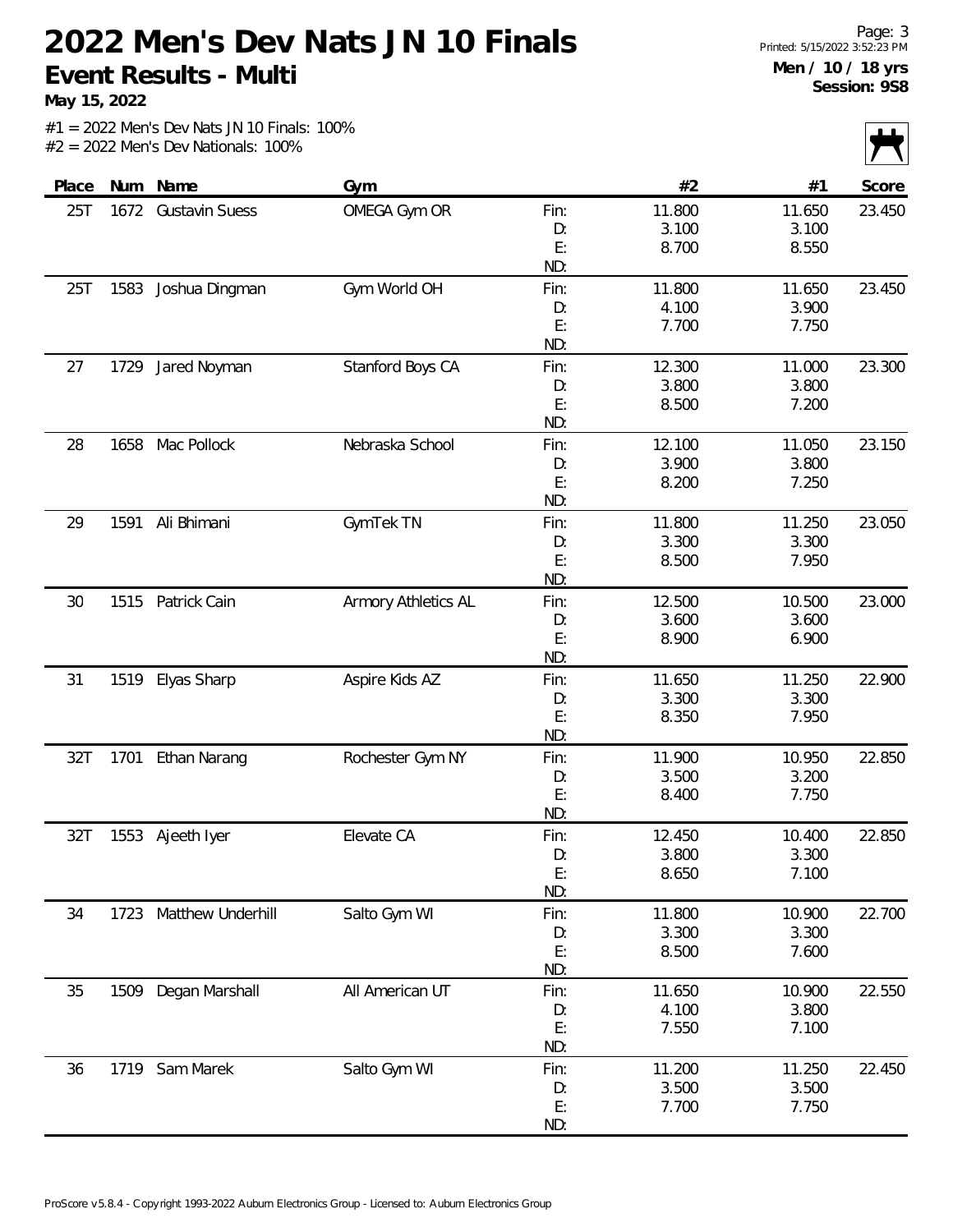**May 15, 2022**

|       |      |                    |                     |           |        |                | $\sim$ |
|-------|------|--------------------|---------------------|-----------|--------|----------------|--------|
| Place | Num  | Name               | Gym                 |           | #2     | #1             | Score  |
| 37    | 1578 | Levon Chalikyan    | Gym Olympica CA     | Fin:      | 11.150 | 10.950         | 22.100 |
|       |      |                    |                     | D:        | 2.800  | 3.100          |        |
|       |      |                    |                     | E:        | 8.350  | 7.850          |        |
|       |      |                    |                     | ND:       |        |                |        |
| 38    | 1725 | Christopher Hou    | Seawind CA          | Fin:      | 11.050 | 11.000         | 22.050 |
|       |      |                    |                     | D:        | 3.300  | 3.600          |        |
|       |      |                    |                     | E:        | 7.750  | 7.400          |        |
|       |      |                    |                     | ND:       |        |                |        |
| 39    | 1697 | Clayton Staunton   | Ridgewood Gym TX    | Fin:      | 11.400 | 10.600         | 22.000 |
|       |      |                    |                     | D:        | 4.100  | 3.800          |        |
|       |      |                    |                     | E:        | 7.300  | 6.800          |        |
|       |      |                    |                     | ND:       |        |                |        |
| $40*$ | 1755 | Lucas Mowry        | Western Mass        | Fin:      | 10.950 | 11.000         | 21.950 |
|       |      |                    |                     | D:        | 3.200  | 3.200          |        |
|       |      |                    |                     | E:        | 7.750  | 7.800          |        |
|       |      |                    |                     | ND:       |        |                |        |
| $40*$ | 1745 | Ben Letvin         | United Gymnastix MD | Fin:      | 11.450 | 10.500         | 21.950 |
|       |      |                    |                     | D:        | 3.400  | 3.000          |        |
|       |      |                    |                     | E:        | 8.050  | 7.500          |        |
|       |      |                    |                     | ND:       |        |                |        |
| $40*$ | 1535 | Cody Midboe        | C.G's LA            | Fin:      | 11.700 | 10.250         | 21.950 |
|       |      |                    |                     | D:        | 3.200  | 3.200          |        |
|       |      |                    |                     | E:        | 8.500  | 7.050          |        |
|       |      |                    |                     | ND:       |        |                |        |
| 43    | 1556 | Jackson Maughan    | Emerald City WA     | Fin:      | 11.700 | 10.200         | 21.900 |
|       |      |                    |                     | D:        | 3.300  | 3.300          |        |
|       |      |                    |                     | E:        | 8.400  | 6.900          |        |
|       |      |                    |                     | ND:       |        |                |        |
| 44    |      | 1514 Evan Sikra    | Apollo VA           | Fin:      | 10.250 | 10.850         | 21.100 |
|       |      |                    |                     | D:        | 2.300  | 2.300          |        |
|       |      |                    |                     | E:        | 7.950  | 8.550          |        |
|       |      |                    |                     | ND:       |        |                |        |
| 45    | 1560 | Alec Paras         | Flying High IL      | Fin:      | 11.000 | 10.000         | 21.000 |
|       |      |                    |                     | D:        | 2.900  | 3.000          |        |
|       |      |                    |                     | E:<br>ND: | 8.100  | 7.000          |        |
|       |      |                    | Gymstrada VA        |           | 11.900 |                |        |
| 46    |      | 1600 Elliot Foster |                     | Fin:      | 3.700  | 9.050<br>3.000 | 20.950 |
|       |      |                    |                     | D:        |        |                |        |
|       |      |                    |                     | E:<br>ND: | 8.200  | 6.050          |        |
| 47    |      | 1663 VT-Josh McGee | New Era CT          | Fin:      | 11.300 | 0.000          | 11.300 |
|       |      |                    |                     | D:        | 3.100  | 0.000          |        |
|       |      |                    |                     | E:        | 8.200  | 0.000          |        |
|       |      |                    |                     | ND:       |        |                |        |
|       |      | William Kudlac     | <b>Achievers TX</b> |           | 11.050 | 0.000          |        |
| 48    | 1504 |                    |                     | Fin:      | 2.600  | 0.000          | 11.050 |
|       |      |                    |                     | D:<br>E:  | 8.450  | 0.000          |        |
|       |      |                    |                     | ND:       |        |                |        |
|       |      |                    |                     |           |        |                |        |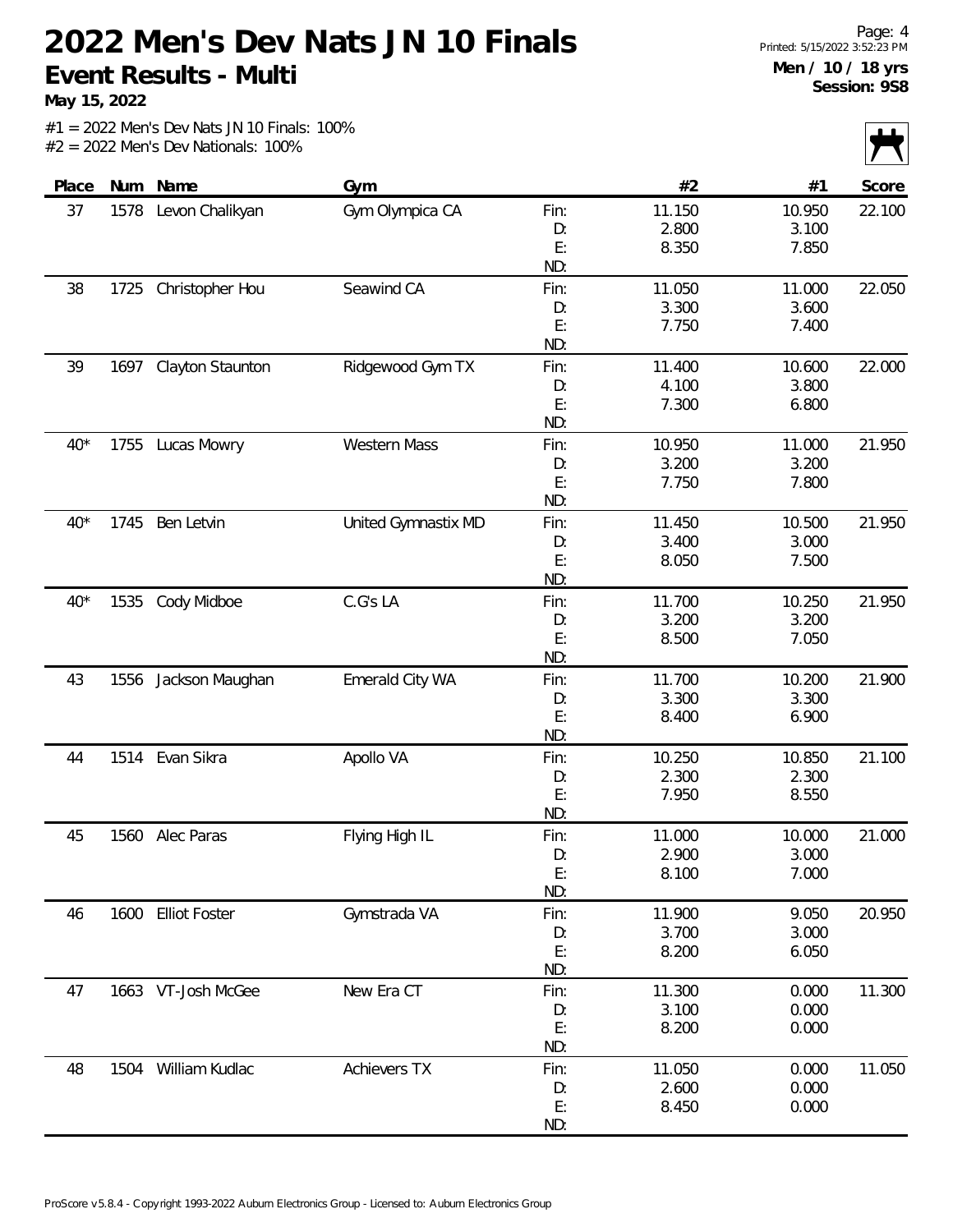**May 15, 2022**

|       |      |                     |                 |      |        |       | $\sim$ |
|-------|------|---------------------|-----------------|------|--------|-------|--------|
| Place | Num  | Name                | Gym             |      | #2     | #1    | Score  |
| 49    | 1552 | Jaxon Clapper       | Edge MO         | Fin: | 10.550 | 0.000 | 10.550 |
|       |      |                     |                 | D:   | 3.100  | 0.000 |        |
|       |      |                     |                 | E:   | 7.450  | 0.000 |        |
|       |      |                     |                 | ND:  |        |       |        |
| $50*$ | 1730 | FX-Owen Carney      | Sterling Gym MA | Fin: | 0.000  | 0.000 | 0.000  |
|       |      |                     |                 | D:   | 0.000  | 0.000 |        |
|       |      |                     |                 | E:   | 0.000  | 0.000 |        |
|       |      |                     |                 | ND:  |        |       |        |
| $50*$ |      | 1626 SR-Cole Richey | InterActive IN  | Fin: | 0.000  | 0.000 | 0.000  |
|       |      |                     |                 | D:   | 0.000  | 0.000 |        |
|       |      |                     |                 | E:   | 0.000  | 0.000 |        |
|       |      |                     |                 | ND:  |        |       |        |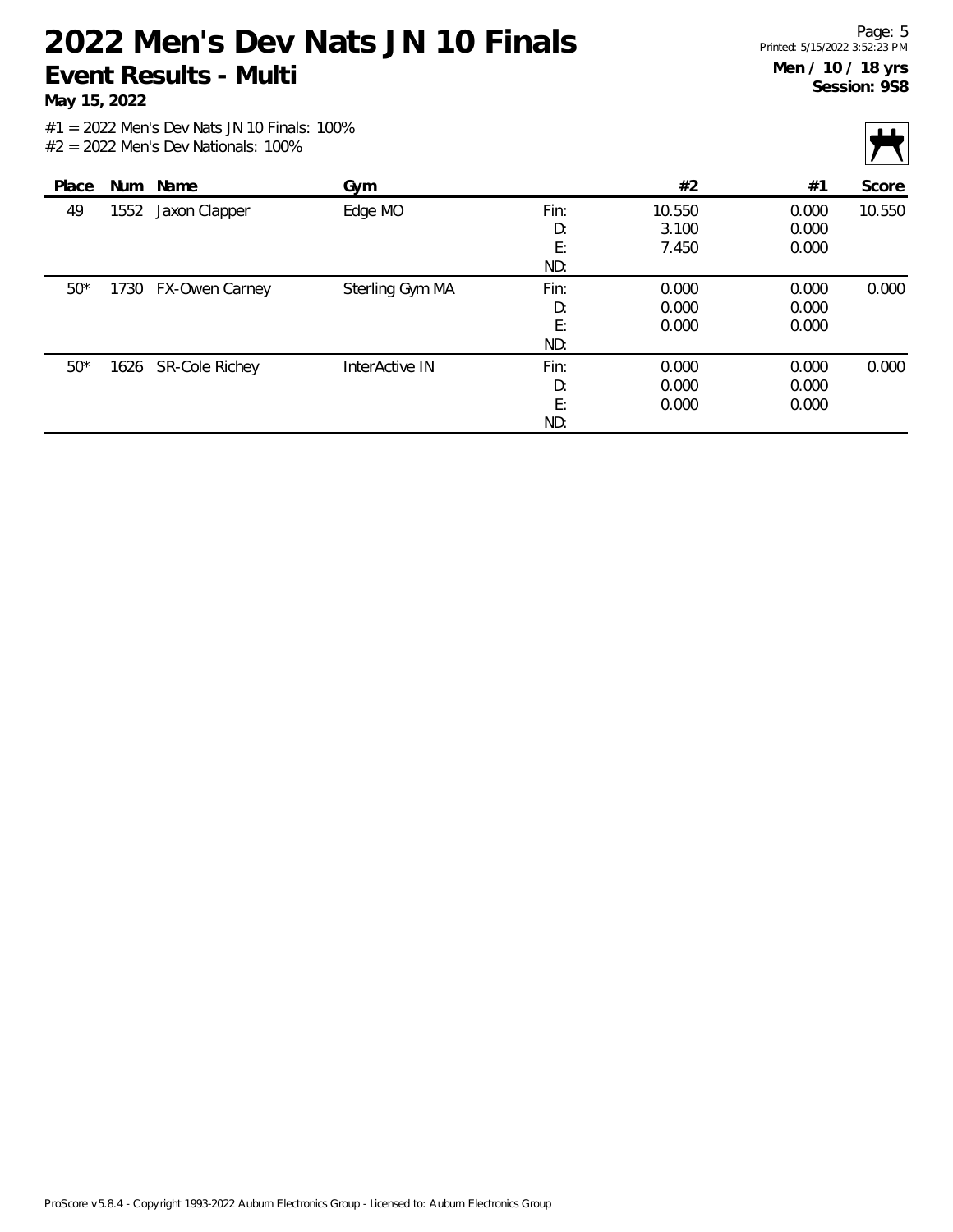**May 15, 2022**

|  |                                       |  |  | $#1 = 2022$ Men's Dev Nats JN 10 Finals: 100% |  |
|--|---------------------------------------|--|--|-----------------------------------------------|--|
|  | $#2 = 2022$ Men's Dev Nationals: 100% |  |  |                                               |  |

| Place |      | Num Name             | Gym              |           | #2             | #1             | Score  |
|-------|------|----------------------|------------------|-----------|----------------|----------------|--------|
| 1     | 1723 | Matthew Underhill    | Salto Gym WI     | Fin:      | 13.400         | 13.500         | 26.900 |
|       |      |                      |                  | D:        | 5.200          | 5.200          |        |
|       |      |                      |                  | E:        | 8.200          | 8.300          |        |
|       |      |                      |                  | ND:       |                |                |        |
| 2     |      | 1669 Eric Hoe        | North Valley AZ  | Fin:      | 13.300         | 13.350         | 26.650 |
|       |      |                      |                  | D:        | 4.200          | 4.200          |        |
|       |      |                      |                  | E:        | 9.100          | 9.150          |        |
|       |      |                      |                  | ND:       |                |                |        |
| 3     | 1668 | Ryan Barela          | North Valley AZ  | Fin:      | 13.600         | 12.900         | 26.500 |
|       |      |                      |                  | D:        | 4.300          | 4.200          |        |
|       |      |                      |                  | E:        | 9.300          | 8.700          |        |
|       |      |                      |                  | ND:       |                |                |        |
| 4T    |      | 1626 SR-Cole Richey  | InterActive IN   | Fin:      | 13.300         | 13.100         | 26.400 |
|       |      |                      |                  | D:        | 4.300          | 4.300          |        |
|       |      |                      |                  | E:        | 9.000          | 8.800          |        |
|       |      |                      |                  | ND:       |                |                |        |
| 4T    | 1700 | Kristian Grahovski   | Rochester Gym NY | Fin:      | 13.600         | 12.800         | 26.400 |
|       |      |                      |                  | D:        | 4.500          | 4.400          |        |
|       |      |                      |                  | E:        | 9.100          | 8.400          |        |
|       |      |                      |                  | ND:       |                |                |        |
| 6     |      | 1671 Zach Murray     | OMEGA Gym OR     | Fin:      | 13.150         | 13.000         | 26.150 |
|       |      |                      |                  | D:        | 3.900          | 3.900          |        |
|       |      |                      |                  | E:        | 9.250          | 9.100          |        |
|       |      |                      |                  | ND:       |                |                |        |
| 7     | 1600 | <b>Elliot Foster</b> | Gymstrada VA     | Fin:      | 13.200         | 12.700         | 25.900 |
|       |      |                      |                  | D:        | 3.900          | 3.900          |        |
|       |      |                      |                  | E:        | 9.300          | 8.800          |        |
|       |      |                      |                  | ND:       |                |                |        |
| 8     |      | 1578 Levon Chalikyan | Gym Olympica CA  | Fin:      | 13.100         | 12.700         | 25.800 |
|       |      |                      |                  | D:        | 4.200          | 4.200          |        |
|       |      |                      |                  | E:<br>ND: | 8.900          | 8.500          |        |
|       |      |                      |                  |           |                |                |        |
| 9Τ    | 1658 | Mac Pollock          | Nebraska School  | Fin:      | 12.750         | 12.900         | 25.650 |
|       |      |                      |                  | D:<br>E:  | 3.900<br>8.850 | 3.900<br>9.000 |        |
|       |      |                      |                  | ND:       |                |                |        |
| 9Τ    |      | 1514 Evan Sikra      | Apollo VA        | Fin:      | 12.700         | 12.950         | 25.650 |
|       |      |                      |                  | D:        | 4.000          | 4.000          |        |
|       |      |                      |                  | E:        | 8.700          | 8.950          |        |
|       |      |                      |                  | ND:       |                |                |        |
| 11    | 1718 | Sasha Malinkine      | Salto Gym WI     | Fin:      | 12.800         | 12.800         | 25.600 |
|       |      |                      |                  | D:        | 3.900          | 3.900          |        |
|       |      |                      |                  | E:        | 8.900          | 8.900          |        |
|       |      |                      |                  | ND:       |                |                |        |
| 12T   | 1591 | Ali Bhimani          | GymTek TN        | Fin:      | 13.050         | 12.500         | 25.550 |
|       |      |                      |                  | D:        | 3.600          | 3.600          |        |
|       |      |                      |                  | E:        | 9.150          | 9.200          |        |
|       |      |                      |                  | ND:       | 0.300          | $-0.300$       |        |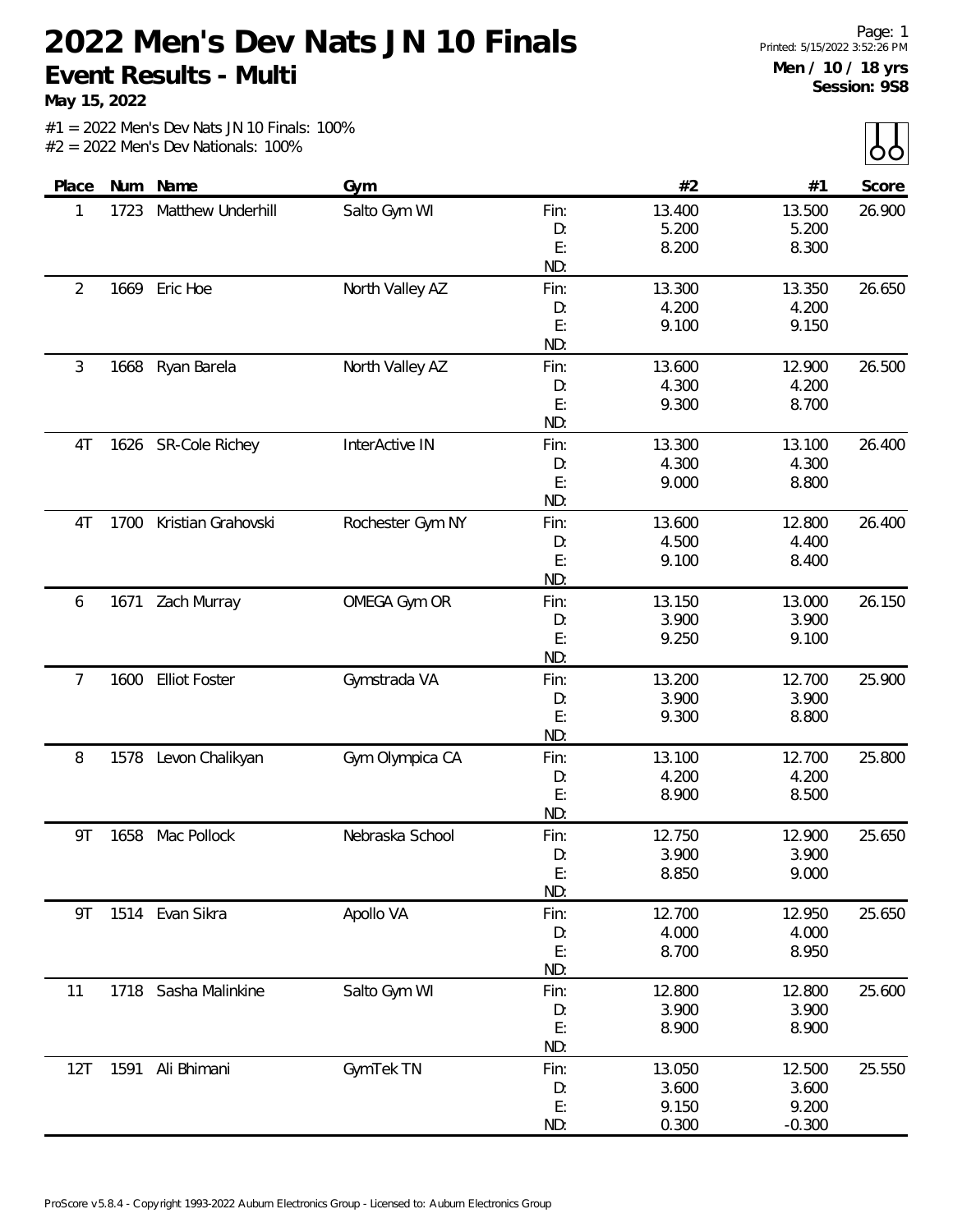**May 15, 2022**

|       |      |                      |                     |      |        |        | $\sim$ $\sim$ $\sim$ |
|-------|------|----------------------|---------------------|------|--------|--------|----------------------|
| Place | Num  | Name                 | Gym                 |      | #2     | #1     | Score                |
| 12T   | 1670 | Nicholas Lester      | North Valley AZ     | Fin: | 12.750 | 12.800 | 25.550               |
|       |      |                      |                     | D:   | 4.000  | 4.000  |                      |
|       |      |                      |                     | E:   | 8.750  | 8.800  |                      |
|       |      |                      |                     | ND:  |        |        |                      |
| 14    | 1583 | Joshua Dingman       | Gym World OH        | Fin: | 13.200 | 12.300 | 25.500               |
|       |      |                      |                     | D:   | 4.100  | 4.100  |                      |
|       |      |                      |                     | E:   | 9.100  | 8.200  |                      |
|       |      |                      |                     | ND:  |        |        |                      |
| 15    | 1674 | Jax Washburn         | OMEGA Gym OR        | Fin: | 12.600 | 12.850 | 25.450               |
|       |      |                      |                     | D:   | 4.000  | 4.000  |                      |
|       |      |                      |                     | E:   | 8.600  | 8.850  |                      |
|       |      |                      |                     | ND:  |        |        |                      |
| 16T   | 1729 | Jared Noyman         | Stanford Boys CA    | Fin: | 12.650 | 12.750 | 25.400               |
|       |      |                      |                     | D:   | 4.000  | 4.000  |                      |
|       |      |                      |                     | E:   | 8.650  | 8.750  |                      |
|       |      |                      |                     | ND:  |        |        |                      |
| 16T   |      | 1506 Samuel Kaplan   | Aim High RI         | Fin: | 12.800 | 12.600 | 25.400               |
|       |      |                      |                     | D:   | 4.200  | 4.200  |                      |
|       |      |                      |                     | E:   | 8.600  | 8.400  |                      |
|       |      |                      |                     | ND:  |        |        |                      |
| 18    |      | 1722 Saahil Tumuluri | Salto Gym WI        | Fin: | 12.800 | 12.550 | 25.350               |
|       |      |                      |                     | D:   | 4.100  | 4.100  |                      |
|       |      |                      |                     | E:   | 8.700  | 8.450  |                      |
|       |      |                      |                     | ND:  |        |        |                      |
| 19    | 1753 | Izaiha Mlay          | West Coast CA       | Fin: | 12.700 | 12.350 | 25.050               |
|       |      |                      |                     | D:   | 4.200  | 4.200  |                      |
|       |      |                      |                     | E:   | 8.500  | 8.150  |                      |
|       |      |                      |                     | ND:  |        |        |                      |
| 20    |      | 1502 Eric Chan       | Accel CA            | Fin: | 12.500 | 12.400 | 24.900               |
|       |      |                      |                     | D:   | 4.000  | 4.000  |                      |
|       |      |                      |                     | E:   | 8.500  | 8.400  |                      |
|       |      |                      |                     | ND:  |        |        |                      |
| 21    | 1519 | Elyas Sharp          | Aspire Kids AZ      | Fin: | 12.500 | 12.150 | 24.650               |
|       |      |                      |                     | D:   | 3.900  | 3.800  |                      |
|       |      |                      |                     | E:   | 8.600  | 8.350  |                      |
|       |      |                      |                     | ND:  |        |        |                      |
| 22T   |      | 1737 Peyton Cramer   | <b>Texas Dreams</b> | Fin: | 12.150 | 12.400 | 24.550               |
|       |      |                      |                     | D:   | 3.000  | 3.000  |                      |
|       |      |                      |                     | E:   | 9.150  | 9.400  |                      |
|       |      |                      |                     | ND:  |        |        |                      |
| 22T   | 1677 | Julian Galvez        | Paragon NTC MD      | Fin: | 11.950 | 12.600 | 24.550               |
|       |      |                      |                     | D:   | 3.500  | 3.500  |                      |
|       |      |                      |                     | E:   | 8.450  | 9.100  |                      |
|       |      |                      |                     | ND:  |        |        |                      |
| 22T   | 1695 | Jake Sweeten         | Queen City OH       | Fin: | 12.450 | 12.100 | 24.550               |
|       |      |                      |                     | D:   | 4.000  | 4.000  |                      |
|       |      |                      |                     | E:   | 8.450  | 8.100  |                      |
|       |      |                      |                     | ND:  |        |        |                      |
|       |      |                      |                     |      |        |        |                      |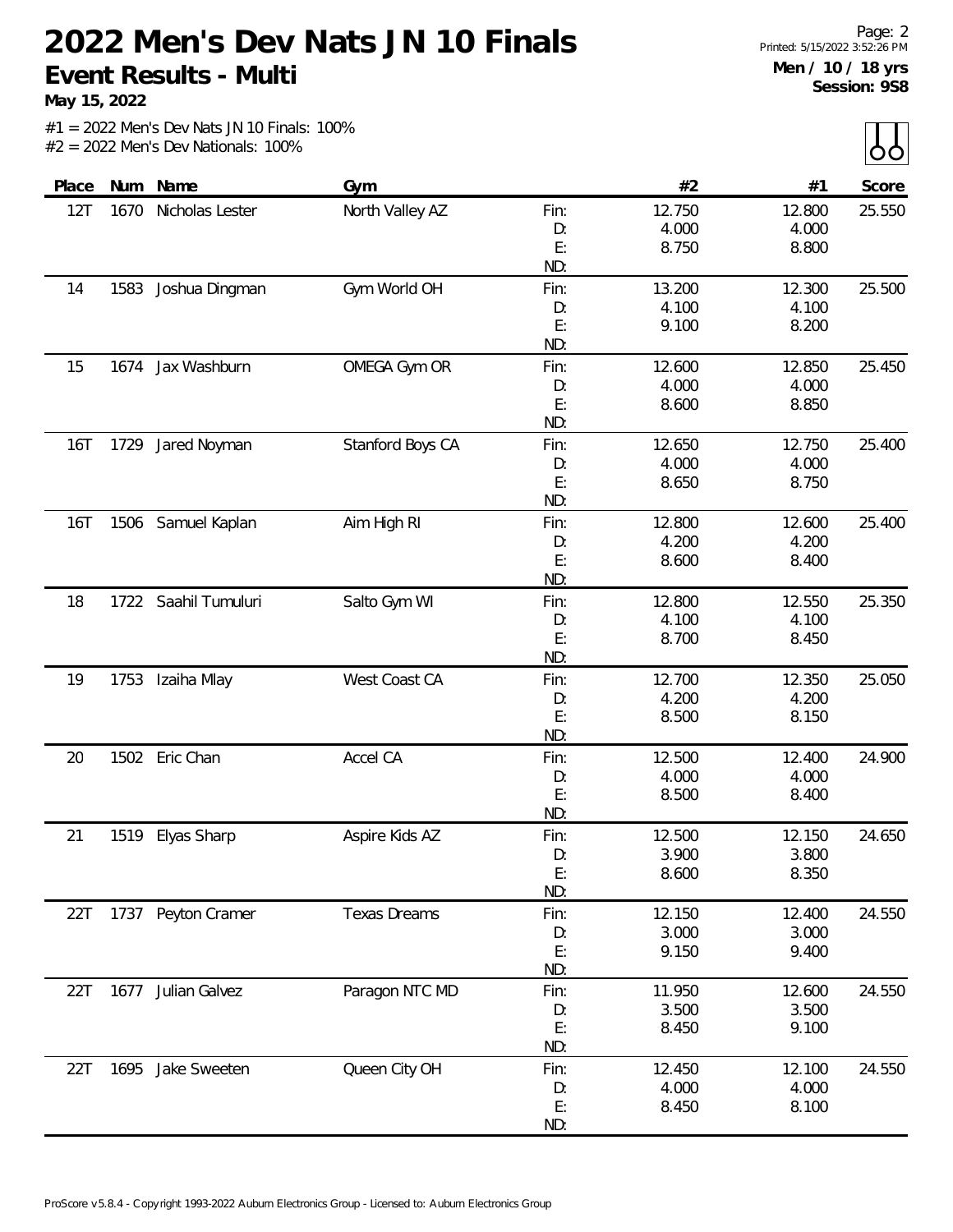**May 15, 2022**

|       |      |                       |                     |            |        |          | $\sim$ $\sim$ |
|-------|------|-----------------------|---------------------|------------|--------|----------|---------------|
| Place |      | Num Name              | Gym                 |            | #2     | #1       | Score         |
| 25    |      | 1672 Gustavin Suess   | OMEGA Gym OR        | Fin:       | 12.600 | 11.900   | 24.500        |
|       |      |                       |                     | D:         | 3.900  | 3.900    |               |
|       |      |                       |                     | E:         | 8.700  | 8.000    |               |
|       |      |                       |                     | ND:        |        |          |               |
| 26    |      | 1719 Sam Marek        | Salto Gym WI        | Fin:       | 12.100 | 12.250   | 24.350        |
|       |      |                       |                     | D:         | 3.900  | 3.900    |               |
|       |      |                       |                     | E:         | 8.200  | 8.350    |               |
|       |      |                       |                     | ND:        |        |          |               |
| 27    | 1585 | <b>Matthew Petros</b> | Gym World OH        | Fin:       | 12.150 | 12.150   | 24.300        |
|       |      |                       |                     | D:         | 3.900  | 3.900    |               |
|       |      |                       |                     | E:         | 8.250  | 8.250    |               |
|       |      |                       |                     | ND:        |        |          |               |
| 28    | 1701 | Ethan Narang          | Rochester Gym NY    | Fin:       | 12.300 | 11.950   | 24.250        |
|       |      |                       |                     | D:         | 4.200  | 4.200    |               |
|       |      |                       |                     | E:         | 8.100  | 7.750    |               |
|       |      |                       |                     | ND:        |        |          |               |
| 29T   |      | 1560 Alec Paras       | Flying High IL      | Fin:       | 12.050 | 11.800   | 23.850        |
|       |      |                       |                     | D:         | 3.300  | 3.300    |               |
|       |      |                       |                     | E:         | 8.750  | 8.500    |               |
|       |      |                       |                     | ND:        |        |          |               |
| 29T   |      | 1644 Joseph Pennell   | M and M WI          | Fin:       | 11.900 | 11.950   | 23.850        |
|       |      |                       |                     | D:         | 3.600  | 3.600    |               |
|       |      |                       |                     | E:         | 8.300  | 8.350    |               |
|       |      | Patrick Cain          |                     | ND:        | 11.850 | 11.950   | 23.800        |
| 31T   | 1515 |                       | Armory Athletics AL | Fin:<br>D: | 3.400  | 3.400    |               |
|       |      |                       |                     | E:         | 8.450  | 8.550    |               |
|       |      |                       |                     | ND:        |        |          |               |
| 31T   | 1533 | Ryan Dugan            | Bright Raven NY     | Fin:       | 12.850 | 10.950   | 23.800        |
|       |      |                       |                     | D:         | 3.900  | 3.900    |               |
|       |      |                       |                     | E:         | 8.950  | 7.050    |               |
|       |      |                       |                     | ND:        |        |          |               |
| 33T   | 1579 | <b>Brandon Elias</b>  | Gym Olympica CA     | Fin:       | 12.000 | 11.750   | 23.750        |
|       |      |                       |                     | D:         | 3.300  | 3.300    |               |
|       |      |                       |                     | E:         | 8.700  | 8.450    |               |
|       |      |                       |                     | ND:        |        |          |               |
| 33T   |      | 1535 Cody Midboe      | C.G's LA            | Fin:       | 12.250 | 11.500   | 23.750        |
|       |      |                       |                     | D:         | 3.700  | 3.700    |               |
|       |      |                       |                     | E:         | 8.550  | 7.800    |               |
|       |      |                       |                     | ND:        |        |          |               |
| 35T   |      | 1602 Jack Matlock     | Gymstrada VA        | Fin:       | 11.650 | 12.050   | 23.700        |
|       |      |                       |                     | D:         | 3.000  | 3.000    |               |
|       |      |                       |                     | E:         | 8.650  | 9.350    |               |
|       |      |                       |                     | ND:        |        | $-0.300$ |               |
| 35T   | 1685 | Gio Mantia            | Premier West IL     | Fin:       | 11.500 | 12.200   | 23.700        |
|       |      |                       |                     | D:         | 3.500  | 3.500    |               |
|       |      |                       |                     | E:         | 8.000  | 8.700    |               |
|       |      |                       |                     | ND:        |        |          |               |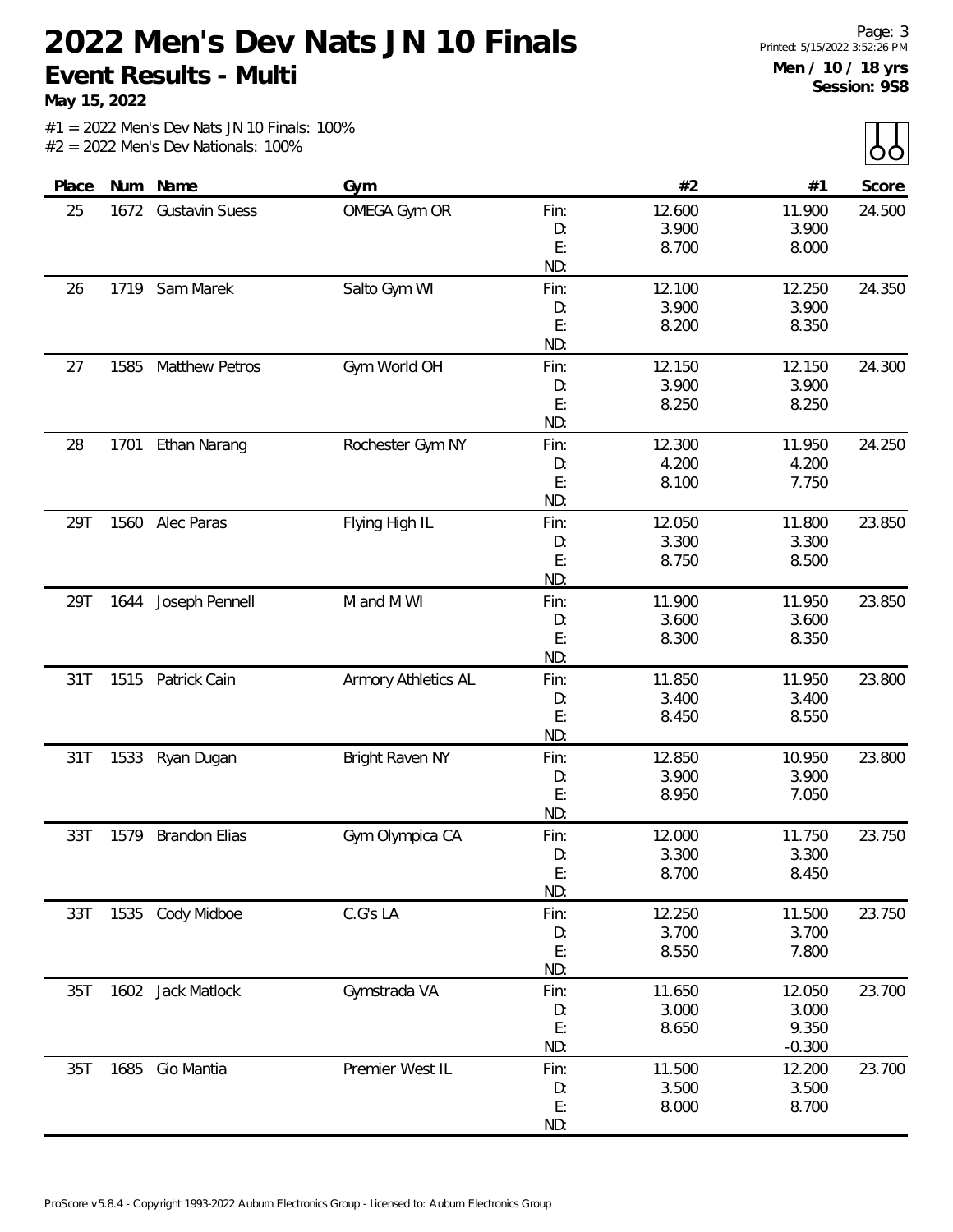**May 15, 2022**

|       |      |                       |                     |      |          |          | $ -$   |
|-------|------|-----------------------|---------------------|------|----------|----------|--------|
| Place | Num  | Name                  | Gym                 |      | #2       | #1       | Score  |
| 37    | 1650 | Kyle Bender           | Metropolitan WA     | Fin: | 11.800   | 11.850   | 23.650 |
|       |      |                       |                     | D:   | 3.100    | 3.100    |        |
|       |      |                       |                     | E:   | 8.700    | 9.050    |        |
|       |      |                       |                     | ND:  |          | $-0.300$ |        |
| 38    |      | 1697 Clayton Staunton | Ridgewood Gym TX    | Fin: | 12.000   | 11.500   | 23.500 |
|       |      |                       |                     | D:   | 3.600    | 3.600    |        |
|       |      |                       |                     | E:   | 8.400    | 7.900    |        |
|       |      |                       |                     | ND:  |          |          |        |
| 39    |      | 1524 Aidan Myers      | Bakersfield Gym CA  | Fin: | 12.050   | 11.400   | 23.450 |
|       |      |                       |                     | D:   | 3.600    | 3.600    |        |
|       |      |                       |                     | E:   | 8.450    | 7.800    |        |
|       |      |                       |                     | ND:  |          |          |        |
| 40    | 1725 | Christopher Hou       | Seawind CA          | Fin: | 12.000   | 11.400   | 23.400 |
|       |      |                       |                     | D:   | 3.700    | 3.700    |        |
|       |      |                       |                     | E:   | 8.300    | 7.700    |        |
|       |      |                       |                     | ND:  |          |          |        |
| 41    | 1558 | Daniel Cho            | Eric Will CA        | Fin: | 12.200   | 11.100   | 23.300 |
|       |      |                       |                     | D:   | 3.500    | 3.500    |        |
|       |      |                       |                     | E:   | 8.700    | 7.900    |        |
|       |      |                       |                     | ND:  |          | $-0.300$ |        |
| 42    | 1544 | Kevin Chow            | Chow's IA           | Fin: | 11.700   | 11.500   | 23.200 |
|       |      |                       |                     | D:   | 3.100    | 3.100    |        |
|       |      |                       |                     | E:   | 8.600    | 8.400    |        |
|       |      |                       |                     | ND:  |          |          |        |
| 43    | 1745 | Ben Letvin            | United Gymnastix MD | Fin: | 11.600   | 11.550   | 23.150 |
|       |      |                       |                     | D:   | 3.100    | 3.100    |        |
|       |      |                       |                     | E:   | 8.500    | 8.450    |        |
|       |      |                       |                     | ND:  |          |          |        |
| 44    | 1556 | Jackson Maughan       | Emerald City WA     | Fin: | 11.550   | 11.500   | 23.050 |
|       |      |                       |                     | D:   | 3.100    | 3.100    |        |
|       |      |                       |                     | E:   | 8.750    | 8.700    |        |
|       |      |                       |                     | ND:  | $-0.300$ | $-0.300$ |        |
| 45T   | 1553 | Ajeeth Iyer           | Elevate CA          | Fin: | 11.550   | 11.300   | 22.850 |
|       |      |                       |                     | D:   | 3.400    | 3.600    |        |
|       |      |                       |                     | E:   | 8.450    | 8.000    |        |
|       |      |                       |                     | ND:  | $-0.300$ | $-0.300$ |        |
| 45T   |      | 1509 Degan Marshall   | All American UT     | Fin: | 11.400   | 11.450   | 22.850 |
|       |      |                       |                     | D:   | 3.700    | 3.700    |        |
|       |      |                       |                     | E:   | 7.700    | 8.050    |        |
|       |      |                       |                     | ND:  |          | $-0.300$ |        |
| 47    |      | 1755 Lucas Mowry      | <b>Western Mass</b> | Fin: | 11.700   | 11.050   | 22.750 |
|       |      |                       |                     | D:   | 3.700    | 3.700    |        |
|       |      |                       |                     | E:   | 8.000    | 7.350    |        |
|       |      |                       |                     | ND:  |          |          |        |
| 48    |      | 1552 Jaxon Clapper    | Edge MO             | Fin: | 11.800   | 0.000    | 11.800 |
|       |      |                       |                     | D:   | 3.200    | 0.000    |        |
|       |      |                       |                     | E:   | 8.600    | 0.000    |        |
|       |      |                       |                     | ND:  |          |          |        |
|       |      |                       |                     |      |          |          |        |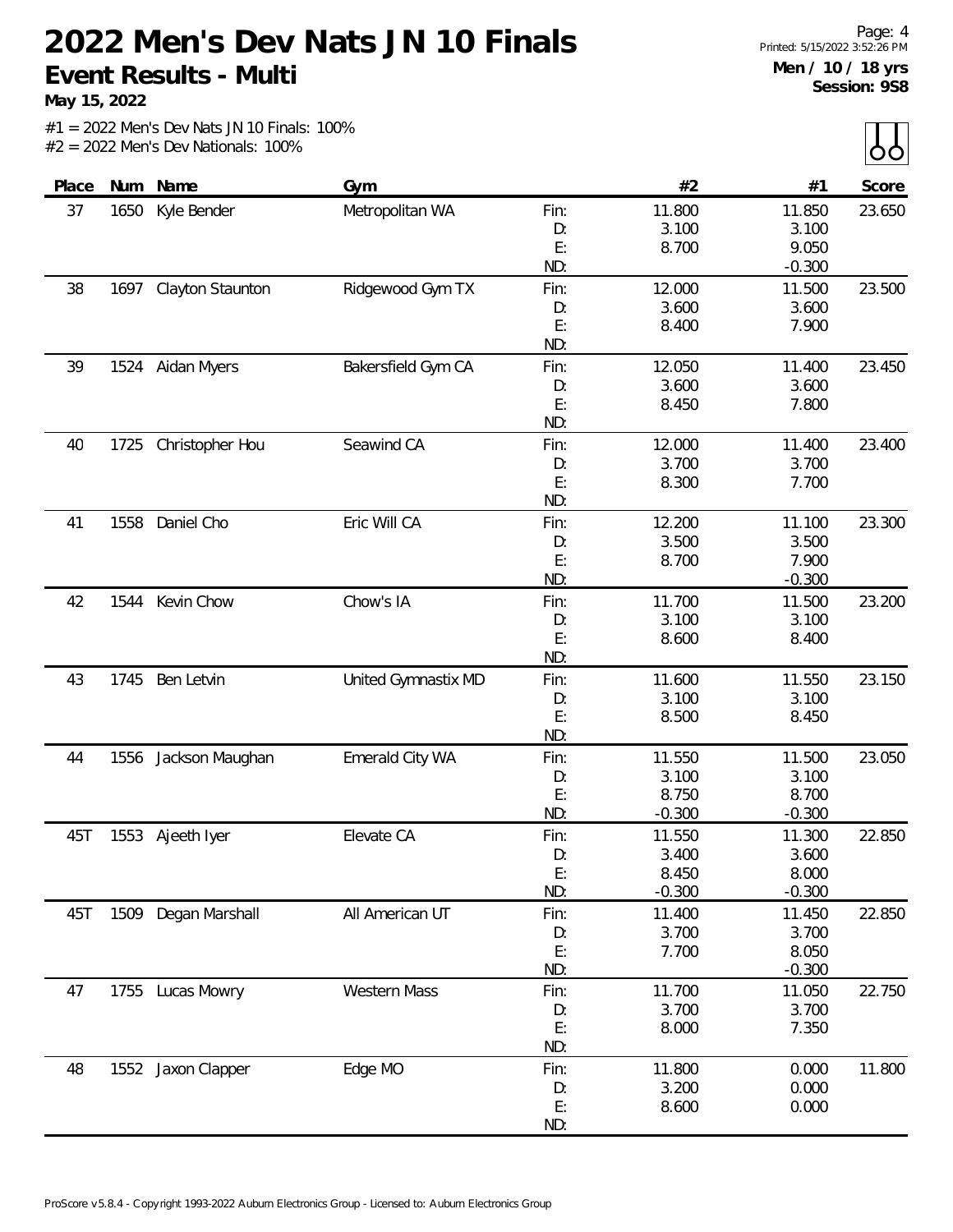**May 15, 2022**

 $\prod_{\Delta}$ 

|       |      |                |                     |      |          |       | $\sim$ $\sim$ $\prime$ |
|-------|------|----------------|---------------------|------|----------|-------|------------------------|
| Place | Num  | Name           | Gym                 |      | #2       | #1    | Score                  |
| 49    | 1504 | William Kudlac | <b>Achievers TX</b> | Fin: | 11.200   | 0.000 | 11.200                 |
|       |      |                |                     | D:   | 2.500    | 0.000 |                        |
|       |      |                |                     | E:   | 9.000    | 0.000 |                        |
|       |      |                |                     | ND:  | $-0.300$ |       |                        |
| 50    | 1663 | VT-Josh McGee  | New Era CT          | Fin: | 10.250   | 0.000 | 10.250                 |
|       |      |                |                     | D:   | 3.900    | 0.000 |                        |
|       |      |                |                     | E:   | 6.350    | 0.000 |                        |
|       |      |                |                     | ND:  |          |       |                        |
| 51    | 1730 | FX-Owen Carney | Sterling Gym MA     | Fin: | 0.000    | 0.000 | 0.000                  |
|       |      |                |                     | D:   | 0.000    | 0.000 |                        |
|       |      |                |                     | E:   | 0.000    | 0.000 |                        |
|       |      |                |                     | ND:  |          |       |                        |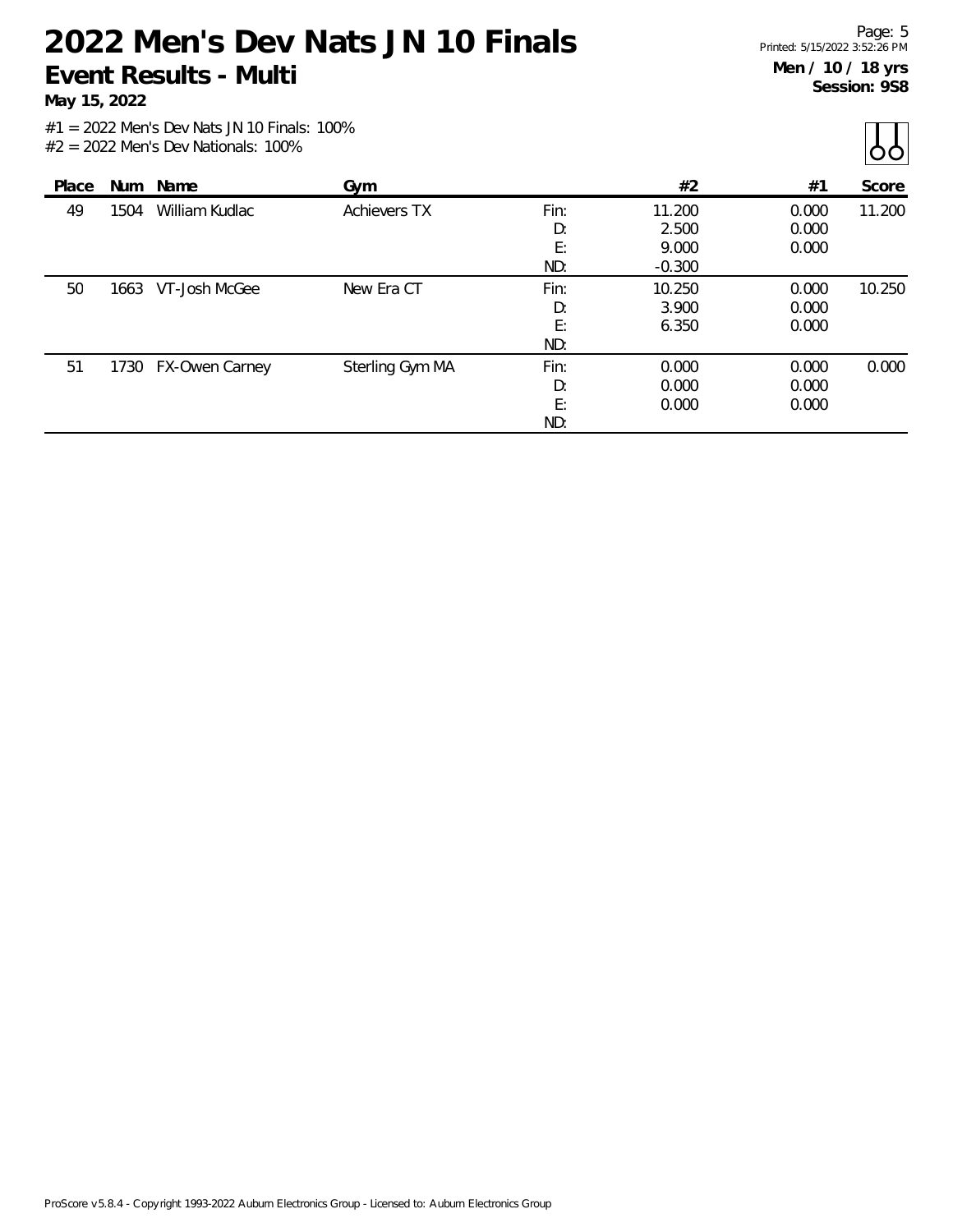**May 15, 2022**

 $|\mathbf{T}|$ 

| Place          |      | Num Name           | Gym                 |      | #2     | #1     | Score  |
|----------------|------|--------------------|---------------------|------|--------|--------|--------|
| 1              | 1723 | Matthew Underhill  | Salto Gym WI        | Fin: | 14.400 | 14.900 | 29.300 |
|                |      |                    |                     | D:   | 5.400  | 5.400  |        |
|                |      |                    |                     | E:   | 9.000  | 9.500  |        |
|                |      |                    |                     | ND:  |        |        |        |
| $\overline{2}$ | 1745 | Ben Letvin         | United Gymnastix MD | Fin: | 14.450 | 14.100 | 28.550 |
|                |      |                    |                     | D:   | 5.400  | 5.400  |        |
|                |      |                    |                     | E:   | 9.050  | 8.700  |        |
|                |      |                    |                     | ND:  |        |        |        |
| 3              | 1668 | Ryan Barela        | North Valley AZ     | Fin: | 14.350 | 13.900 | 28.250 |
|                |      |                    |                     | D:   | 4.800  | 4.800  |        |
|                |      |                    |                     | E:   | 9.550  | 9.100  |        |
|                |      |                    |                     | ND:  |        |        |        |
| 4              |      | 1560 Alec Paras    | Flying High IL      | Fin: | 14.000 | 14.150 | 28.150 |
|                |      |                    |                     | D:   | 4.800  | 4.800  |        |
|                |      |                    |                     | E:   | 9.200  | 9.350  |        |
|                |      |                    |                     | ND:  |        |        |        |
| 5              | 1670 | Nicholas Lester    | North Valley AZ     | Fin: | 14.200 | 13.550 | 27.750 |
|                |      |                    |                     | D:   | 4.800  | 4.800  |        |
|                |      |                    |                     | E:   | 9.400  | 8.750  |        |
|                |      |                    |                     | ND:  |        |        |        |
| $6*$           | 1578 | Levon Chalikyan    | Gym Olympica CA     | Fin: | 13.700 | 14.000 | 27.700 |
|                |      |                    |                     | D:   | 4.800  | 4.800  |        |
|                |      |                    |                     | E:   | 8.900  | 9.200  |        |
|                |      |                    |                     | ND:  |        |        |        |
| $6*$           | 1519 | Elyas Sharp        | Aspire Kids AZ      | Fin: | 13.800 | 13.900 | 27.700 |
|                |      |                    |                     | D:   | 4.800  | 4.800  |        |
|                |      |                    |                     | E:   | 9.000  | 9.100  |        |
|                |      |                    |                     | ND:  |        |        |        |
| 6T             | 1585 | Matthew Petros     | Gym World OH        | Fin: | 14.200 | 13.500 | 27.700 |
|                |      |                    |                     | D:   | 5.000  | 4.800  |        |
|                |      |                    |                     | E:   | 9.200  | 8.700  |        |
|                |      |                    |                     | ND:  |        |        |        |
| 9              | 1700 | Kristian Grahovski | Rochester Gym NY    | Fin: | 13.700 | 13.700 | 27.400 |
|                |      |                    |                     | D:   | 4.800  | 4.800  |        |
|                |      |                    |                     | E:   | 8.900  | 8.900  |        |
|                |      |                    |                     | ND:  |        |        |        |
| 10             |      | 1535 Cody Midboe   | C.G's LA            | Fin: | 13.750 | 13.500 | 27.250 |
|                |      |                    |                     | D:   | 4.400  | 4.400  |        |
|                |      |                    |                     | E:   | 9.350  | 9.100  |        |
|                |      |                    |                     | ND:  |        |        |        |
| 11             | 1697 | Clayton Staunton   | Ridgewood Gym TX    | Fin: | 13.750 | 13.400 | 27.150 |
|                |      |                    |                     | D:   | 4.400  | 4.400  |        |
|                |      |                    |                     | E:   | 9.350  | 9.000  |        |
|                |      |                    |                     | ND:  |        |        |        |
| 12             | 1725 | Christopher Hou    | Seawind CA          | Fin: | 13.000 | 14.050 | 27.050 |
|                |      |                    |                     | D:   | 4.800  | 4.800  |        |
|                |      |                    |                     | E:   | 8.200  | 9.250  |        |
|                |      |                    |                     | ND:  |        |        |        |
|                |      |                    |                     |      |        |        |        |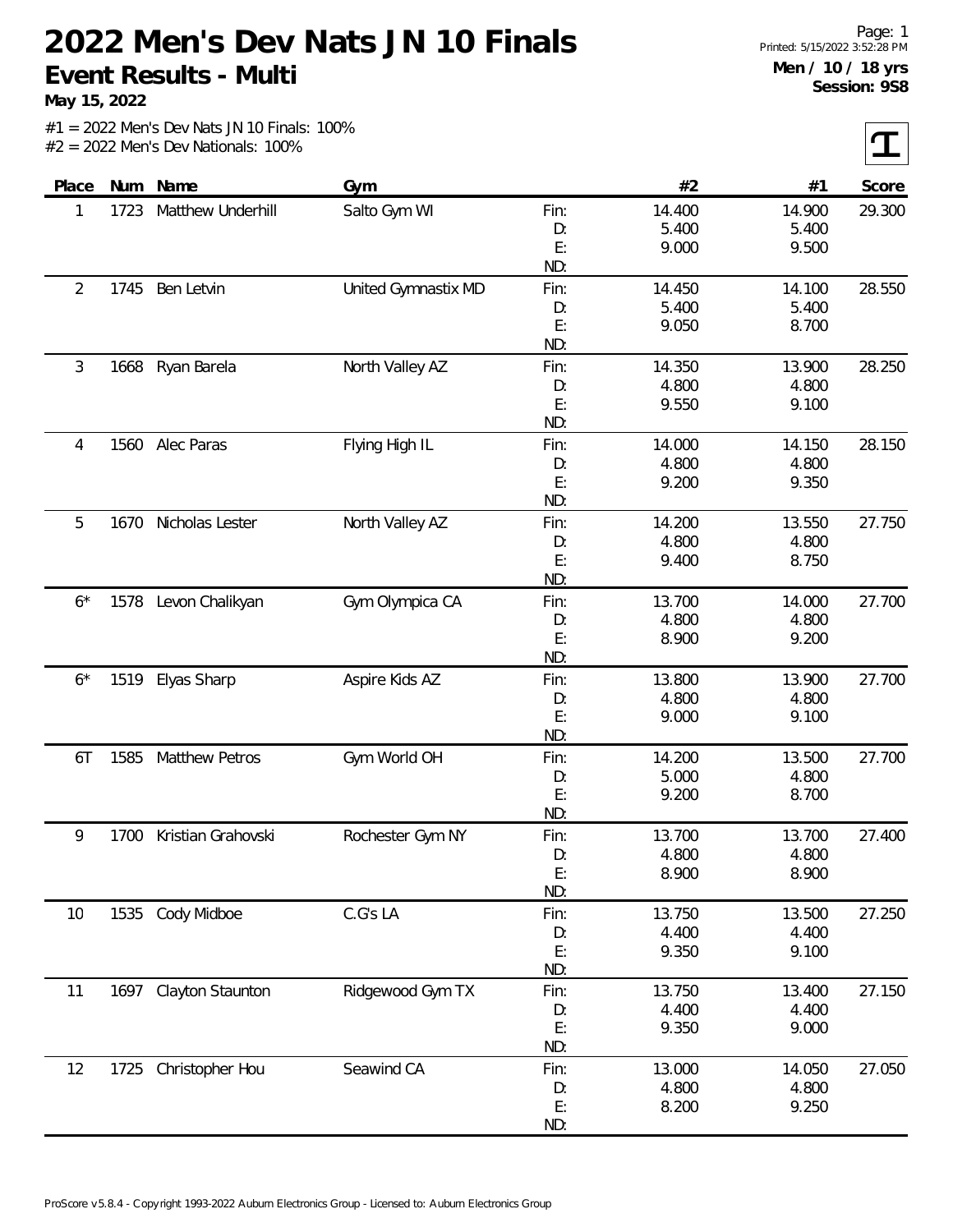**May 15, 2022**

 $|\mathbf{T}|$ 

| Place | Num  | Name                 | Gym                 |      | #2       | #1       | Score  |
|-------|------|----------------------|---------------------|------|----------|----------|--------|
| 13    | 1663 | VT-Josh McGee        | New Era CT          | Fin: | 13.600   | 13.400   | 27.000 |
|       |      |                      |                     | D:   | 4.400    | 4.400    |        |
|       |      |                      |                     | E:   | 9.200    | 9.100    |        |
|       |      |                      |                     | ND:  |          | $-0.100$ |        |
| 14    |      | 1553 Ajeeth Iyer     | Elevate CA          | Fin: | 13.450   | 13.500   | 26.950 |
|       |      |                      |                     | D:   | 4.000    | 4.000    |        |
|       |      |                      |                     | E:   | 9.450    | 9.500    |        |
|       |      |                      |                     | ND:  |          |          |        |
| 15T   | 1755 | Lucas Mowry          | <b>Western Mass</b> | Fin: | 13.500   | 13.350   | 26.850 |
|       |      |                      |                     | D:   | 4.400    | 4.400    |        |
|       |      |                      |                     | E:   | 9.100    | 8.950    |        |
|       |      |                      |                     | ND:  |          |          |        |
| 15T   | 1753 | Izaiha Mlay          | West Coast CA       | Fin: | 13.450   | 13.400   | 26.850 |
|       |      |                      |                     | D:   | 4.800    | 4.800    |        |
|       |      |                      |                     | E:   | 8.950    | 8.900    |        |
|       |      |                      |                     | ND:  | $-0.300$ | $-0.300$ |        |
| 17    |      | 1514 Evan Sikra      | Apollo VA           | Fin: | 13.300   | 13.450   | 26.750 |
|       |      |                      |                     | D:   | 4.400    | 4.400    |        |
|       |      |                      |                     | E:   | 8.900    | 9.050    |        |
|       |      |                      |                     | ND:  |          |          |        |
| 18    |      | 1719 Sam Marek       | Salto Gym WI        | Fin: | 13.600   | 13.050   | 26.650 |
|       |      |                      |                     | D:   | 4.000    | 4.000    |        |
|       |      |                      |                     | E:   | 9.600    | 9.050    |        |
|       |      |                      |                     | ND:  |          |          |        |
| 19    |      | 1672 Gustavin Suess  | OMEGA Gym OR        | Fin: | 13.250   | 13.300   | 26.550 |
|       |      |                      |                     | D:   | 4.000    | 4.000    |        |
|       |      |                      |                     | E:   | 9.250    | 9.300    |        |
|       |      |                      |                     | ND:  |          |          |        |
| $20*$ | 1600 | <b>Elliot Foster</b> | Gymstrada VA        | Fin: | 13.300   | 12.900   | 26.200 |
|       |      |                      |                     | D:   | 4.000    | 4.000    |        |
|       |      |                      |                     | E:   | 9.300    | 8.900    |        |
|       |      |                      |                     | ND:  |          |          |        |
| $20*$ | 1515 | Patrick Cain         | Armory Athletics AL | Fin: | 13.100   | 13.100   | 26.200 |
|       |      |                      |                     | D:   | 4.000    | 4.000    |        |
|       |      |                      |                     | E:   | 9.100    | 9.100    |        |
|       |      |                      |                     | ND:  |          |          |        |
| 22T   |      | 1658 Mac Pollock     | Nebraska School     | Fin: | 13.400   | 12.750   | 26.150 |
|       |      |                      |                     | D:   | 4.000    | 4.000    |        |
|       |      |                      |                     | E:   | 9.500    | 8.750    |        |
|       |      |                      |                     | ND:  | $-0.100$ |          |        |
| 22T   | 1579 | <b>Brandon Elias</b> | Gym Olympica CA     | Fin: | 13.150   | 13.000   | 26.150 |
|       |      |                      |                     | D:   | 4.000    | 4.000    |        |
|       |      |                      |                     | E:   | 9.150    | 9.000    |        |
|       |      |                      |                     | ND:  |          |          |        |
| 24    | 1674 | Jax Washburn         | OMEGA Gym OR        | Fin: | 13.200   | 12.900   | 26.100 |
|       |      |                      |                     | D:   | 4.000    | 4.000    |        |
|       |      |                      |                     | E:   | 9.200    | 8.900    |        |
|       |      |                      |                     | ND:  |          |          |        |
|       |      |                      |                     |      |          |          |        |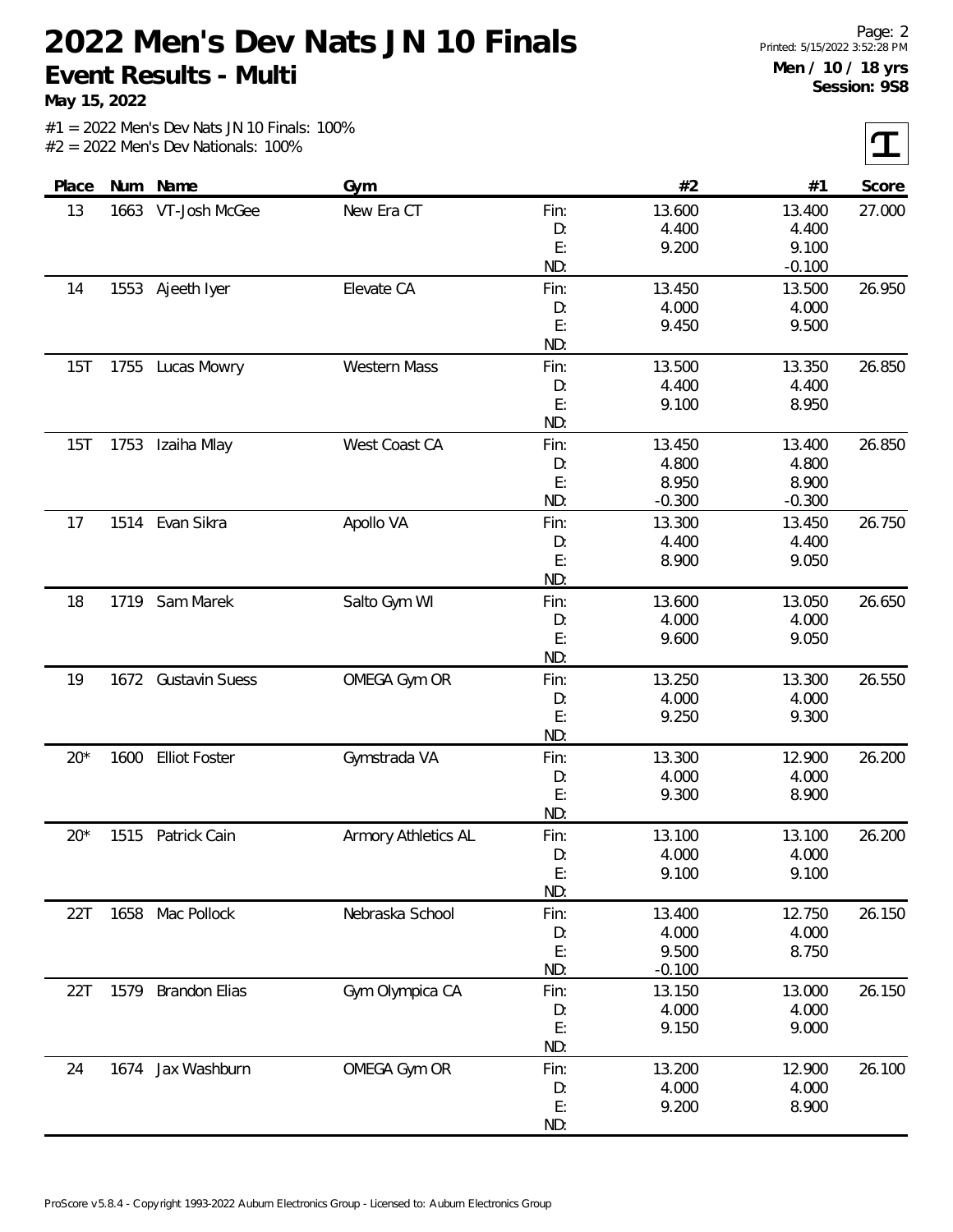**May 15, 2022**

 $|\mathbf{T}|$ 

| Place |      | Num Name          | Gym              |      | #2     | #1       | Score  |
|-------|------|-------------------|------------------|------|--------|----------|--------|
| 25    | 1722 | Saahil Tumuluri   | Salto Gym WI     | Fin: | 13.350 | 12.700   | 26.050 |
|       |      |                   |                  | D:   | 4.000  | 4.000    |        |
|       |      |                   |                  | E:   | 9.350  | 8.700    |        |
|       |      |                   |                  | ND:  |        |          |        |
| 26    | 1701 | Ethan Narang      | Rochester Gym NY | Fin: | 13.400 | 12.600   | 26.000 |
|       |      |                   |                  | D:   | 4.000  | 4.000    |        |
|       |      |                   |                  | E:   | 9.400  | 8.600    |        |
|       |      |                   |                  | ND:  |        |          |        |
| $27*$ | 1502 | Eric Chan         | Accel CA         | Fin: | 12.900 | 13.000   | 25.900 |
|       |      |                   |                  | D:   | 4.000  | 4.000    |        |
|       |      |                   |                  | E:   | 8.900  | 9.000    |        |
|       |      |                   |                  | ND:  |        |          |        |
| $27*$ | 1685 | Gio Mantia        | Premier West IL  | Fin: | 12.800 | 13.100   | 25.900 |
|       |      |                   |                  | D:   | 4.000  | 4.000    |        |
|       |      |                   |                  | E:   | 8.800  | 9.100    |        |
|       |      |                   |                  | ND:  |        |          |        |
| 29    | 1556 | Jackson Maughan   | Emerald City WA  | Fin: | 12.850 | 13.000   | 25.850 |
|       |      |                   |                  | D:   | 4.000  | 4.000    |        |
|       |      |                   |                  | E:   | 8.850  | 9.000    |        |
|       |      |                   |                  | ND:  |        |          |        |
| 30    | 1644 | Joseph Pennell    | M and M WI       | Fin: | 12.800 | 12.900   | 25.700 |
|       |      |                   |                  | D:   | 3.600  | 3.600    |        |
|       |      |                   |                  | E:   | 9.200  | 9.300    |        |
|       |      |                   |                  | ND:  |        |          |        |
| 31    | 1669 | Eric Hoe          | North Valley AZ  | Fin: | 12.900 | 12.650   | 25.550 |
|       |      |                   |                  | D:   | 4.000  | 4.000    |        |
|       |      |                   |                  | E:   | 8.900  | 8.650    |        |
|       |      |                   |                  | ND:  |        |          |        |
| 32    | 1509 | Degan Marshall    | All American UT  | Fin: | 12.850 | 12.600   | 25.450 |
|       |      |                   |                  | D:   | 4.000  | 4.000    |        |
|       |      |                   |                  | E:   | 8.850  | 8.600    |        |
|       |      |                   |                  | ND:  |        |          |        |
| 33    | 1558 | Daniel Cho        | Eric Will CA     | Fin: | 12.750 | 12.600   | 25.350 |
|       |      |                   |                  | D:   | 4.000  | 4.000    |        |
|       |      |                   |                  | E:   | 8.750  | 8.600    |        |
|       |      |                   |                  | ND:  |        |          |        |
| 34T   |      | 1695 Jake Sweeten | Queen City OH    | Fin: | 12.800 | 12.400   | 25.200 |
|       |      |                   |                  | D:   | 4.000  | 4.000    |        |
|       |      |                   |                  | E:   | 8.800  | 8.700    |        |
|       |      |                   |                  | ND:  |        | $-0.300$ |        |
| 34T   | 1583 | Joshua Dingman    | Gym World OH     | Fin: | 12.450 | 12.750   | 25.200 |
|       |      |                   |                  | D:   | 4.000  | 4.000    |        |
|       |      |                   |                  | E:   | 8.450  | 8.750    |        |
|       |      |                   |                  | ND:  |        |          |        |
| 36    |      | 1671 Zach Murray  | OMEGA Gym OR     | Fin: | 12.250 | 12.850   | 25.100 |
|       |      |                   |                  | D:   | 3.200  | 4.000    |        |
|       |      |                   |                  | E:   | 9.050  | 8.850    |        |
|       |      |                   |                  | ND:  |        |          |        |
|       |      |                   |                  |      |        |          |        |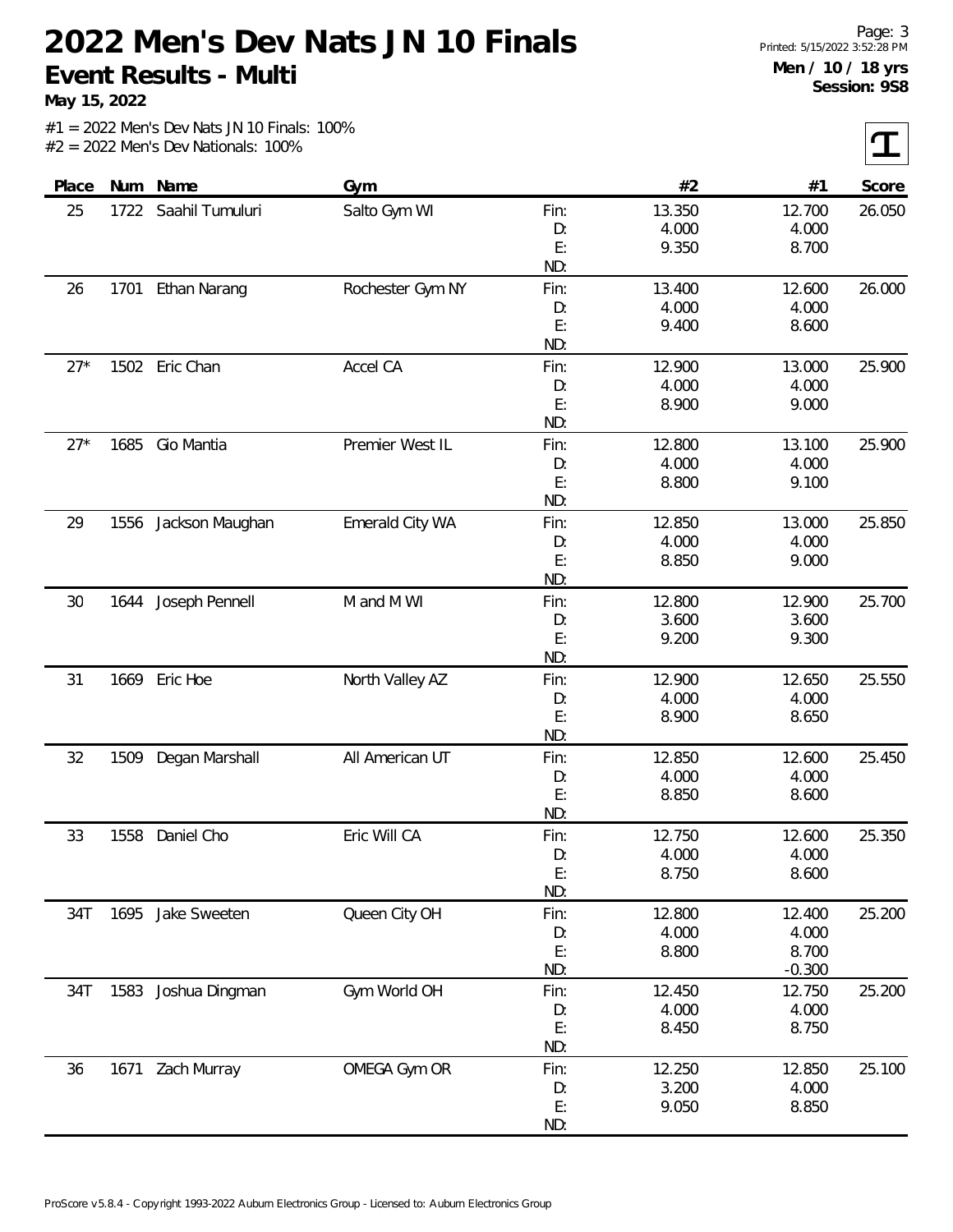**May 15, 2022**

 $|\mathbf{T}|$ 

| Score  | #1       | #2       |      | Gym                 | Num Name            |      | Place |
|--------|----------|----------|------|---------------------|---------------------|------|-------|
| 24.900 | 12.150   | 12.750   | Fin: | Stanford Boys CA    | Jared Noyman        | 1729 | 37    |
|        | 3.200    | 3.200    | D:   |                     |                     |      |       |
|        | 8.950    | 9.550    | E:   |                     |                     |      |       |
|        |          |          | ND:  |                     |                     |      |       |
| 24.700 | 13.200   | 11.500   | Fin: | Paragon NTC MD      | Julian Galvez       | 1677 | 38    |
|        | 4.000    | 4.000    | D:   |                     |                     |      |       |
|        | 9.200    | 7.600    | E:   |                     |                     |      |       |
|        |          | $-0.100$ | ND:  |                     |                     |      |       |
| 24.650 | 12.200   | 12.450   | Fin: | Gymstrada VA        | <b>Jack Matlock</b> | 1602 | 39T   |
|        | 3.200    | 3.200    | D:   |                     |                     |      |       |
|        | 9.000    | 9.350    | E:   |                     |                     |      |       |
|        |          | $-0.100$ | ND:  |                     |                     |      |       |
| 24.650 | 11.600   | 13.050   | Fin: | <b>Achievers TX</b> | William Kudlac      | 1504 | 39T   |
|        | 4.000    | 4.000    | D:   |                     |                     |      |       |
|        | 7.700    | 9.050    | E:   |                     |                     |      |       |
|        | $-0.100$ |          | ND:  |                     |                     |      |       |
| 24.500 | 11.700   | 12.800   | Fin: | Aim High RI         | Samuel Kaplan       | 1506 | 41    |
|        | 4.000    | 4.000    | D:   |                     |                     |      |       |
|        | 8.000    | 9.100    | E:   |                     |                     |      |       |
|        | $-0.300$ | $-0.300$ | ND:  |                     |                     |      |       |
| 24.400 | 12.150   | 12.250   | Fin: | Bakersfield Gym CA  | 1524 Aidan Myers    |      | 42    |
|        | 4.000    | 4.000    | D:   |                     |                     |      |       |
|        | 8.150    | 8.450    | E:   |                     |                     |      |       |
|        |          | $-0.200$ | ND:  |                     |                     |      |       |
| 24.350 | 12.200   | 12.150   | Fin: | Metropolitan WA     | Kyle Bender         | 1650 | 43T   |
|        | 3.200    | 3.200    | D:   |                     |                     |      |       |
|        | 9.000    | 8.950    | E:   |                     |                     |      |       |
|        |          |          | ND:  |                     |                     |      |       |
| 24.350 | 12.150   | 12.200   | Fin: | Salto Gym WI        | Sasha Malinkine     | 1718 | 43T   |
|        | 4.000    | 4.000    | D:   |                     |                     |      |       |
|        | 8.250    | 8.500    | E:   |                     |                     |      |       |
|        | $-0.100$ | $-0.300$ | ND:  |                     |                     |      |       |
| 24.350 | 12.000   | 12.350   | Fin: | Bright Raven NY     | Ryan Dugan          | 1533 | 43T   |
|        | 4.400    | 4.800    | D:   |                     |                     |      |       |
|        | 7.600    | 7.850    | E:   |                     |                     |      |       |
|        |          | $-0.300$ | ND:  |                     |                     |      |       |
| 24.150 | 11.750   | 12.400   | Fin: | Chow's IA           | Kevin Chow          | 1544 | 46    |
|        | 3.200    | 3.200    | D:   |                     |                     |      |       |
|        | 8.650    | 9.200    | E:   |                     |                     |      |       |
|        | $-0.100$ |          | ND:  |                     |                     |      |       |
| 24.100 | 12.750   | 11.350   | Fin: | Edge MO             | 1552 Jaxon Clapper  |      | 47    |
|        | 4.000    | 2.800    | D:   |                     |                     |      |       |
|        | 8.750    | 8.650    | E:   |                     |                     |      |       |
|        |          | $-0.100$ | ND:  |                     |                     |      |       |
| 24.050 | 12.050   | 12.000   | Fin: | GymTek TN           | Ali Bhimani         | 1591 | 48    |
|        | 3.200    | 3.200    | D:   |                     |                     |      |       |
|        | 8.850    | 8.900    | E:   |                     |                     |      |       |
|        |          | $-0.100$ | ND:  |                     |                     |      |       |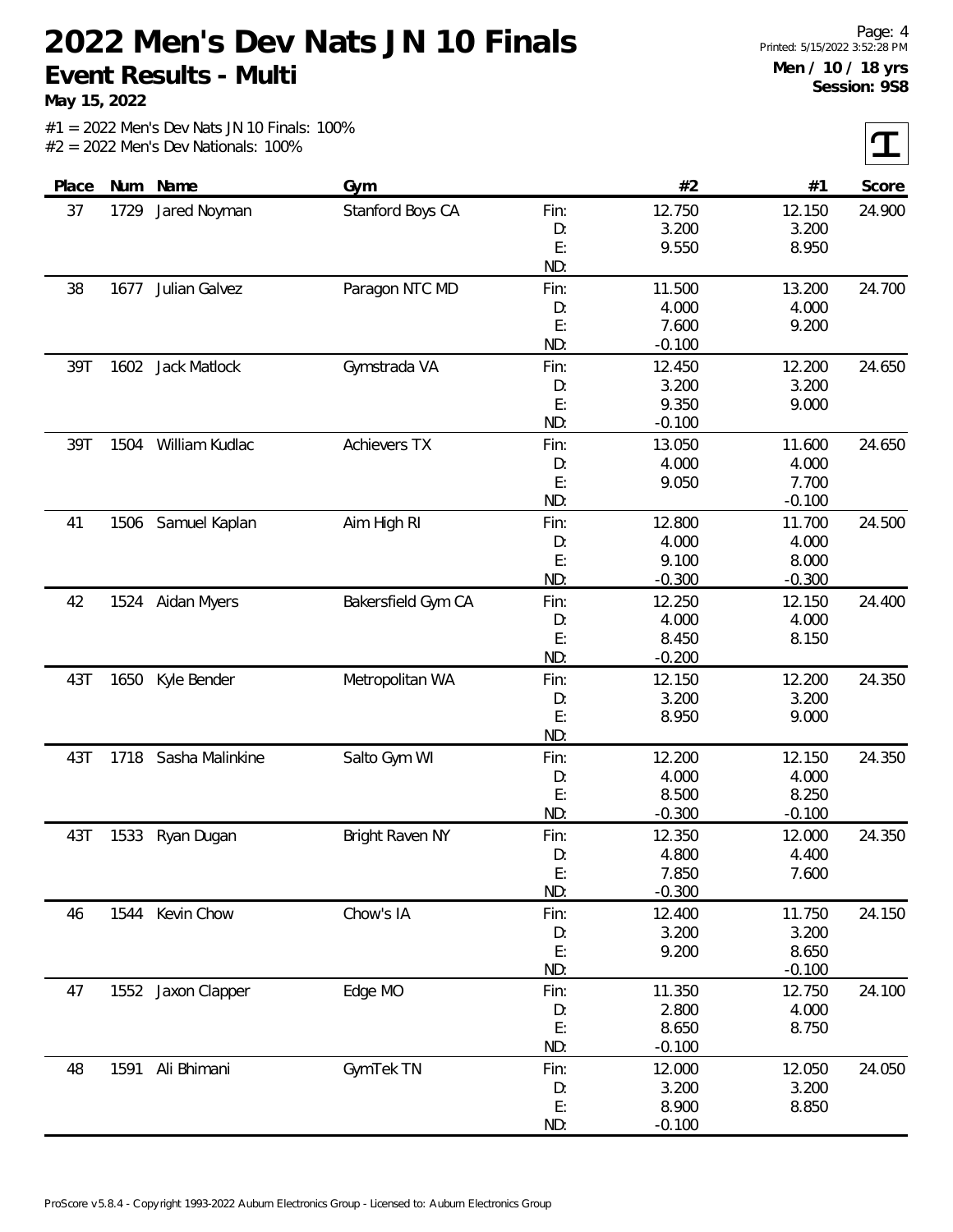**May 15, 2022**

 $|\mathbf{T}|$ 

| Place |      | Num Name            | Gym                 |                         | #2                       | #1                       | Score  |
|-------|------|---------------------|---------------------|-------------------------|--------------------------|--------------------------|--------|
| 49    | 1737 | Peyton Cramer       | <b>Texas Dreams</b> | Fin:<br>D:<br>E:<br>ND: | 11.600<br>2.400<br>9.200 | 11.150<br>2.400<br>8.750 | 22.750 |
| 50    | 1730 | FX-Owen Carney      | Sterling Gym MA     | Fin:<br>D:<br>E:<br>ND: | 13.800<br>4.800<br>9.000 | 0.000<br>0.000<br>0.000  | 13.800 |
| 51    |      | 1626 SR-Cole Richey | InterActive IN      | Fin:<br>D:<br>E:<br>ND: | 0.000<br>0.000<br>0.000  | 0.000<br>0.000<br>0.000  | 0.000  |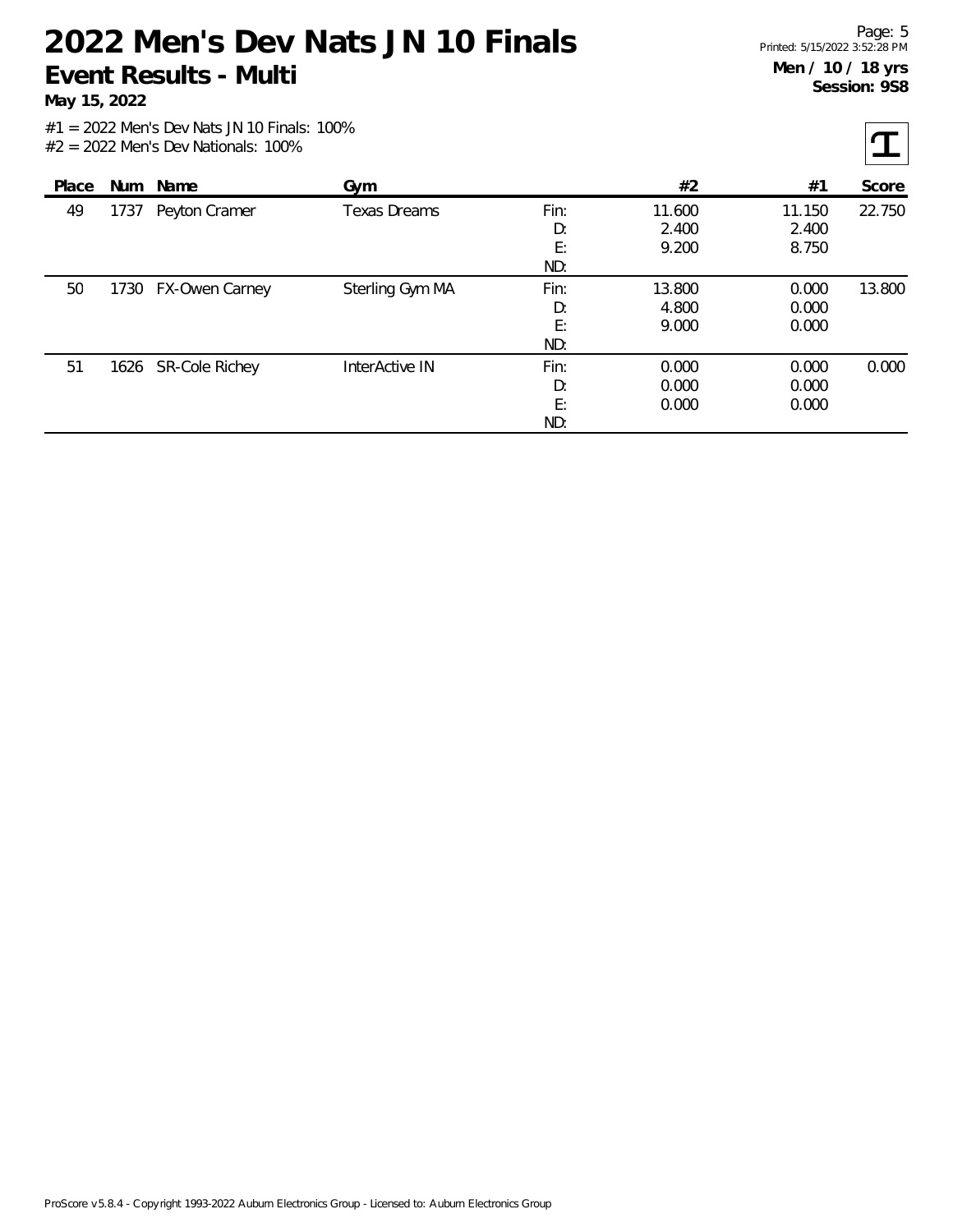**May 15, 2022**

 $|\mathbf{H}|$ 

| Place |      | Num Name              | Gym              |      | #2     | #1     | Score  |
|-------|------|-----------------------|------------------|------|--------|--------|--------|
| 1     | 1552 | Jaxon Clapper         | Edge MO          | Fin: | 13.600 | 13.500 | 27.100 |
|       |      |                       |                  | D:   | 4.100  | 4.100  |        |
|       |      |                       |                  | E:   | 9.500  | 9.400  |        |
|       |      |                       |                  | ND:  |        |        |        |
| 2     |      | 1506 Samuel Kaplan    | Aim High RI      | Fin: | 13.400 | 13.300 | 26.700 |
|       |      |                       |                  | D:   | 4.200  | 4.200  |        |
|       |      |                       |                  | E:   | 9.200  | 9.100  |        |
|       |      |                       |                  | ND:  |        |        |        |
| 3     | 1585 | Matthew Petros        | Gym World OH     | Fin: | 13.250 | 13.150 | 26.400 |
|       |      |                       |                  | D:   | 4.200  | 4.200  |        |
|       |      |                       |                  | E:   | 9.050  | 8.950  |        |
|       |      |                       |                  | ND:  |        |        |        |
| 4     |      | 1669 Eric Hoe         | North Valley AZ  | Fin: | 13.550 | 12.750 | 26.300 |
|       |      |                       |                  | D:   | 4.200  | 4.200  |        |
|       |      |                       |                  | E:   | 9.350  | 8.550  |        |
|       |      |                       |                  | ND:  |        |        |        |
| 5T    | 1644 | Joseph Pennell        | M and M WI       | Fin: | 12.700 | 13.100 | 25.800 |
|       |      |                       |                  | D:   | 3.500  | 3.500  |        |
|       |      |                       |                  | E:   | 9.200  | 9.600  |        |
|       |      |                       |                  | ND:  |        |        |        |
| 5T    |      | 1602 Jack Matlock     | Gymstrada VA     | Fin: | 13.100 | 12.700 | 25.800 |
|       |      |                       |                  | D:   | 3.600  | 3.600  |        |
|       |      |                       |                  | E:   | 9.500  | 9.100  |        |
|       |      |                       |                  | ND:  |        |        |        |
| 5T    | 1729 | Jared Noyman          | Stanford Boys CA | Fin: | 13.000 | 12.800 | 25.800 |
|       |      |                       |                  | D:   | 4.000  | 4.000  |        |
|       |      |                       |                  | E:   | 9.000  | 8.800  |        |
|       |      |                       |                  | ND:  |        |        |        |
| 8     | 1668 | Ryan Barela           | North Valley AZ  | Fin: | 13.150 | 12.550 | 25.700 |
|       |      |                       |                  | D:   | 3.700  | 3.700  |        |
|       |      |                       |                  | E:   | 9.450  | 8.850  |        |
|       |      |                       |                  | ND:  |        |        |        |
| 9     | 1723 | Matthew Underhill     | Salto Gym WI     | Fin: | 12.250 | 13.400 | 25.650 |
|       |      |                       |                  | D:   | 4.300  | 4.400  |        |
|       |      |                       |                  | E:   | 7.950  | 9.000  |        |
|       |      |                       |                  | ND:  |        |        |        |
| 10    | 1579 | <b>Brandon Elias</b>  | Gym Olympica CA  | Fin: | 12.400 | 13.150 | 25.550 |
|       |      |                       |                  | D:   | 3.800  | 3.800  |        |
|       |      |                       |                  | E:   | 8.600  | 9.350  |        |
|       |      |                       |                  | ND:  |        |        |        |
| 11T   | 1677 | Julian Galvez         | Paragon NTC MD   | Fin: | 12.200 | 13.300 | 25.500 |
|       |      |                       |                  | D:   | 3.700  | 3.700  |        |
|       |      |                       |                  | E:   | 8.500  | 9.600  |        |
|       |      |                       |                  | ND:  |        |        |        |
| 11T   |      | 1697 Clayton Staunton | Ridgewood Gym TX | Fin: | 12.550 | 12.950 | 25.500 |
|       |      |                       |                  | D:   | 3.800  | 3.900  |        |
|       |      |                       |                  | E:   | 8.750  | 9.050  |        |
|       |      |                       |                  | ND:  |        |        |        |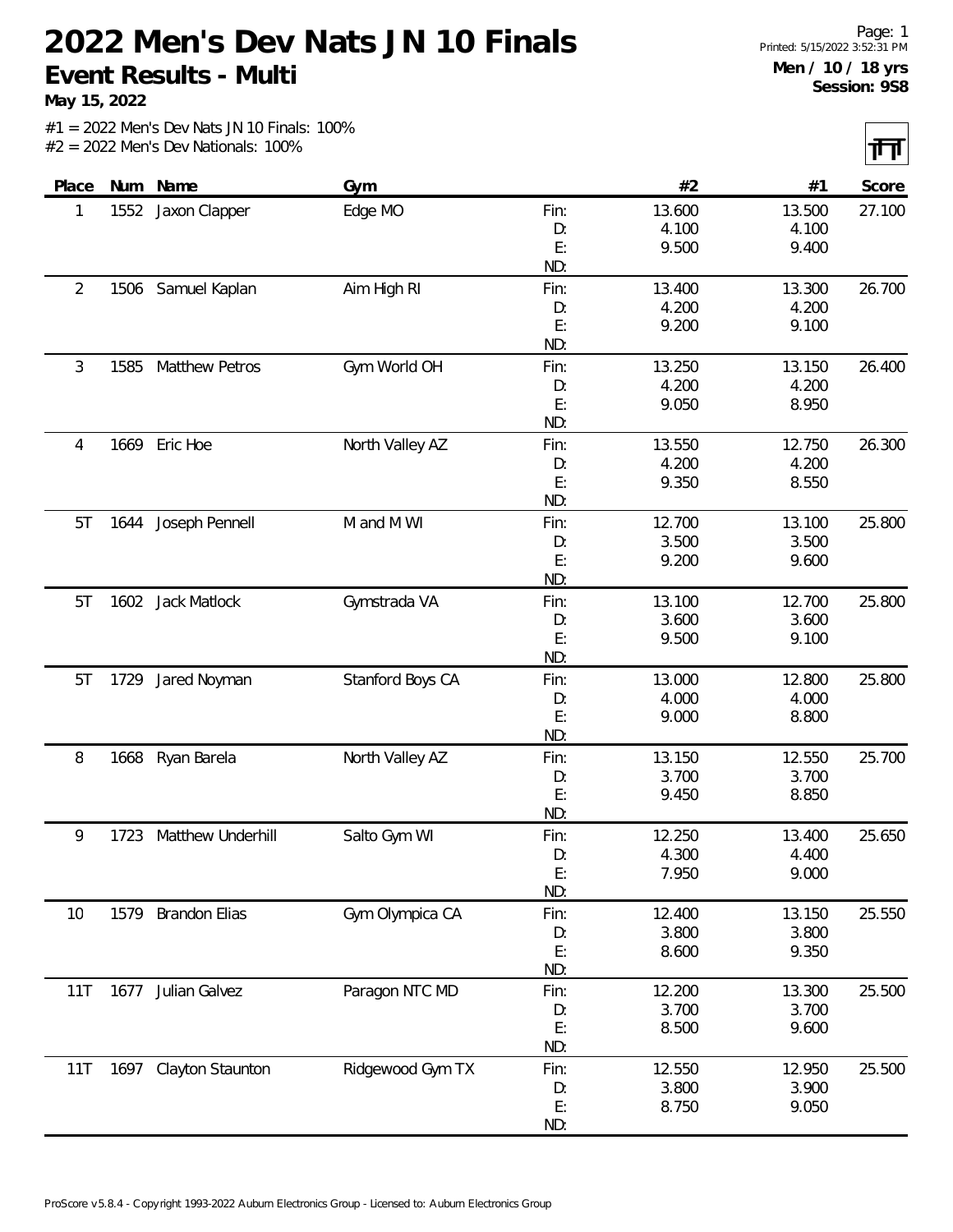**May 15, 2022**

 $|\mathbf{H}|$ 

|       |      |                      |                    |           |                 |                 | $\sim$ $\sim$ |
|-------|------|----------------------|--------------------|-----------|-----------------|-----------------|---------------|
| Place | Num  | Name                 | Gym                |           | #2              | #1              | Score         |
| 13    | 1556 | Jackson Maughan      | Emerald City WA    | Fin:      | 12.850          | 12.600          | 25.450        |
|       |      |                      |                    | D:        | 3.200           | 3.200           |               |
|       |      |                      |                    | E:        | 9.650           | 9.400           |               |
|       |      |                      |                    | ND:       |                 |                 |               |
| 14T   |      | 1524 Aidan Myers     | Bakersfield Gym CA | Fin:      | 12.500          | 12.800          | 25.300        |
|       |      |                      |                    | D:        | 3.300           | 3.300           |               |
|       |      |                      |                    | E:        | 9.200           | 9.500           |               |
|       |      |                      |                    | ND:       |                 |                 |               |
| 14T   | 1671 | Zach Murray          | OMEGA Gym OR       | Fin:      | 12.650          | 12.650          | 25.300        |
|       |      |                      |                    | D:        | 3.500           | 3.500           |               |
|       |      |                      |                    | E:        | 9.150           | 9.150           |               |
|       |      |                      |                    | ND:       |                 |                 |               |
| 14T   | 1600 | <b>Elliot Foster</b> | Gymstrada VA       | Fin:      | 12.700          | 12.600          | 25.300        |
|       |      |                      |                    | D:        | 3.600           | 3.600           |               |
|       |      |                      |                    | E:        | 9.100           | 9.000           |               |
|       |      |                      |                    | ND:       |                 |                 |               |
| 17    | 1583 | Joshua Dingman       | Gym World OH       | Fin:      | 12.700          | 12.550          | 25.250        |
|       |      |                      |                    | D:        | 3.900           | 3.900           |               |
|       |      |                      |                    | E:        | 8.800           | 8.650           |               |
|       |      |                      |                    | ND:       |                 |                 |               |
| 18    | 1674 | Jax Washburn         | OMEGA Gym OR       | Fin:      | 12.850          | 12.350          | 25.200        |
|       |      |                      |                    | D:        | 4.000           | 4.000           |               |
|       |      |                      |                    | E:        | 8.850           | 8.350           |               |
|       |      |                      |                    | ND:       |                 |                 |               |
| 19    | 1650 | Kyle Bender          | Metropolitan WA    | Fin:      | 12.550          | 12.550          | 25.100        |
|       |      |                      |                    | D:        | 3.100           | 3.100           |               |
|       |      |                      |                    | E:<br>ND: | 9.450           | 9.450           |               |
|       |      |                      |                    |           |                 |                 |               |
| 20    | 1685 | Gio Mantia           | Premier West IL    | Fin:      | 12.350<br>3.500 | 12.700<br>3.500 | 25.050        |
|       |      |                      |                    | D:<br>E:  | 8.850           | 9.200           |               |
|       |      |                      |                    | ND:       |                 |                 |               |
| 21T   | 1700 | Kristian Grahovski   | Rochester Gym NY   | Fin:      | 11.800          | 13.200          | 25.000        |
|       |      |                      |                    | D:        | 4.000           | 4.000           |               |
|       |      |                      |                    | E:        | 7.800           | 9.200           |               |
|       |      |                      |                    | ND:       |                 |                 |               |
| 21T   |      | 1670 Nicholas Lester | North Valley AZ    | Fin:      | 12.000          | 13.000          | 25.000        |
|       |      |                      |                    | D:        | 4.400           | 4.400           |               |
|       |      |                      |                    | E:        | 7.600           | 8.600           |               |
|       |      |                      |                    | ND:       |                 |                 |               |
| 23    |      | 1672 Gustavin Suess  | OMEGA Gym OR       | Fin:      | 12.550          | 12.400          | 24.950        |
|       |      |                      |                    | D:        | 3.600           | 3.600           |               |
|       |      |                      |                    | E:        | 8.950           | 8.800           |               |
|       |      |                      |                    | ND:       |                 |                 |               |
| 24    | 1544 | Kevin Chow           | Chow's IA          | Fin:      | 12.500          | 12.350          | 24.850        |
|       |      |                      |                    | D:        | 3.500           | 3.500           |               |
|       |      |                      |                    | E:        | 9.000           | 8.850           |               |
|       |      |                      |                    | ND:       |                 |                 |               |
|       |      |                      |                    |           |                 |                 |               |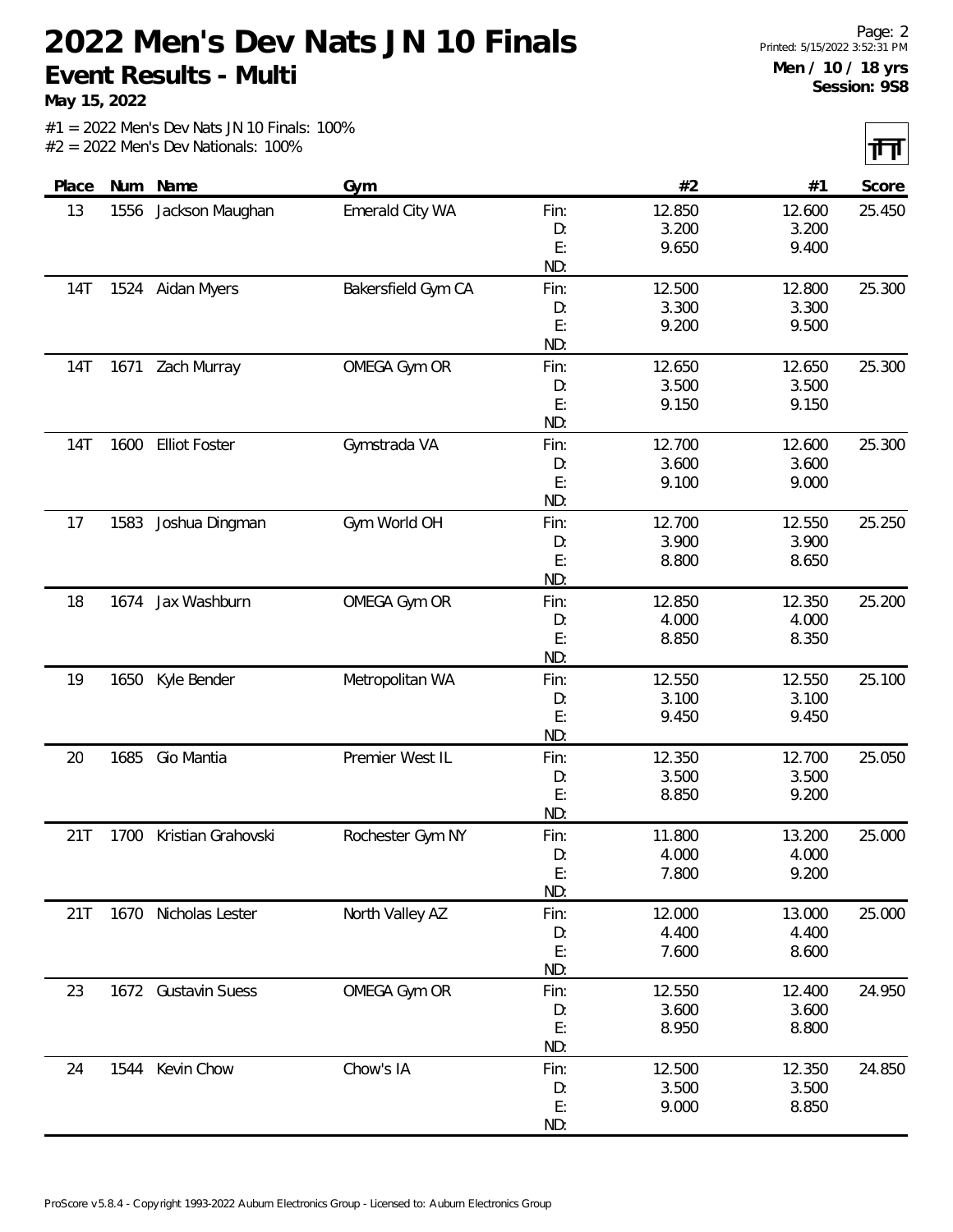**May 15, 2022**

 $|\mathbf{H}|$ 

|       |      |                      |                     |      |        |        | <b>TERMIN</b> |
|-------|------|----------------------|---------------------|------|--------|--------|---------------|
| Place |      | Num Name             | Gym                 |      | #2     | #1     | Score         |
| 25    | 1737 | Peyton Cramer        | <b>Texas Dreams</b> | Fin: | 12.400 | 12.400 | 24.800        |
|       |      |                      |                     | D:   | 2.700  | 2.700  |               |
|       |      |                      |                     | E:   | 9.700  | 9.700  |               |
|       |      |                      |                     | ND:  |        |        |               |
| $26*$ | 1725 | Christopher Hou      | Seawind CA          | Fin: | 12.800 | 11.950 | 24.750        |
|       |      |                      |                     | D:   | 3.600  | 3.600  |               |
|       |      |                      |                     | E:   | 9.200  | 8.350  |               |
|       |      |                      |                     | ND:  |        |        |               |
| $26*$ |      | 1718 Sasha Malinkine | Salto Gym WI        | Fin: | 12.250 | 12.500 | 24.750        |
|       |      |                      |                     | D:   | 3.600  | 3.600  |               |
|       |      |                      |                     | E:   | 8.650  | 8.900  |               |
|       |      |                      |                     | ND:  |        |        |               |
| 26T   | 1753 | Izaiha Mlay          | West Coast CA       | Fin: | 12.800 | 11.950 | 24.750        |
|       |      |                      |                     | D:   | 4.200  | 4.200  |               |
|       |      |                      |                     | E:   | 8.600  | 7.750  |               |
|       |      |                      |                     | ND:  |        |        |               |
| 29    |      | 1719 Sam Marek       | Salto Gym WI        | Fin: | 12.150 | 12.550 | 24.700        |
|       |      |                      |                     | D:   | 3.600  | 3.600  |               |
|       |      |                      |                     | E:   | 8.550  | 8.950  |               |
|       |      |                      |                     | ND:  |        |        |               |
| 30    |      | 1504 William Kudlac  | <b>Achievers TX</b> | Fin: | 12.350 | 12.250 | 24.600        |
|       |      |                      |                     | D:   | 3.400  | 3.400  |               |
|       |      |                      |                     | E:   | 8.950  | 8.850  |               |
|       |      |                      |                     | ND:  |        |        |               |
| 31    | 1591 | Ali Bhimani          | GymTek TN           | Fin: | 11.700 | 12.850 | 24.550        |
|       |      |                      |                     | D:   | 3.400  | 3.400  |               |
|       |      |                      |                     | E:   | 8.300  | 9.450  |               |
|       |      |                      |                     | ND:  |        |        |               |
| 32T   | 1533 | Ryan Dugan           | Bright Raven NY     | Fin: | 12.350 | 12.150 | 24.500        |
|       |      |                      |                     | D:   | 3.200  | 3.200  |               |
|       |      |                      |                     | E:   | 9.150  | 8.950  |               |
|       |      |                      |                     | ND:  |        |        |               |
| 32T   |      | 1560 Alec Paras      | Flying High IL      | Fin: | 12.400 | 12.100 | 24.500        |
|       |      |                      |                     | D:   | 3.600  | 3.600  |               |
|       |      |                      |                     | E:   | 8.800  | 8.500  |               |
|       |      |                      |                     | ND:  |        |        |               |
| 34    |      | 1515 Patrick Cain    | Armory Athletics AL | Fin: | 12.250 | 12.200 | 24.450        |
|       |      |                      |                     | D:   | 3.100  | 3.100  |               |
|       |      |                      |                     | E:   | 9.150  | 9.100  |               |
|       |      |                      |                     | ND:  |        |        |               |
| 35    | 1535 | Cody Midboe          | C.G's LA            | Fin: | 11.900 | 12.500 | 24.400        |
|       |      |                      |                     | D:   | 3.300  | 3.300  |               |
|       |      |                      |                     | E:   | 8.600  | 9.200  |               |
|       |      |                      |                     | ND:  |        |        |               |
| 36T   | 1701 | Ethan Narang         | Rochester Gym NY    | Fin: | 11.950 | 12.400 | 24.350        |
|       |      |                      |                     | D:   | 3.400  | 3.400  |               |
|       |      |                      |                     | E:   | 8.550  | 9.000  |               |
|       |      |                      |                     | ND:  |        |        |               |
|       |      |                      |                     |      |        |        |               |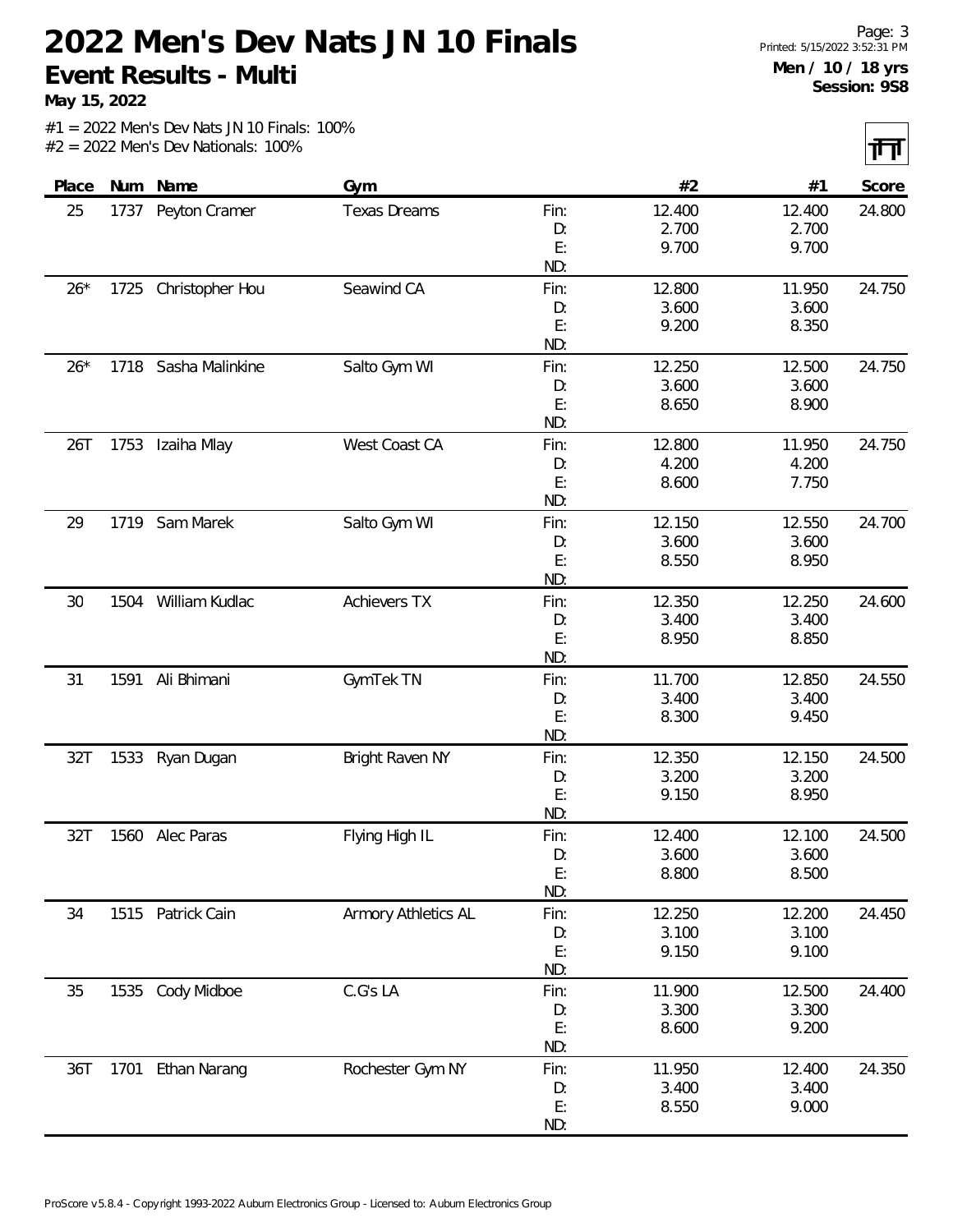**May 15, 2022**

 $|\mathbf{H}|$ 

|       |      |                      |                     |            |                |        | .      |
|-------|------|----------------------|---------------------|------------|----------------|--------|--------|
| Place | Num  | Name                 | Gym                 |            | #2             | #1     | Score  |
| 36T   | 1558 | Daniel Cho           | Eric Will CA        | Fin:       | 11.750         | 12.600 | 24.350 |
|       |      |                      |                     | D:         | 3.700          | 3.700  |        |
|       |      |                      |                     | E:         | 8.050          | 8.900  |        |
|       |      |                      |                     | ND:        |                |        |        |
| 38    | 1745 | Ben Letvin           | United Gymnastix MD | Fin:       | 12.300         | 11.850 | 24.150 |
|       |      |                      |                     | D:         | 3.300          | 3.300  |        |
|       |      |                      |                     | E:         | 9.000          | 8.550  |        |
|       |      |                      |                     | ND:        |                |        |        |
| 39    | 1755 | Lucas Mowry          | <b>Western Mass</b> | Fin:       | 12.050         | 12.000 | 24.050 |
|       |      |                      |                     | D:         | 3.100          | 3.100  |        |
|       |      |                      |                     | E:         | 8.950          | 8.900  |        |
|       |      |                      |                     | ND:        |                |        |        |
| 40    |      | 1722 Saahil Tumuluri | Salto Gym WI        | Fin:       | 11.900         | 12.000 | 23.900 |
|       |      |                      |                     | D:         | 3.500          | 3.500  |        |
|       |      |                      |                     | E:         | 8.400          | 8.500  |        |
|       |      |                      |                     | ND:        |                |        |        |
| 41    | 1514 | Evan Sikra           | Apollo VA           | Fin:       | 11.900         | 11.900 | 23.800 |
|       |      |                      |                     | D:         | 3.300          | 3.300  |        |
|       |      |                      |                     | E:         | 8.600          | 8.600  |        |
|       |      |                      |                     | ND:        |                |        |        |
| 42    | 1519 | Elyas Sharp          | Aspire Kids AZ      | Fin:       | 11.350         | 12.250 | 23.600 |
|       |      |                      |                     | D:         | 3.700          | 3.700  |        |
|       |      |                      |                     | E:         | 7.650          | 8.550  |        |
|       |      |                      |                     | ND:        |                |        |        |
| 43    | 1695 | Jake Sweeten         | Queen City OH       | Fin:       | 11.300         | 12.200 | 23.500 |
|       |      |                      |                     | D:         | 3.800          | 4.000  |        |
|       |      |                      |                     | E:         | 7.500          | 8.200  |        |
|       |      |                      |                     | ND:        |                |        |        |
| 44    | 1578 | Levon Chalikyan      | Gym Olympica CA     | Fin:       | 11.850         | 11.600 | 23.450 |
|       |      |                      |                     | D:         | 4.200          | 4.200  |        |
|       |      |                      |                     | E:         | 7.650          | 7.400  |        |
|       |      |                      |                     | ND:        |                |        |        |
| 45    |      | 1502 Eric Chan       | Accel CA            | Fin:       | 11.250         | 12.000 | 23.250 |
|       |      |                      |                     | D:         | 3.300          | 3.400  |        |
|       |      |                      |                     | E:<br>ND:  | 7.950          | 8.600  |        |
|       |      |                      |                     |            |                |        |        |
| 46    |      | 1509 Degan Marshall  | All American UT     | Fin:       | 12.100         | 10.900 | 23.000 |
|       |      |                      |                     | D:<br>E:   | 3.700<br>8.400 | 3.600  |        |
|       |      |                      |                     | ND:        |                | 7.300  |        |
| 47    |      | 1658 Mac Pollock     | Nebraska School     |            | 10.850         | 12.100 | 22.950 |
|       |      |                      |                     | Fin:<br>D: | 3.500          | 3.600  |        |
|       |      |                      |                     | E:         | 7.350          | 8.500  |        |
|       |      |                      |                     | ND:        |                |        |        |
| 48    |      | 1553 Ajeeth Iyer     | Elevate CA          | Fin:       | 12.150         | 10.200 | 22.350 |
|       |      |                      |                     | D:         | 3.500          | 3.500  |        |
|       |      |                      |                     | E:         | 8.650          | 6.700  |        |
|       |      |                      |                     | ND:        |                |        |        |
|       |      |                      |                     |            |                |        |        |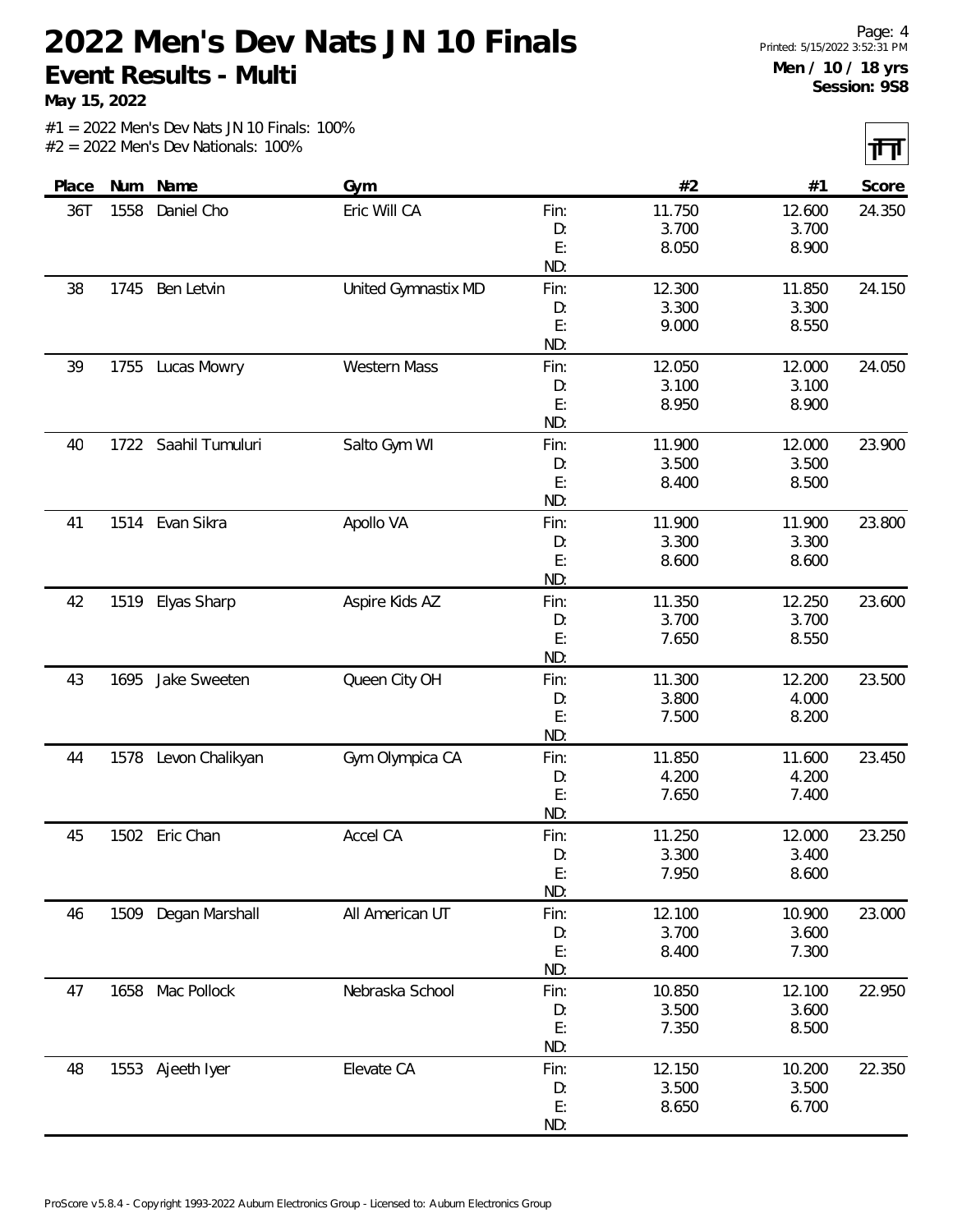**May 15, 2022**

 $|\mathbf{H}|$ 

|       |      |                     |                 |                         |                          |                         | . .    |
|-------|------|---------------------|-----------------|-------------------------|--------------------------|-------------------------|--------|
| Place |      | Num Name            | Gym             |                         | #2                       | #1                      | Score  |
| 49    | 1730 | FX-Owen Carney      | Sterling Gym MA | Fin:<br>D:<br>E:<br>ND: | 12.050<br>3.700<br>8.350 | 0.000<br>0.000<br>0.000 | 12.050 |
| 50    | 1663 | VT-Josh McGee       | New Era CT      | Fin:<br>D:<br>E:<br>ND: | 11.100<br>3.200<br>7.900 | 0.000<br>0.000<br>0.000 | 11.100 |
| 51    |      | 1626 SR-Cole Richey | InterActive IN  | Fin:<br>D:<br>E:<br>ND: | 0.000<br>0.000<br>0.000  | 0.000<br>0.000<br>0.000 | 0.000  |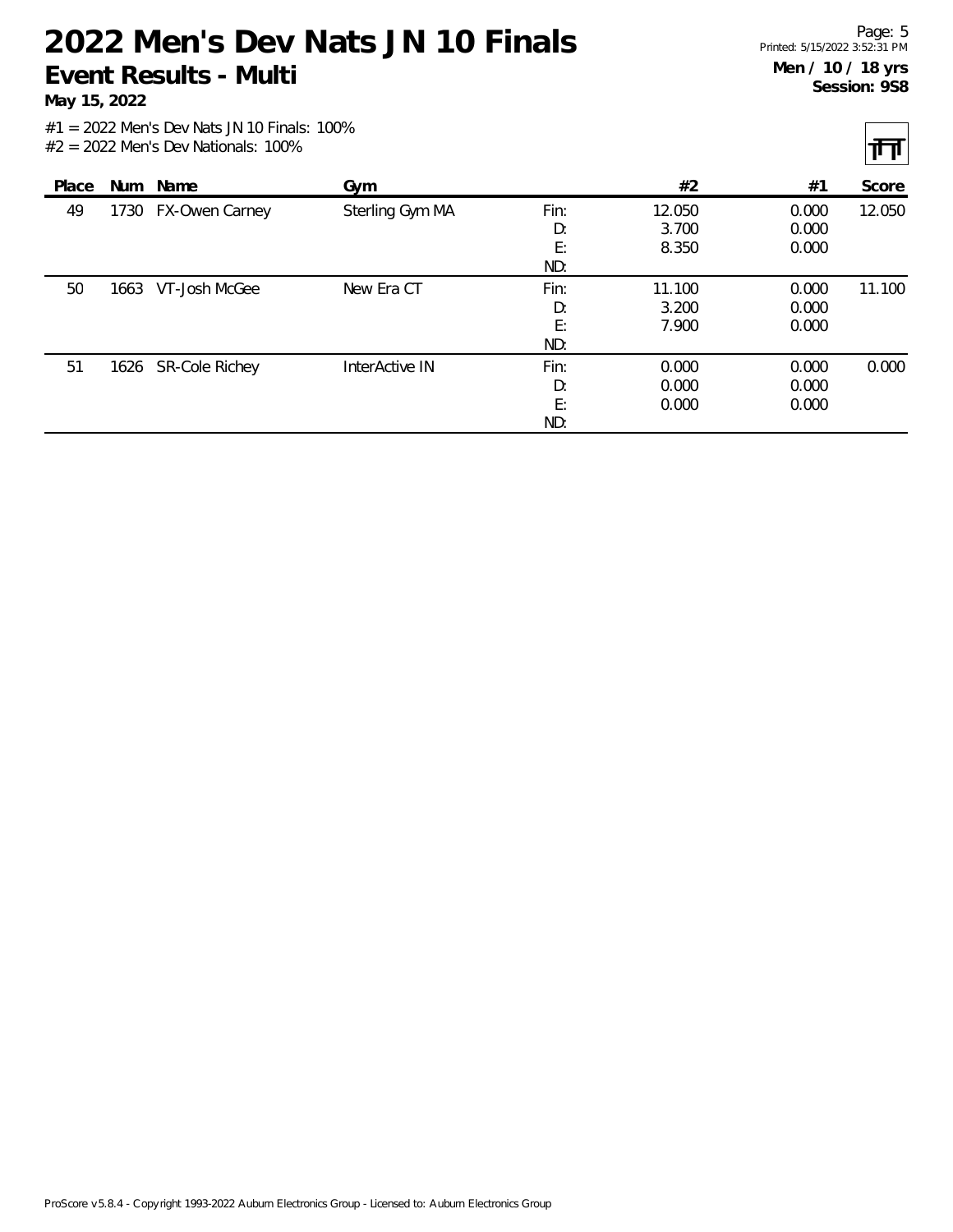**May 15, 2022**

|       |      |                      |                     |      |        |        | $\sim$ $\sim$ $\sim$ |
|-------|------|----------------------|---------------------|------|--------|--------|----------------------|
| Place |      | Num Name             | Gym                 |      | #2     | #1     | Score                |
| 1     | 1669 | Eric Hoe             | North Valley AZ     | Fin: | 13.200 | 13.050 | 26.250               |
|       |      |                      |                     | D:   | 4.000  | 4.200  |                      |
|       |      |                      |                     | E:   | 9.200  | 8.850  |                      |
|       |      |                      |                     | ND:  |        |        |                      |
| 2     |      | 1674 Jax Washburn    | OMEGA Gym OR        | Fin: | 12.850 | 13.100 | 25.950               |
|       |      |                      |                     | D:   | 4.000  | 4.100  |                      |
|       |      |                      |                     | E:   | 8.850  | 9.000  |                      |
|       |      |                      |                     | ND:  |        |        |                      |
| 3     | 1668 | Ryan Barela          | North Valley AZ     | Fin: | 13.200 | 12.700 | 25.900               |
|       |      |                      |                     | D:   | 3.800  | 3.700  |                      |
|       |      |                      |                     | E:   | 9.400  | 9.000  |                      |
|       |      |                      |                     | ND:  |        |        |                      |
| 4     | 1670 | Nicholas Lester      | North Valley AZ     | Fin: | 13.100 | 12.600 | 25.700               |
|       |      |                      |                     | D:   | 3.800  | 3.600  |                      |
|       |      |                      |                     | E:   | 9.300  | 9.000  |                      |
|       |      |                      |                     | ND:  |        |        |                      |
| 5     | 1600 | <b>Elliot Foster</b> | Gymstrada VA        | Fin: | 12.800 | 12.750 | 25.550               |
|       |      |                      |                     | D:   | 3.700  | 3.800  |                      |
|       |      |                      |                     | E:   | 9.100  | 8.950  |                      |
|       |      |                      |                     | ND:  |        |        |                      |
| 6     |      | 1578 Levon Chalikyan | Gym Olympica CA     | Fin: | 12.650 | 12.850 | 25.500               |
|       |      |                      |                     | D:   | 3.700  | 3.700  |                      |
|       |      |                      |                     | E:   | 8.950  | 9.150  |                      |
|       |      |                      |                     | ND:  |        |        |                      |
| 7     | 1677 | Julian Galvez        | Paragon NTC MD      | Fin: | 12.750 | 12.400 | 25.150               |
|       |      |                      |                     | D:   | 3.400  | 3.400  |                      |
|       |      |                      |                     | E:   | 9.350  | 9.000  |                      |
|       |      |                      |                     | ND:  |        |        |                      |
| 8     | 1700 | Kristian Grahovski   | Rochester Gym NY    | Fin: | 12.900 | 12.050 | 24.950               |
|       |      |                      |                     | D:   | 4.200  | 4.200  |                      |
|       |      |                      |                     | E:   | 8.700  | 7.850  |                      |
|       |      |                      |                     | ND:  |        |        |                      |
| 9     | 1504 | William Kudlac       | <b>Achievers TX</b> | Fin: | 12.650 | 12.250 | 24.900               |
|       |      |                      |                     | D:   | 3.500  | 3.500  |                      |
|       |      |                      |                     | E:   | 9.150  | 8.750  |                      |
|       |      |                      |                     | ND:  |        |        |                      |
| 10T   |      | 1524 Aidan Myers     | Bakersfield Gym CA  | Fin: | 12.550 | 12.300 | 24.850               |
|       |      |                      |                     | D:   | 3.400  | 3.300  |                      |
|       |      |                      |                     | E:   | 9.150  | 9.000  |                      |
|       |      |                      |                     | ND:  |        |        |                      |
| 10T   |      | 1514 Evan Sikra      | Apollo VA           | Fin: | 12.350 | 12.500 | 24.850               |
|       |      |                      |                     | D:   | 3.700  | 3.600  |                      |
|       |      |                      |                     | E:   | 8.650  | 8.900  |                      |
|       |      |                      |                     | ND:  |        |        |                      |
| 12T   | 1650 | Kyle Bender          | Metropolitan WA     | Fin: | 12.400 | 12.200 | 24.600               |
|       |      |                      |                     | D:   | 3.000  | 3.000  |                      |
|       |      |                      |                     | E:   | 9.400  | 9.200  |                      |
|       |      |                      |                     | ND:  |        |        |                      |
|       |      |                      |                     |      |        |        |                      |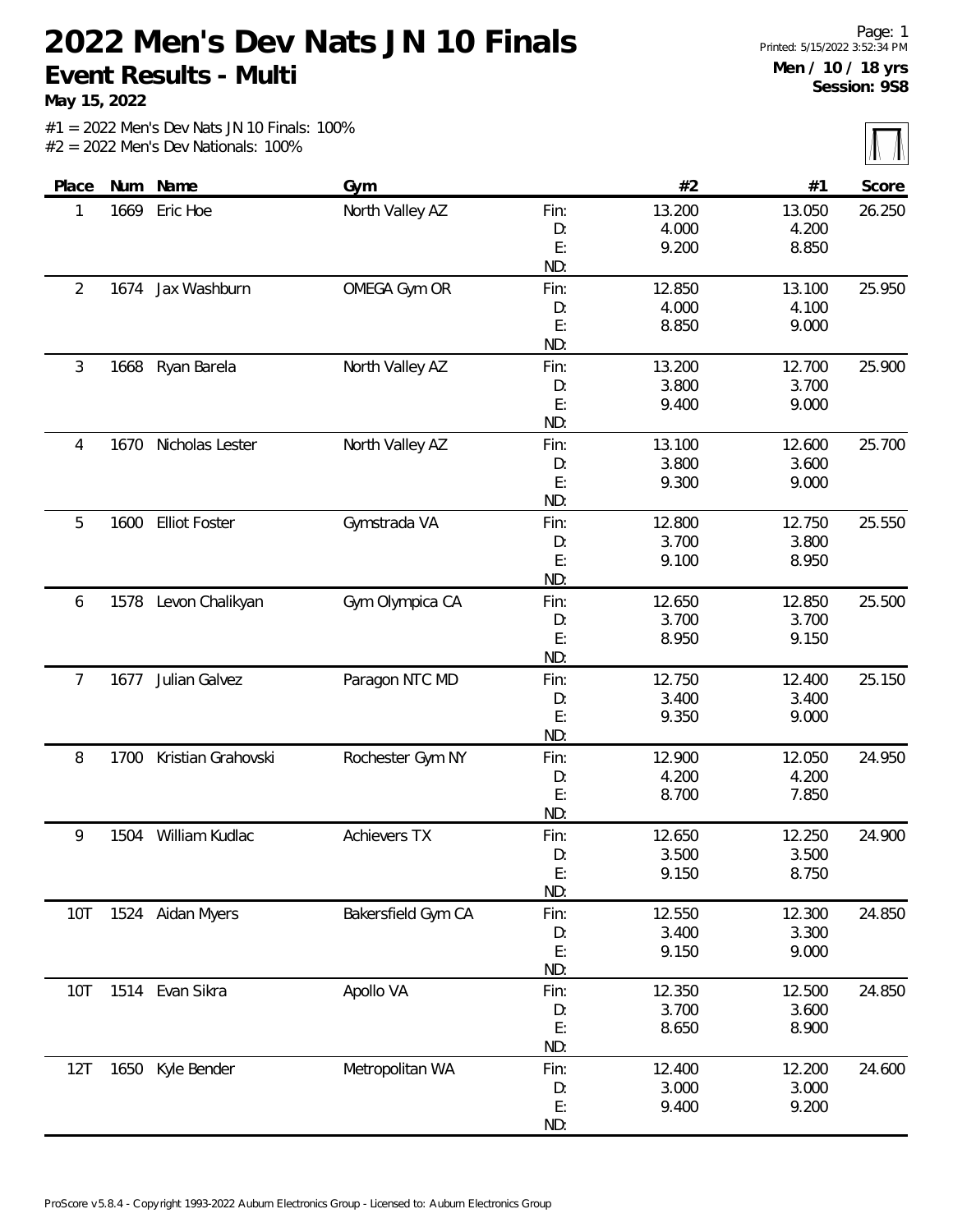**May 15, 2022**

 $\overline{\mathbb{M}}$ 

|            |      |                    |                  |      |        |        | $111 - 111$ |
|------------|------|--------------------|------------------|------|--------|--------|-------------|
| Place      |      | Num Name           | Gym              |      | #2     | #1     | Score       |
| 12T        |      | 1502 Eric Chan     | Accel CA         | Fin: | 12.250 | 12.350 | 24.600      |
|            |      |                    |                  | D:   | 3.600  | 3.600  |             |
|            |      |                    |                  | E:   | 8.650  | 8.750  |             |
|            |      |                    |                  | ND:  |        |        |             |
| 12T        | 1695 | Jake Sweeten       | Queen City OH    | Fin: | 11.800 | 12.800 | 24.600      |
|            |      |                    |                  | D:   | 3.900  | 3.900  |             |
|            |      |                    |                  | E:   | 7.900  | 8.900  |             |
|            |      |                    |                  | ND:  |        |        |             |
| 15         | 1560 | Alec Paras         | Flying High IL   | Fin: | 12.150 | 12.400 | 24.550      |
|            |      |                    |                  | D:   | 3.400  | 3.500  |             |
|            |      |                    |                  | E:   | 8.750  | 8.900  |             |
|            |      |                    |                  | ND:  |        |        |             |
| 16         | 1718 | Sasha Malinkine    | Salto Gym WI     | Fin: | 11.700 | 12.600 | 24.300      |
|            |      |                    |                  | D:   | 3.600  | 3.700  |             |
|            |      |                    |                  | E:   | 8.100  | 8.900  |             |
|            |      |                    |                  | ND:  |        |        |             |
| 17T        |      | 1579 Brandon Elias | Gym Olympica CA  | Fin: | 12.050 | 12.200 | 24.250      |
|            |      |                    |                  | D:   | 2.900  | 2.900  |             |
|            |      |                    |                  | E:   | 9.150  | 9.300  |             |
|            |      |                    |                  | ND:  |        |        |             |
| 17T        | 1658 | Mac Pollock        | Nebraska School  | Fin: | 12.400 | 11.850 | 24.250      |
|            |      |                    |                  | D:   | 3.600  | 3.600  |             |
|            |      |                    |                  | E:   | 8.800  | 8.250  |             |
|            |      |                    |                  | ND:  |        |        |             |
| 19T        |      | 1553 Ajeeth Iyer   | Elevate CA       | Fin: | 12.500 | 11.700 | 24.200      |
|            |      |                    |                  | D:   | 3.400  | 3.300  |             |
|            |      |                    |                  | E:   | 9.100  | 8.400  |             |
|            |      |                    |                  | ND:  |        |        |             |
| <b>19T</b> | 1719 | Sam Marek          | Salto Gym WI     | Fin: | 12.100 | 12.100 | 24.200      |
|            |      |                    |                  | D:   | 3.500  | 3.500  |             |
|            |      |                    |                  | E:   | 8.600  | 8.600  |             |
|            |      |                    |                  | ND:  |        |        |             |
| 19T        |      | 1506 Samuel Kaplan | Aim High RI      | Fin: | 12.400 | 11.800 | 24.200      |
|            |      |                    |                  | D:   | 3.700  | 3.700  |             |
|            |      |                    |                  | E:   | 8.700  | 8.100  |             |
|            |      |                    |                  | ND:  |        |        |             |
| 22         | 1729 | Jared Noyman       | Stanford Boys CA | Fin: | 12.350 | 11.700 | 24.050      |
|            |      |                    |                  | D:   | 3.400  | 3.300  |             |
|            |      |                    |                  | E:   | 8.950  | 8.400  |             |
|            |      |                    |                  | ND:  |        |        |             |
| 23         | 1685 | Gio Mantia         | Premier West IL  | Fin: | 12.100 | 11.850 | 23.950      |
|            |      |                    |                  | D:   | 3.100  | 3.100  |             |
|            |      |                    |                  | E:   | 9.000  | 8.750  |             |
|            |      |                    |                  | ND:  |        |        |             |
| 24         |      | 1753 Izaiha Mlay   | West Coast CA    | Fin: | 11.850 | 12.050 | 23.900      |
|            |      |                    |                  | D:   | 3.800  | 4.000  |             |
|            |      |                    |                  | E:   | 8.050  | 8.050  |             |
|            |      |                    |                  | ND:  |        |        |             |
|            |      |                    |                  |      |        |        |             |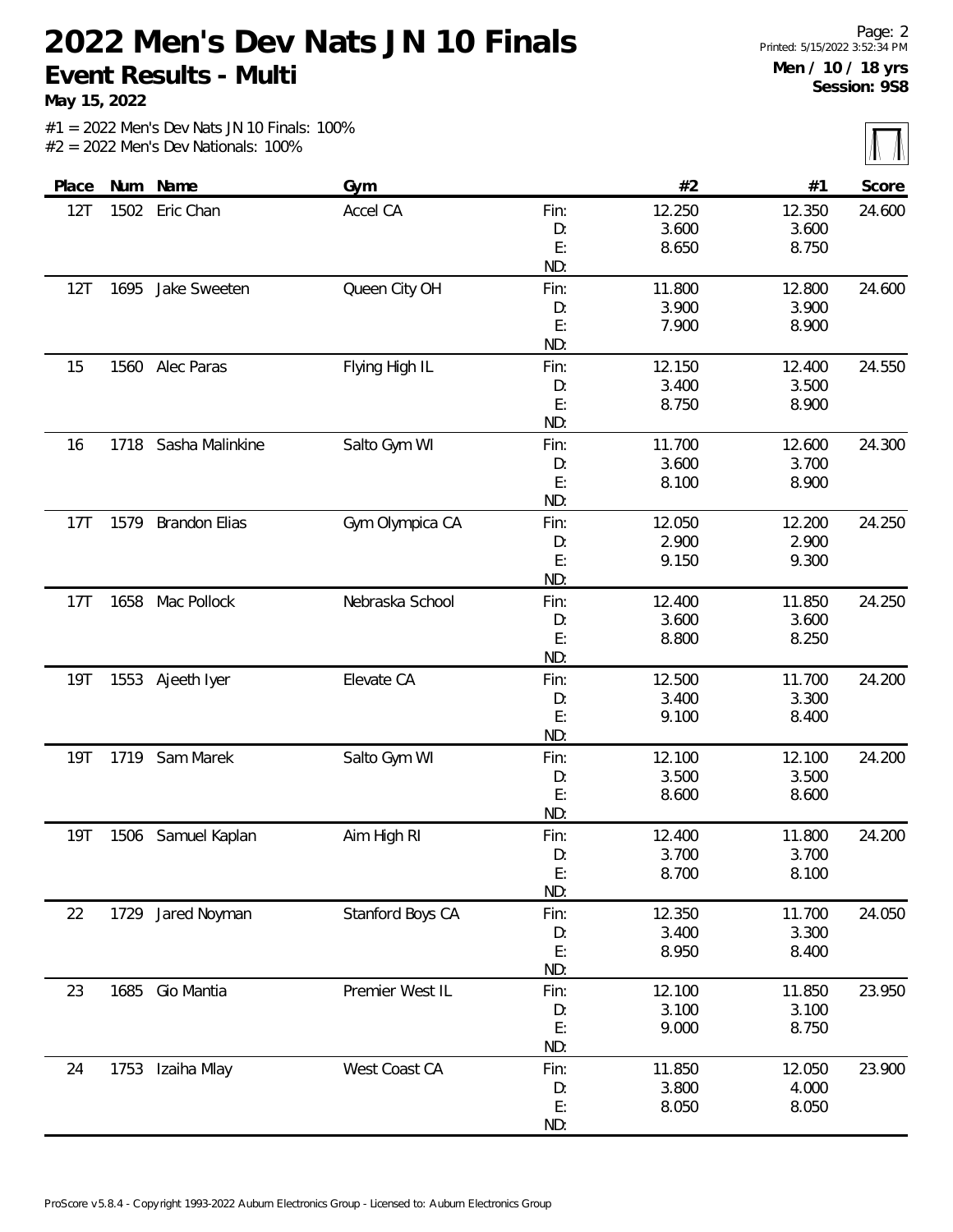**May 15, 2022**

 $\overline{\mathbb{M}}$ 

|       |      |                     |                     |      |        |        | $111 - 111$ |
|-------|------|---------------------|---------------------|------|--------|--------|-------------|
| Place |      | Num Name            | Gym                 |      | #2     | #1     | Score       |
| 25    | 1558 | Daniel Cho          | Eric Will CA        | Fin: | 11.850 | 12.000 | 23.850      |
|       |      |                     |                     | D:   | 3.500  | 3.500  |             |
|       |      |                     |                     | E:   | 8.350  | 8.500  |             |
|       |      |                     |                     | ND:  |        |        |             |
| 26T   | 1583 | Joshua Dingman      | Gym World OH        | Fin: | 11.900 | 11.900 | 23.800      |
|       |      |                     |                     | D:   | 3.300  | 3.300  |             |
|       |      |                     |                     | E:   | 8.600  | 8.600  |             |
|       |      |                     |                     | ND:  |        |        |             |
| 26T   | 1509 | Degan Marshall      | All American UT     | Fin: | 12.400 | 11.400 | 23.800      |
|       |      |                     |                     | D:   | 3.600  | 3.600  |             |
|       |      |                     |                     | E:   | 8.800  | 7.800  |             |
|       |      |                     |                     | ND:  |        |        |             |
| 28    |      | 1533 Ryan Dugan     | Bright Raven NY     | Fin: | 11.650 | 12.100 | 23.750      |
|       |      |                     |                     | D:   | 3.100  | 3.100  |             |
|       |      |                     |                     | E:   | 8.550  | 9.000  |             |
|       |      |                     |                     | ND:  |        |        |             |
| 29    | 1725 | Christopher Hou     | Seawind CA          | Fin: | 11.500 | 12.150 | 23.650      |
|       |      |                     |                     | D:   | 2.800  | 3.300  |             |
|       |      |                     |                     | E:   | 8.700  | 8.850  |             |
|       |      |                     |                     | ND:  |        |        |             |
| 30T   |      | 1602 Jack Matlock   | Gymstrada VA        | Fin: | 11.750 | 11.850 | 23.600      |
|       |      |                     |                     | D:   | 3.100  | 3.100  |             |
|       |      |                     |                     | E:   | 8.650  | 8.750  |             |
|       |      |                     |                     | ND:  |        |        |             |
| 30T   | 1535 | Cody Midboe         | C.G's LA            | Fin: | 11.850 | 11.750 | 23.600      |
|       |      |                     |                     | D:   | 3.400  | 3.400  |             |
|       |      |                     |                     | E:   | 8.450  | 8.350  |             |
|       |      |                     |                     | ND:  |        |        |             |
| 32    | 1556 | Jackson Maughan     | Emerald City WA     | Fin: | 12.050 | 11.500 | 23.550      |
|       |      |                     |                     | D:   | 2.900  | 2.900  |             |
|       |      |                     |                     | E:   | 9.150  | 8.600  |             |
|       |      |                     |                     | ND:  |        |        |             |
| 33T   | 1671 | Zach Murray         | OMEGA Gym OR        | Fin: | 12.000 | 11.500 | 23.500      |
|       |      |                     |                     | D:   | 3.300  | 3.600  |             |
|       |      |                     |                     | E:   | 8.700  | 7.900  |             |
|       |      |                     |                     | ND:  |        |        |             |
| 33T   |      | 1585 Matthew Petros | Gym World OH        | Fin: | 11.200 | 12.300 | 23.500      |
|       |      |                     |                     | D:   | 4.000  | 4.200  |             |
|       |      |                     |                     | E:   | 7.200  | 8.100  |             |
|       |      |                     |                     | ND:  |        |        |             |
| 35T   | 1737 | Peyton Cramer       | <b>Texas Dreams</b> | Fin: | 11.800 | 11.500 | 23.300      |
|       |      |                     |                     | D:   | 2.800  | 2.800  |             |
|       |      |                     |                     | E:   | 9.000  | 8.700  |             |
|       |      |                     |                     | ND:  |        |        |             |
| 35T   |      | 1515 Patrick Cain   | Armory Athletics AL | Fin: | 12.150 | 11.150 | 23.300      |
|       |      |                     |                     | D:   | 3.000  | 3.000  |             |
|       |      |                     |                     | E:   | 9.150  | 8.150  |             |
|       |      |                     |                     | ND:  |        |        |             |
|       |      |                     |                     |      |        |        |             |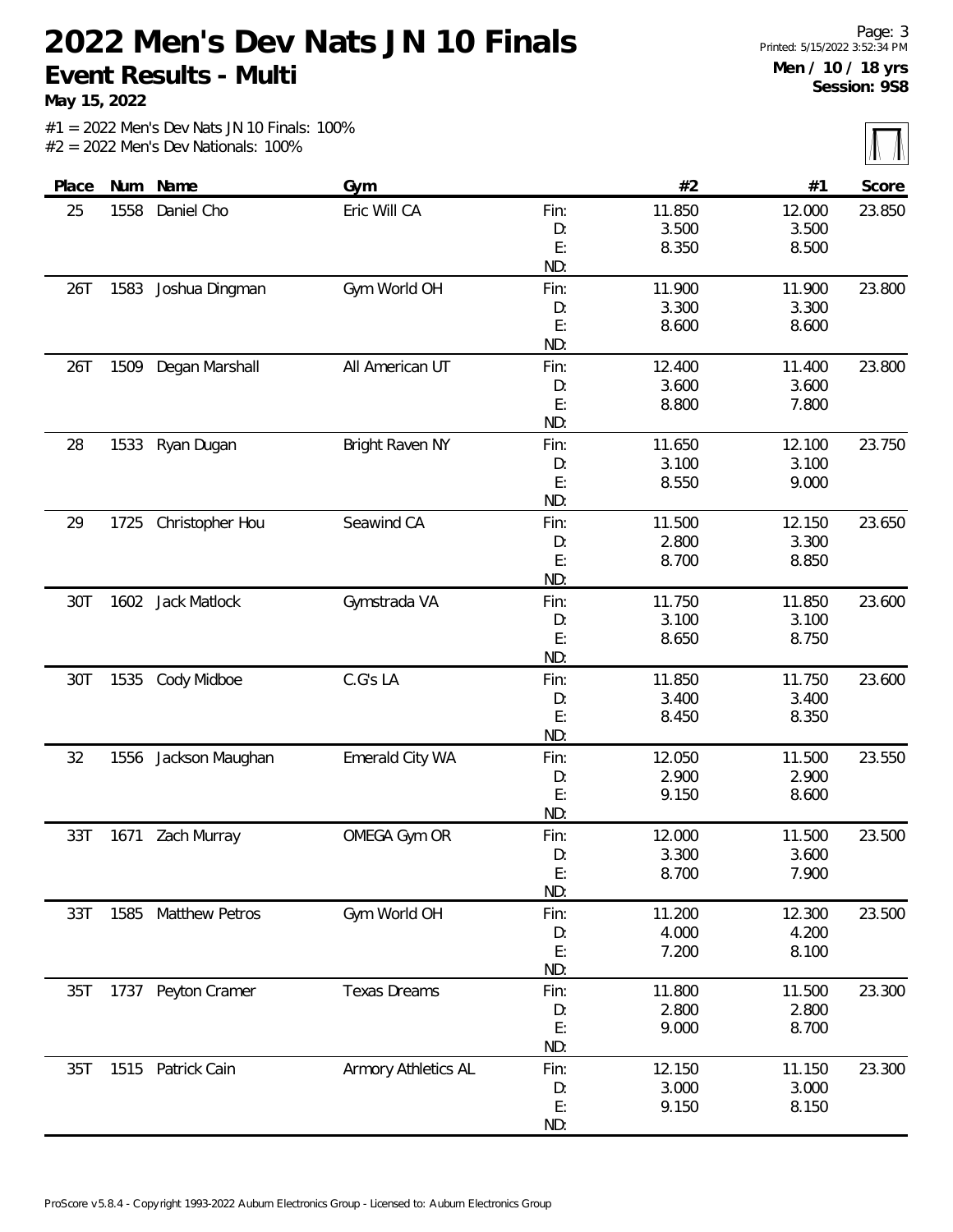**May 15, 2022**

 $\overline{\mathbb{M}}$ 

| (11.1) |        |        |      |                     |                         |      |       |
|--------|--------|--------|------|---------------------|-------------------------|------|-------|
| Score  | #1     | #2     |      | Gym                 | Num Name                |      | Place |
| 23.100 | 11.900 | 11.200 | Fin: | Salto Gym WI        | 1722 Saahil Tumuluri    |      | 37    |
|        | 3.700  | 3.200  | D:   |                     |                         |      |       |
|        | 8.200  | 8.000  | E:   |                     |                         |      |       |
|        |        |        | ND:  |                     |                         |      |       |
| 23.050 | 11.500 | 11.550 | Fin: | United Gymnastix MD | Ben Letvin              | 1745 | 38    |
|        | 2.800  | 2.700  | D:   |                     |                         |      |       |
|        | 8.700  | 8.850  | E:   |                     |                         |      |       |
|        |        |        | ND:  |                     |                         |      |       |
| 23.000 | 11.500 | 11.500 | Fin: | Rochester Gym NY    | Ethan Narang            | 1701 | 39    |
|        | 3.700  | 3.500  | D:   |                     |                         |      |       |
|        | 7.800  | 8.000  | E:   |                     |                         |      |       |
|        |        |        | ND:  |                     |                         |      |       |
| 22.950 | 11.100 | 11.850 | Fin: | M and M WI          | Joseph Pennell          | 1644 | 40    |
|        | 3.200  | 2.900  | D:   |                     |                         |      |       |
|        | 7.900  | 8.950  | E:   |                     |                         |      |       |
|        |        |        | ND:  |                     |                         |      |       |
| 22.650 | 12.200 | 10.450 | Fin: | Ridgewood Gym TX    | <b>Clayton Staunton</b> | 1697 | 41    |
|        | 3.500  | 3.500  | D:   |                     |                         |      |       |
|        | 8.700  | 6.950  | E:   |                     |                         |      |       |
|        |        |        | ND:  |                     |                         |      |       |
| 22.550 | 11.100 | 11.450 | Fin: | GymTek TN           | Ali Bhimani             | 1591 | 42    |
|        | 2.400  | 2.400  | D:   |                     |                         |      |       |
|        | 8.700  | 9.050  | E:   |                     |                         |      |       |
|        |        |        | ND:  |                     |                         |      |       |
| 22.400 | 10.700 | 11.700 | Fin: | Aspire Kids AZ      | Elyas Sharp             | 1519 | 43    |
|        | 3.100  | 3.000  | D:   |                     |                         |      |       |
|        | 7.600  | 8.700  | E:   |                     |                         |      |       |
|        |        |        | ND:  |                     |                         |      |       |
| 22.050 | 10.800 | 11.250 | Fin: | Chow's IA           | Kevin Chow              | 1544 | 44T   |
|        | 3.100  | 3.000  | D:   |                     |                         |      |       |
|        | 7.700  | 8.250  | E:   |                     |                         |      |       |
|        |        |        | ND:  |                     |                         |      |       |
| 22.050 | 10.650 | 11.400 | Fin: | <b>Western Mass</b> | Lucas Mowry             | 1755 | 44T   |
|        | 3.100  | 3.100  | D:   |                     |                         |      |       |
|        | 7.550  | 8.300  | E:   |                     |                         |      |       |
|        |        |        | ND:  |                     |                         |      |       |
| 21.700 | 11.350 | 10.350 | Fin: | OMEGA Gym OR        | 1672 Gustavin Suess     |      | 46    |
|        | 3.300  | 2.400  | D:   |                     |                         |      |       |
|        | 8.050  | 7.950  | E:   |                     |                         |      |       |
|        |        |        | ND:  |                     |                         |      |       |
| 20.550 | 8.250  | 12.300 | Fin: | Salto Gym WI        | Matthew Underhill       | 1723 | 47    |
|        | 2.500  | 3.300  | D:   |                     |                         |      |       |
|        | 5.750  | 9.000  | E:   |                     |                         |      |       |
|        |        |        | ND:  |                     |                         |      |       |
| 12.250 | 0.000  | 12.250 | Fin: | New Era CT          | 1663 VT-Josh McGee      |      | 48    |
|        | 0.000  | 3.100  | D:   |                     |                         |      |       |
|        | 0.000  | 9.150  | E:   |                     |                         |      |       |
|        |        |        | ND:  |                     |                         |      |       |